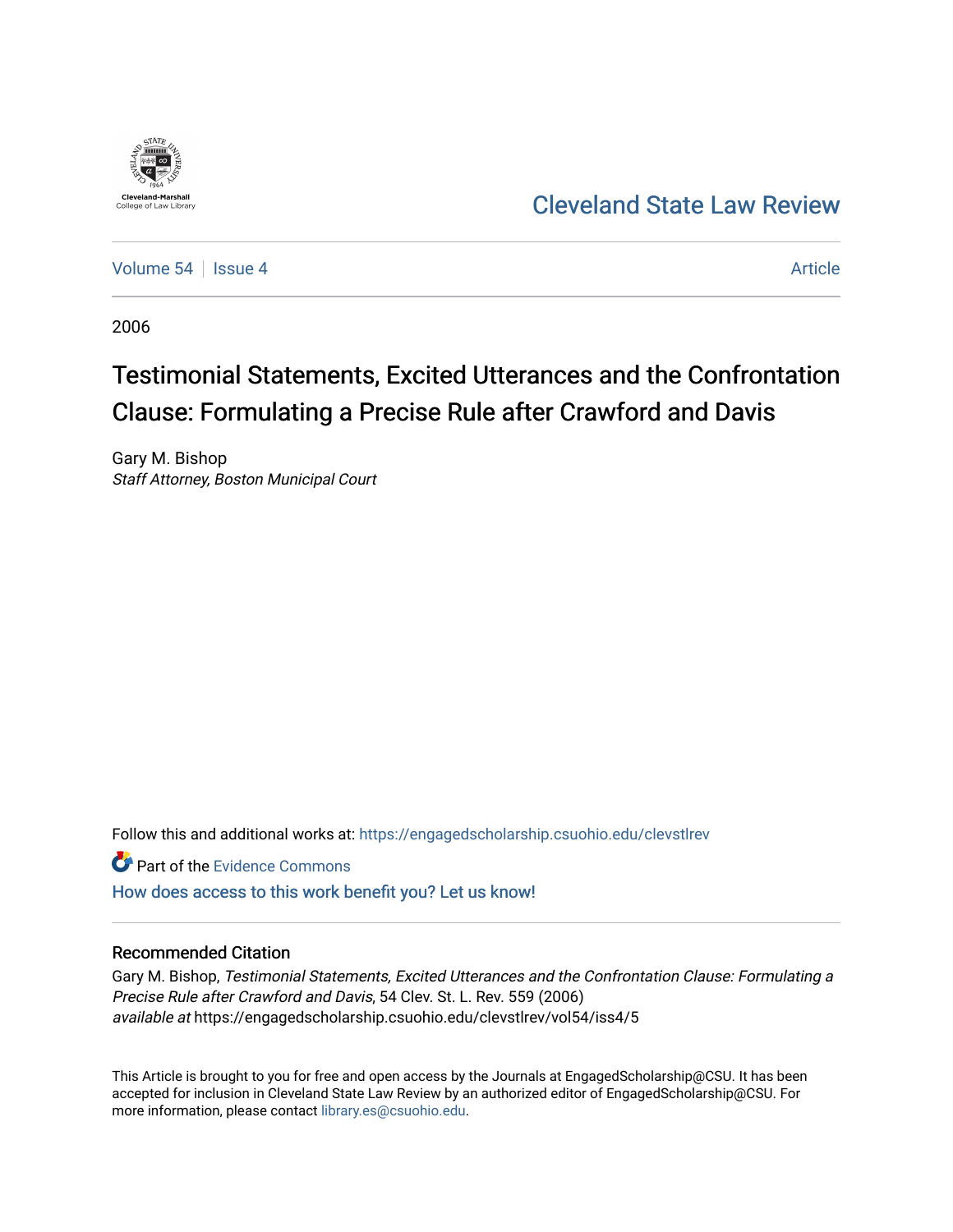## TESTIMONIAL STATEMENTS, EXCITED UTTERANCES AND THE CONFRONTATION CLAUSE: FORMULATING A PRECISE RULE AFTER *CRAWFORD* AND *DAVIS*

#### GARY M. BISHOP\*

| I.   |                                                                     |  |
|------|---------------------------------------------------------------------|--|
| Π.   | RATIONALE OF CRAWFORD V. WASHINGTON                                 |  |
|      |                                                                     |  |
|      | "Testimonial" Statements under Crawford561<br>$\mathcal{A}_{\cdot}$ |  |
|      | Facts and Procedural History of Crawford 563<br>B.                  |  |
|      | Crawford's Treatment of Sixth Amendment<br>$C_{\cdot}$              |  |
|      |                                                                     |  |
| III. | <b>IMPACT ON EXCITED UTTERANCE EXCEPTION  568</b>                   |  |
|      | A.                                                                  |  |
|      | Location of Interaction Between the Declarant<br><i>B</i> .         |  |
|      | and the Law Enforcement Agents and Extent of                        |  |
|      | Structure and Formality of Questioning 573                          |  |
|      | $C_{\cdot}$                                                         |  |
|      | Statements to Obtain Aid or to Reduce<br>$1_{-}$                    |  |
|      |                                                                     |  |
|      | <b>Statement as Evidence for Possible Future</b><br>2.              |  |
|      | Prosecution or Other Legal Proceeding 591                           |  |
| IV.  |                                                                     |  |
|      | First Definition: In-Court Testimony or its<br>A.                   |  |
|      |                                                                     |  |
|      | Second Definition: Extrajudicial Statements in<br>В.                |  |
|      |                                                                     |  |
|      | Third Definition: Reasonable Belief that<br>$C_{\cdot}$             |  |
|      |                                                                     |  |
|      | D.                                                                  |  |
| V.   |                                                                     |  |

#### I. INTRODUCTION

In *Crawford v. Washington*,<sup>1</sup> the United States Supreme Court held that the Sixth Amendment's Confrontation Clause<sup>2</sup> prohibits the admission of testimonial

<sup>\*</sup> Staff Attorney, Boston Municipal Court and Adjunct Instructor of Legal Research & Writing, New England School of Law. B.A., Stonehill College, 1987; J.D., Boston College Law School, 1990.

<sup>&</sup>lt;sup>1</sup>Crawford v. Washington, 541 U.S. 36 (2004).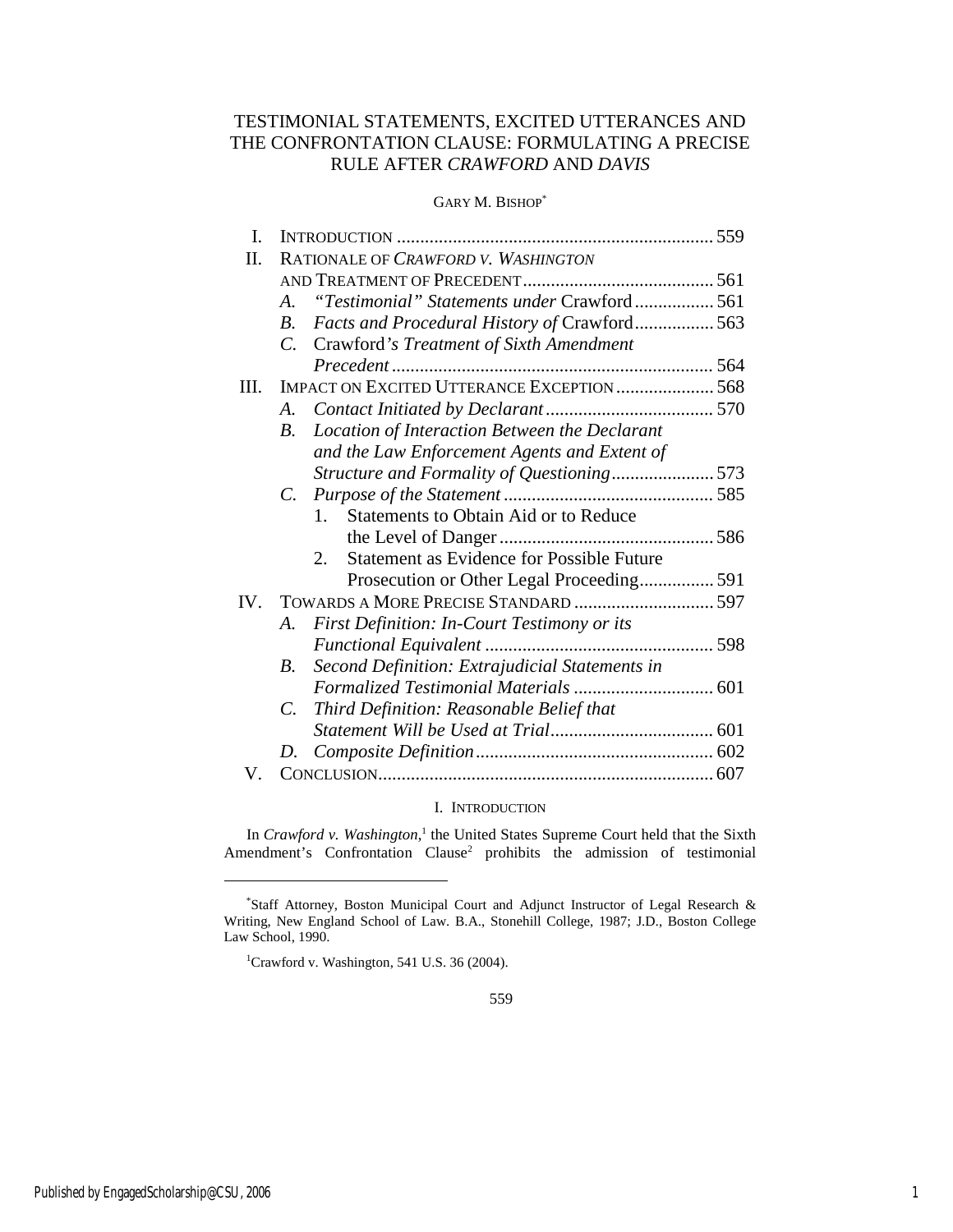statements by a witness who is absent from trial unless the declarant is unavailable and the defendant has had an opportunity to cross-examine the statements.<sup>3</sup> Thus, the Court imposed an absolute bar on the admission of testimonial statements in the absence of a prior opportunity by the defendant to cross-examine those statements.<sup>4</sup> Justice Scalia authored the opinion in which the Court reasoned that "the principal evil at which the Confrontation Clause was directed was the civil-law mode of criminal procedure, and particularly its use of *ex parte* examinations as evidence against the accused."<sup>5</sup>

In establishing cross-examination as the prerequisite for the admission of testimonial evidence, the Court in *Crawford* did not conclusively define the term "testimonial." Rather, it set forth various descriptions and examples of testimonial statements without explicitly adopting a definition.<sup>6</sup> Therefore, a determination of whether a defendant is entitled to cross-examine a statement now requires a determination of whether that statement is testimonial.

This Article will analyze whether the post-*Crawford* decisions have been consistent in their treatment of statements that qualify as excited utterances<sup>7</sup> in light of the Confrontation Clause principles and various definitions of testimonial in *Crawford*. Part II of this Article will provide a discussion of the *Crawford* decision itself and an analysis of *Crawford*'s treatment of earlier cases in this area.<sup>8</sup> Part III of this Article will provide a discussion and analysis of court decisions that have applied *Crawford* in the context of excited utterances.<sup>9</sup> It will do this by examining the factors that these courts have considered and emphasized in their analysis of whether an excited utterance qualifies as a testimonial statement, which would implicate the Confrontation Clause protections set forth in *Crawford*. Part IV of this Article will discuss *Crawford*'s impact on the admission of excited utterances by analyzing the various factors from the cases under the different formulations of "testimonial" set forth in *Crawford*.<sup>10</sup> Part IV will then propose a composite definition of "testimonial" that will take into account the three definitions from *Crawford* and the application of those definitions in the cases. Part V of this Article

4 *Id.* at 61.

-

5 *Id.* at 50.

6 *Id.* at 51-52.

<sup>7</sup>Under the Federal Rules of Evidence, an "excited utterance" is "not excluded by the hearsay rule, even though the declarant is available as a witness." FED. R. EVID. 803(2). The Rule defines an excited utterance as a "statement relating to a startling event or condition made while the declarant [is] under the stress or excitement caused by the event or condition." *Id.* The underlying rationale for the admission of excited utterances under Rule 803(2) is that a person who is still under the stress of an exciting event or experience is unlikely to possess the reflective capacity that is needed to manufacture a lie. *See, e.g.*, United States v. Taveras, 380 F.3d 532, 537 (1st Cir. 2004).

8 *See infra* notes 13-77 and accompanying text.

9 *See infra* notes 78-340 and accompanying text.

<sup>10</sup>*See infra* notes 341-81 and accompanying text.

 $2^2$ U.S. CONST. amend. VI ("In all criminal prosecutions, the accused shall enjoy the right . . . to be confronted with the witnesses against him . . . .").

<sup>3</sup>*Crawford*, 541 U.S. at 59.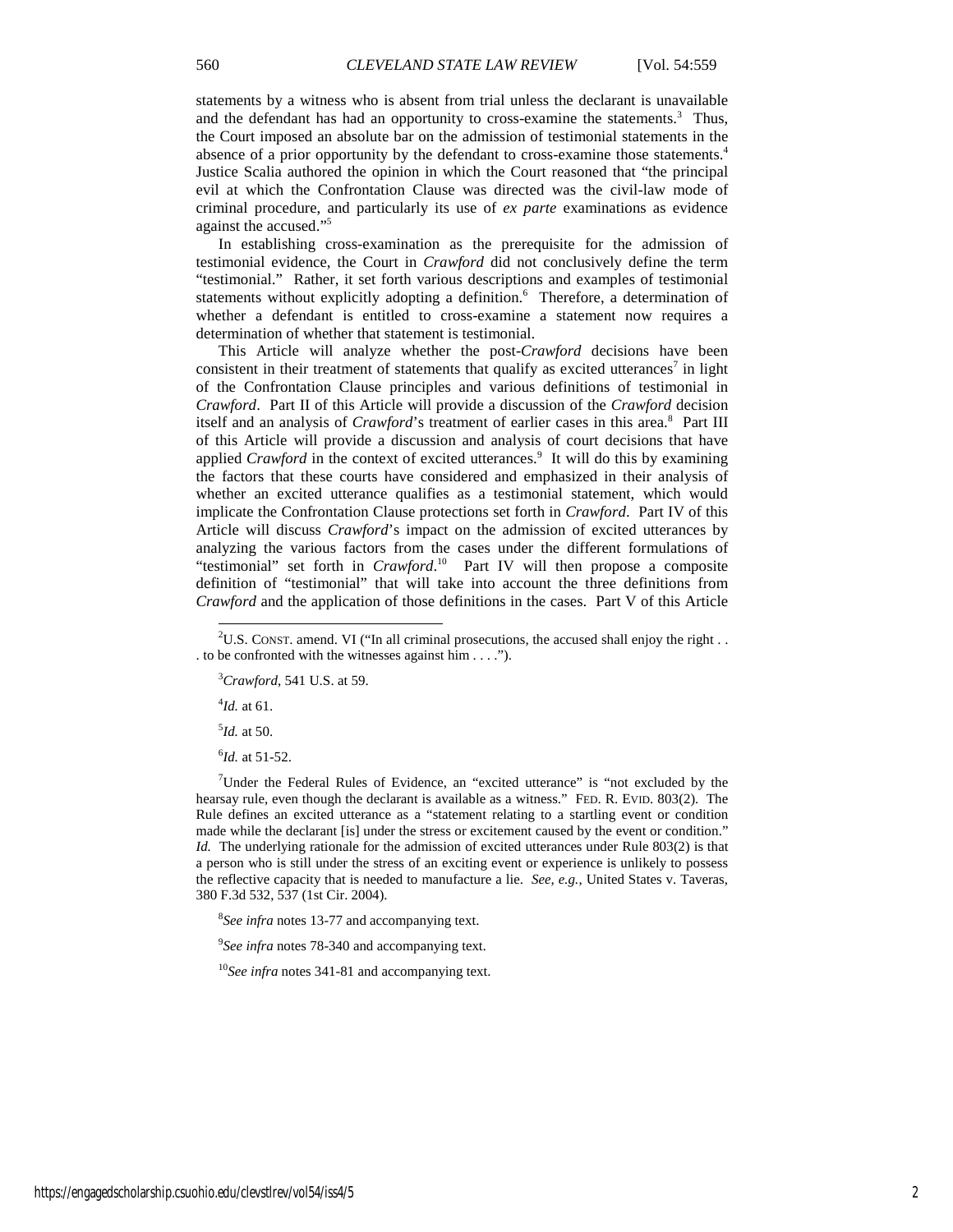concludes that the intended positive impact of the *Crawford* decision will be realized only if courts refrain from applying its protections to situations that the Supreme Court neither intended nor contemplated.<sup>11</sup>

#### II. RATIONALE OF *CRAWFORD V. WASHINGTON* AND TREATMENT OF PRECEDENT

#### *A. "Testimonial" Statements under* Crawford.

Under *Crawford*, the threshold issue on a particular statement's admissibility against a defendant is whether the statement is testimonial. The Court in *Crawford* declined to adopt a comprehensive definition of "testimonial,"<sup>12</sup> but stated that the term clearly "applies at a minimum to prior testimony at a preliminary hearing, before a grand jury, or at a former trial; and to police interrogations."<sup>13</sup> Quoting from the Petitioner's brief, the Court stated that the core class of testimonial statements comes in various forms: "'*ex parte* in-court testimony or its functional equivalent—that is, material such as affidavits, custodial examinations, prior testimony that the defendant was unable to cross examine [such as a deposition], or similar pretrial statements that declarants would reasonably expect to be used prosecutorially.""<sup>14</sup>

Another description of testimonial statements set forth by the Court in *Crawford* are those "'extrajudicial statements . . . contained in formalized testimonial materials, such as affidavits, depositions, prior testimony, or confessions."<sup>15</sup> In general, the definition of testimonial would include "statements that were made under circumstances which would lead an objective witness reasonably to believe that the statement would be available for use at a later trial."<sup>16</sup> A statement need not be sworn in order to be classified as testimonial.<sup>17</sup>

1

<sup>13</sup>Crawford v. Washington, 541 U.S. 36, 68 (2004). The Court in *Crawford* left no uncertainty in the area of police interrogations when declaring that "[s]tatements taken by police officers in the course of interrogations are also testimonial under even a narrow standard." *Id.* at 52. The Court further clarified the meaning of testimonial statements in the context of police interrogations in Davis v. Washington, 126 S. Ct. 2266, 2273-74 (2006) (holding that a statement is nontestimonial when purpose of interrogation is to enable police to meet an ongoing emergency and testimonial when purpose of interrogation is to establish prior events that may be relevant to a subsequent criminal prosecution). *See infra* notes 225-340 and accompanying text for an analysis and discussion of both kinds of statements.

<sup>14</sup>*Crawford*, 541 U.S. at 51 (quoting Brief of Petitioner at 23, *Crawford*, 541 U.S. 36 (No. 02-9410), 2003 WL 21939940).

<sup>15</sup>*Id.* at 51-52 (quoting White v. Illinois, 502 U.S. 346, 365 (1992) (Thomas, J., concurring in part and concurring in the judgment)).

<sup>16</sup>Id. at 52 (quoting Brief for National Association of Criminal Defense Lawyers et al. as Amici Curiae Supporting Petitioner at 3, *Crawford*, 541 U.S. 36 (No. 02-9410), 2003 WL

<sup>&</sup>lt;sup>11</sup>See infra notes 384-85 and accompanying text.

<sup>12</sup>*See generally* Ariana J. Torchin, Note, *A Multidimensional Framework for the Analysis of Testimonial Hearsay Under* Crawford v. Washington, 94 GEO. L.J. 581 (2006) (proposing a framework for deciding whether a statement is testimonial by considering the degree of formality of the statement, the intent of the declarant and the law enforcement officer to whom the statement was made, and the extent of government involvement in the production of the statement).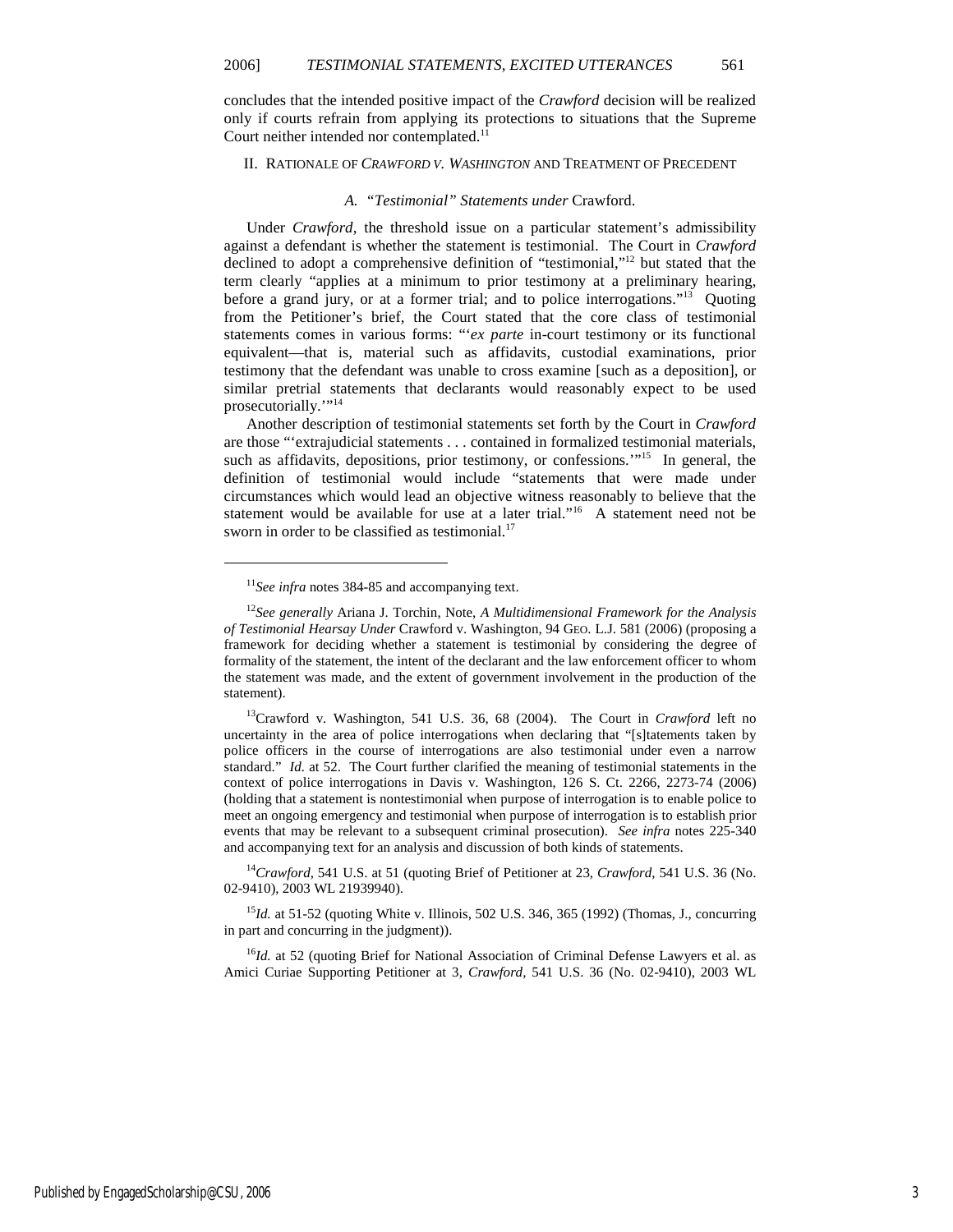In its discussion of testimonial statements, the Court in *Crawford* was particularly concerned about any statements given to officers or government agents because "[a]n accuser who makes a formal statement to government officers bears testimony in a sense that a person who makes a casual remark to an acquaintance does not."<sup>18</sup> The involvement of government representatives is an important factor in the determination of whether evidence qualifies as "testimonial" under *Crawford*:

Involvement of government officers in the production of testimony with any eye toward trial presents unique potential for prosecutorial abuse—a fact borne out time and again throughout a history with which the Framers were keenly familiar. This consideration does not evaporate when testimony happens to fall within some broad, modern hearsay exception, even if that exception might be justifiable in other circumstances.<sup>19</sup>

The Court in *Crawford* limited its decision to testimonial hearsay, stating that "[w]here nontestimonial hearsay is at issue, it is wholly consistent with the Framers' design to afford the States flexibility in their development of hearsay law."<sup>20</sup> With respect to testimonial evidence, however, the Sixth Amendment requires both unavailability of the declarant and a prior opportunity for cross-examination.<sup>21</sup>

The Court's decision in *Crawford* overruled its prior decision in *Ohio v. Roberts*. <sup>22</sup> In that case, the Supreme Court held that the Sixth Amendment's Confrontation Clause does not bar admission of the statement of an unavailable witness against a criminal defendant if the statement bears "adequate indicia of reliability."<sup>23</sup> This test requires the evidence either to fall within a "firmly rooted hearsay exception," or to bear "particularized guarantees of trustworthiness."<sup>24</sup>

Chief Justice Rehnquist wrote a concurring opinion in *Crawford v. Washington*, which was joined by Justice O'Connor. The Chief Justice did not agree with the majority's decision to overrule *Ohio v. Roberts*, <sup>25</sup> or with the distinction made by the majority between testimonial and nontestimonial statements.<sup>26</sup> Chief Justice

<sup>17</sup>*See id.*; *see also* W. Jeremy Counseller & Shannon Rickett, *The Confrontation Clause After* Crawford v. Washington*: Smaller Mouth, Bigger Teeth*, 57 BAYLOR L. REV. 1, 17-19 (2005).

<sup>18</sup>*Crawford*, 541 U.S. at 51.

<sup>19</sup>*Id.* at 56 n.7.

<sup>20</sup>*Id.* at 68.

<sup>21</sup>*Id.*

-

<sup>22</sup>Ohio v. Roberts, 448 U.S. 56 (1980).

<sup>23</sup>*Id.* at 66.

<sup>24</sup>*Id.; see also* Richard D. Friedman, *Confrontation: The Search For Basic Principles*, 86 GEO. L.J. 1011, 1017-22 (1998) (arguing that the *Roberts* framework failed to reflect some of the enduring principles of the Confrontation Clause).

<sup>25</sup>*Crawford*, 541 U.S. at 69 (Rehnquist, C.J., concurring).

<sup>26</sup>*Id.* at 69-73.

<sup>21754961).</sup> In evaluating the various formulations of testimonial statements, the Court stated that all "share a common nucleus and then define the [Confrontation] Clause's coverage at various levels of abstraction around it." *Id.*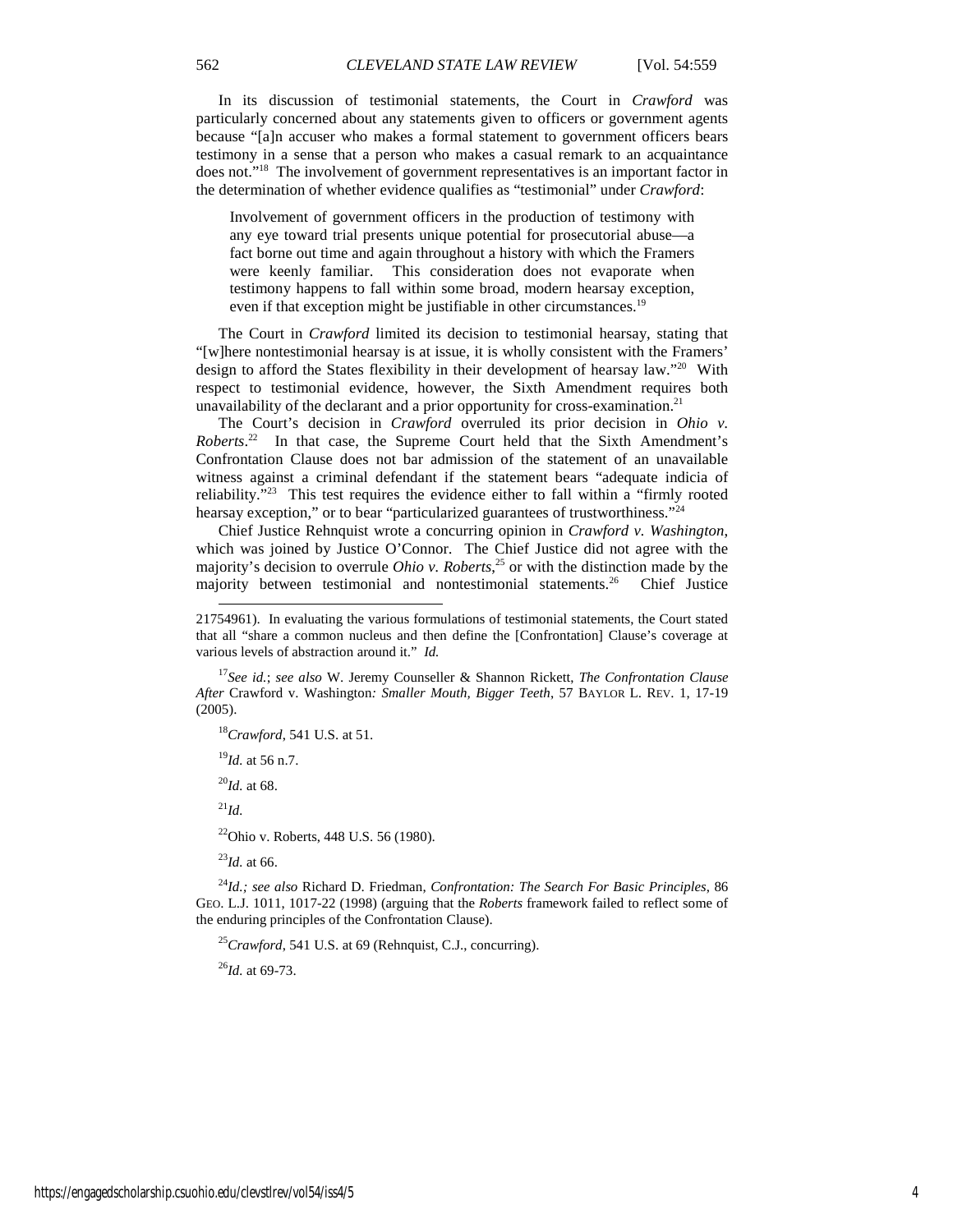Rehnquist also took issue with the broad definition of testimonial statements adopted by the majority:

[A]ny classification of statements as testimonial beyond that of sworn affidavits and depositions will be somewhat arbitrary, merely a proxy for what the Framers might have intended had such evidence been liberally admitted as substantive evidence like it is today.<sup>27</sup>

Rehnquist would have reached the same result as the majority without overruling *Ohio v. Roberts*. He reasoned that the statement at issue in *Crawford* was not admissible based on *Idaho v. Wright*, 28 which held that corroboration of an out-ofcourt statement's truthfulness by other evidence at trial was an insufficient basis to admit the statement.<sup>29</sup>

Prior to *Crawford*, the United States Supreme Court had never distinguished between testimonial and nontestimonial evidence for purposes of the Confrontation Clause.<sup>30</sup> Chief Justice Rehnquist expressed concern in his concurring opinion that the majority's failure to clarify exactly what kind of evidence qualifies as "testimonial" would result in confusion in the lower courts.<sup>31</sup>

#### *B. Facts and Procedural History of* Crawford

The defendant in *Crawford* stabbed a man who allegedly tried to rape his wife, Sylvia.<sup>32</sup> At the defendant's trial for assault and attempted murder, the prosecution played for the jury Sylvia's tape-recorded statement to the police describing the confrontation between the defendant and the victim.<sup>33</sup> The defendant claimed selfdefense.<sup>34</sup> Because of the state marital privilege barring a spouse from testifying without the other spouse's consent, Sylvia did not testify at the trial.<sup>35</sup> Therefore, the defendant had no opportunity to cross-examine Sylvia's statement.<sup>36</sup>

Sylvia's tape-recorded statement was admitted under the hearsay exception for statements against penal interest based on her admission that she had led the

<sup>27</sup>*Id.* at 71.

1

<sup>28</sup>Idaho v. Wright, 497 U.S. 805 (1990).

<sup>29</sup>*Crawford*, 541 U.S. at 76 (Rehnquist, C.J., concurring); *see also* Amber Allred Furbee, Note, *Legal Crossroads: The Hearsay Rule Meets the Sixth Amendment Confrontation Clause in* Crawford v. Washington, 38 CREIGHTON L. REV. 999, 1050-59 (2005) (stating that application of standards enunciated in *Roberts* and *Wright* would have produced the same result reached by the majority in *Crawford*).

<sup>30</sup>*See Crawford*, 541 U.S. at 72 (Rehnquist, C.J., concurring); *see also* State v. Rivera, 844 A.2d 191, 202 n.13 (2004) (stating that the *Crawford* Court's distinction between testimonial and nontestimonial hearsay is a novel one under the Confrontation Clause).

<sup>31</sup>Crawford, 541 U.S. at 75 (Rehnquist, C.J., concurring).

<sup>32</sup>*Id.* at 38 (majority opinion).

<sup>33</sup>*Id.*

<sup>34</sup>*Id.* at 40.

<sup>35</sup>*Id.*

<sup>36</sup>*Id.* at 38.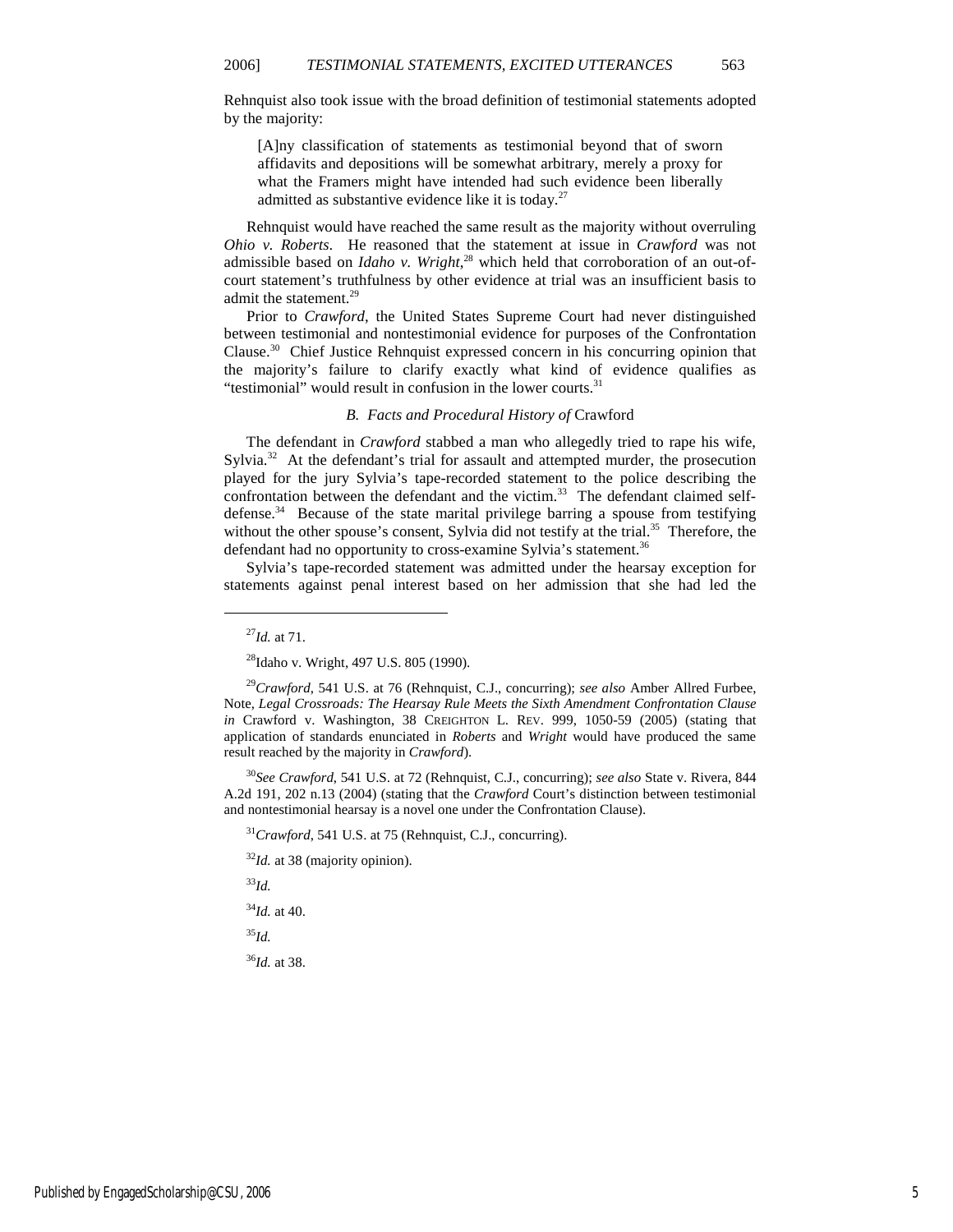defendant to the victim's apartment and thus had facilitated the assault.<sup>37</sup> The prosecution sought to use Sylvia's tape-recorded statement as evidence that the stabbing was not in self-defense.<sup>38</sup> The defendant claimed that admission of Sylvia's statement violated his federal constitutional right to be confronted with the witnesses against him under the Sixth Amendment.<sup>39</sup> The trial court admitted the statement based on *Ohio v. Roberts*,<sup>40</sup> ruling that the statement was trustworthy under the *Roberts* standard, and offered several reasons to support that determination.<sup>41</sup>

The jury convicted the defendant of assault, and the Washington Court of Appeals reversed.<sup>42</sup> The Court of Appeals held that Sylvia's statement did not bear particularized guarantees of trustworthiness and offered several reasons in support of its conclusion.<sup>43</sup> The Washington Supreme Court reinstated the defendant's conviction, concluding that the statement bore guarantees of trustworthiness.<sup>44</sup> Specifically, the Washington Supreme Court relied on the similarities between the defendant's confession and Sylvia's statement in reaching the conclusion that the statement was trustworthy.<sup>45</sup>

The United States Supreme Court granted certiorari to determine whether the prosecution's use of Sylvia's statement violated the Confrontation Clause, and the Court reversed the judgment of the Washington Supreme Court.<sup>46</sup>

#### *C.* Crawford*'s Treatment of Sixth Amendment Precedent*

The Court in *Crawford* used the case as an opportunity to reconsider the standard articulated in *Ohio v. Roberts*<sup>47</sup> for the admissibility of an unavailable witness's out

<sup>37</sup>*Id.* at 40.

<sup>38</sup>*Id.*

1

<sup>39</sup>*Id.*

<sup>40</sup>Ohio v. Roberts, 448 U.S. 56 (1980).

<sup>41</sup>*Crawford*, 541 U.S. at 40. *See supra* notes 22-24 and accompanying text and *infra* notes 47-62 and accompanying text for a discussion of *Roberts*.

 $^{42}$ *Id.* at 41. The Court of Appeals of Washington reversed the conviction in an unpublished opinion. State v. Crawford, No. 25307-1-II, 2001 WL 850119 (Wash. Ct. App. July 30, 2001).

<sup>43</sup>*Crawford*, 541 U.S. at 41.

<sup>44</sup>*See id.*; State v. Crawford, 54 P.3d 656 (Wash. 2002).

<sup>45</sup>*See Crawford*, 54 P.3d at 663-64; *Crawford*, 541 U.S. at 41-42. The Washington Supreme Court rejected the prosecution's argument that Sylvia's statement did not have to bear guarantees of trustworthiness because the defendant waived his confrontation rights by invoking the marital privilege. *Crawford*, 54 P.3d at 660. The court declined to force the defendant to choose between the marital privilege and confronting his spouse. *Id.* The prosecution did not challenge that holding in the United States Supreme Court. *Crawford*, 541 U.S. at 42 n.1.

<sup>46</sup>*Crawford*, 541 U.S. at 42, 68-69.

<sup>47</sup>Ohio v. Roberts, 448 U.S. 56 (1980).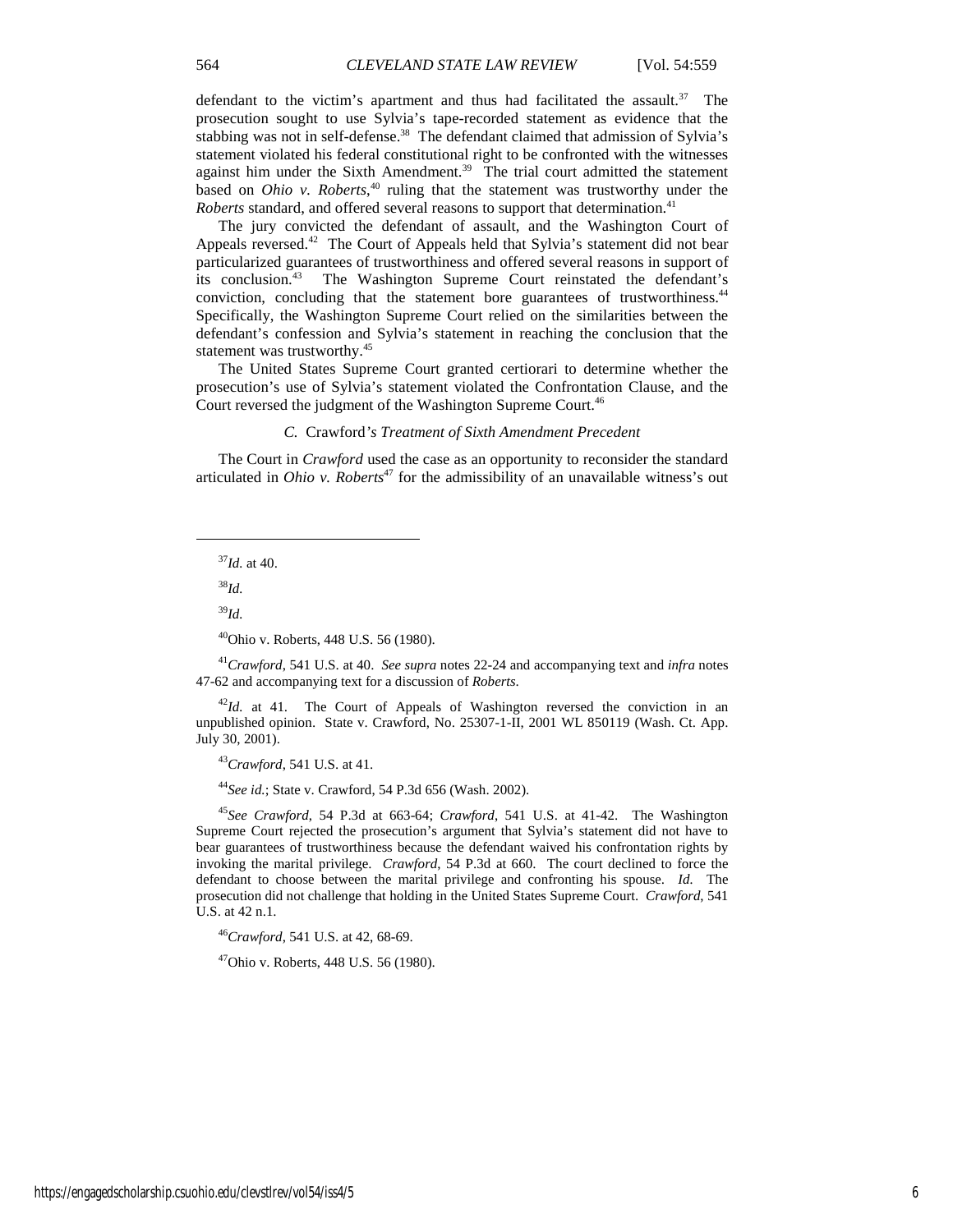of court statement.<sup>48</sup> The Court stated that the test in *Ohio v. Roberts* fails to protect criminal defendants against typical Confrontation Clause violations.<sup>49</sup>

In *Roberts*, the defendant was charged with forgery of checks and possession of stolen credit cards.<sup>50</sup> At the preliminary hearing on the matter, the defendant's lawyer called a witness who testified that she knew the defendant and that she had allowed the defendant to use her apartment for several days while she was away.<sup>51</sup> The defendant's attorney tried to obtain an admission from the witness that she had given the checks and credit cards to the defendant without telling him that he did not have permission to use them.<sup>52</sup> The witness denied that she had done so.<sup>53</sup>

When the witness became unavailable for the trial, the prosecution sought to admit the transcript of her testimony at the preliminary hearing.<sup>54</sup> The trial court admitted the transcript into evidence, and the defendant was convicted.<sup>55</sup> The Ohio Court of Appeals reversed the conviction, ruling that the prosecution had failed to make a good faith effort to secure the witness's attendance.<sup>56</sup> The Supreme Court of Ohio affirmed on other grounds, holding that the witness was unavailable and that the transcript was inadmissible at the defendant's trial.<sup>57</sup> The rationale was that even though the defendant had the opportunity to cross-examine the witness at the preliminary hearing, this was not the equivalent of constitutional confrontation at trial.<sup>58</sup>

In its analysis of whether the prior testimony of the witness at the preliminary hearing bore "adequate indicia of reliability," the United States Supreme Court in *Roberts* declined to specify the level of questioning that would be sufficient to satisfy the Confrontation Clause's requirement of cross-examination.<sup>59</sup> The Court held, however, that the defendant's attorney had tested the witness's testimony "with the equivalent of significant cross-examination."<sup>60</sup> Therefore, the Supreme Court relied on the defendant's prior opportunity to cross-examine the witness in its analysis of

<sup>52</sup>*Id.*

1

 $<sup>51</sup>Id$ . The witness was the daughter of the couple from whom the defendant had allegedly</sup> stolen the credit cards and the checks. *Id.*

<sup>53</sup>*Id.* <sup>54</sup>*Id.* at 59. <sup>55</sup>*Id.* at 60. <sup>56</sup>*Id.* <sup>57</sup>*Id.* at 61. <sup>58</sup>*Id.* <sup>59</sup>*Id.* at 68-70.

<sup>60</sup>*Id.* at 70. The *Roberts* Court stated that the defense attorney's questioning of the witness at the preliminary hearing "clearly partook of cross-examination as a matter of form," *id.*, and that it "comported with the principal *purpose* of cross-examination:" challenging the declarant's veracity, perception, memory and intended meaning. *Id.* at 71.

<sup>48</sup>*Crawford*, 541 U.S. at 42.

<sup>49</sup>*Id.* at 60.

<sup>50</sup>*Roberts*, 448 U.S. at 58.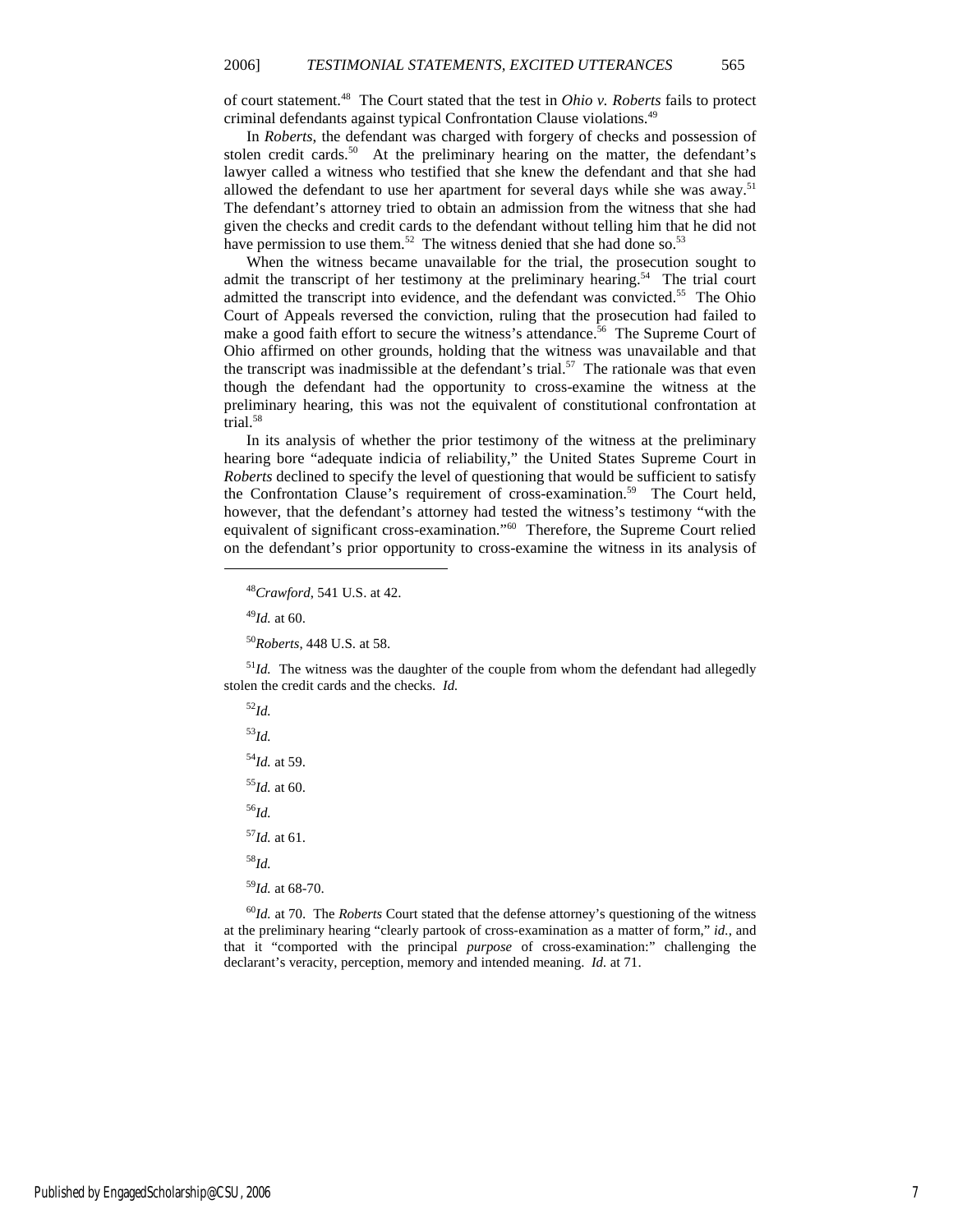whether the transcript was sufficiently reliable.<sup>61</sup> The Court in *Crawford* disagreed with the rationale of *Roberts* but not the result.<sup>62</sup>

The *Crawford* opinion contains an extensive history of the Sixth Amendment's Confrontation Clause and the development of a criminal defendant's right to confront his or her accusers. $63$  The Court concluded that when dealing with testimonial statements, the framers of the Constitution did not mean to "leave the Sixth Amendment's protection to the vagaries of the rules of evidence, much less to amorphous notions of 'reliability.'"<sup>64</sup> The Confrontation Clause is concerned with more than reliability of evidence.<sup>65</sup> It is concerned with the manner in which the reliability of evidence is tested, and the required test is cross-examination.<sup>66</sup>

The Court in *Crawford* cited to one of its earlier decisions, *Dutton v. Evans*, <sup>67</sup> to illustrate the limitations on the definition of testimonial statements.<sup>68</sup> In *Dutton*, a statement made to someone other than a law enforcement officer or agent of the government was admissible against a defendant at his murder trial by the person to whom the statement was made.<sup>69</sup> Shaw's testimony about what Williams had told

<sup>62</sup>*Crawford*, 541 U.S. at 58 (stating that *Roberts* "hew[ed] closely to the traditional line" in its outcome because of its emphasis on the defendant's earlier opportunity to cross-examine the witness).

<sup>64</sup>*Crawford*, 541 U.S. at 61.

<sup>65</sup>*Id.*

<sup>66</sup>*Id.*

<sup>67</sup>Dutton v. Evans, 400 U.S. 74 (1970).

<sup>68</sup>*Crawford*, 541 U.S. at 57.

<sup>69</sup>*Dutton*, 400 U.S. at 77, 87-88. In *Dutton*, a prosecution witness named Shaw testified that he and Williams, who was an accomplice of the defendant Evans in the alleged murder, had been fellow prisoners during the time that Williams was arraigned on the murder charge. *Id.* at 77. Shaw testified that when Williams returned to the penitentiary after the arraignment, Shaw asked him how he had made out. *Id.* Shaw testified that Williams had responded, "'If it hadn't been for [the defendant] Alex Evans, we wouldn't be in this now.'" *Id.* The statement

<sup>61</sup>*Id.* at 73; *see also* California v. Green, 399 U.S. 149, 151, 158-59 (1970) (Confrontation Clause not violated by admission at trial of witness's prior testimony from a preliminary hearing—testimony that was given under oath and subject to cross examination—when witness was testifying at trial and subject to full and effective cross-examination); Mattox v. United States, 156 U.S. 237, 240-44 (1895) (Confrontation Clause not violated by admission at trial of a transcribed copy of testimony of two witnesses from a previous trial, when witnesses had died in the interim and were fully examined and cross-examined when they testified in former trial); Thomas Lininger, *Prosecuting Batterers After* Crawford, 91 VA. L. REV. 747, 753, 784-87 (2005) (arguing that one of the ways to facilitate domestic violence prosecutions after *Crawford* is to create more opportunities for cross-examination of victims in preliminary hearings, depositions, and other pretrial proceedings).

<sup>&</sup>lt;sup>63</sup>Id. at 43-50. The decision sets forth the story of the trial of Sir Walter Raleigh to illustrate the inherent unfairness in a system that does not permit the accused to confront the witnesses against him. *Id.* at 44-45. *See* Margaret A. Berger, *The Deconstitutionalization of the Confrontation Clause: A Proposal for a Prosecutorial Restraint Model*, 76 MINN. L. REV. 557, 570-71 (1992); Joshua C. Dickinson, *The Confrontation Clause and the Hearsay Rule: The Current State of a Failed Marriage in Need of a Quick Divorce*, 33 CREIGHTON L. REV. 763, 765-66 (2000).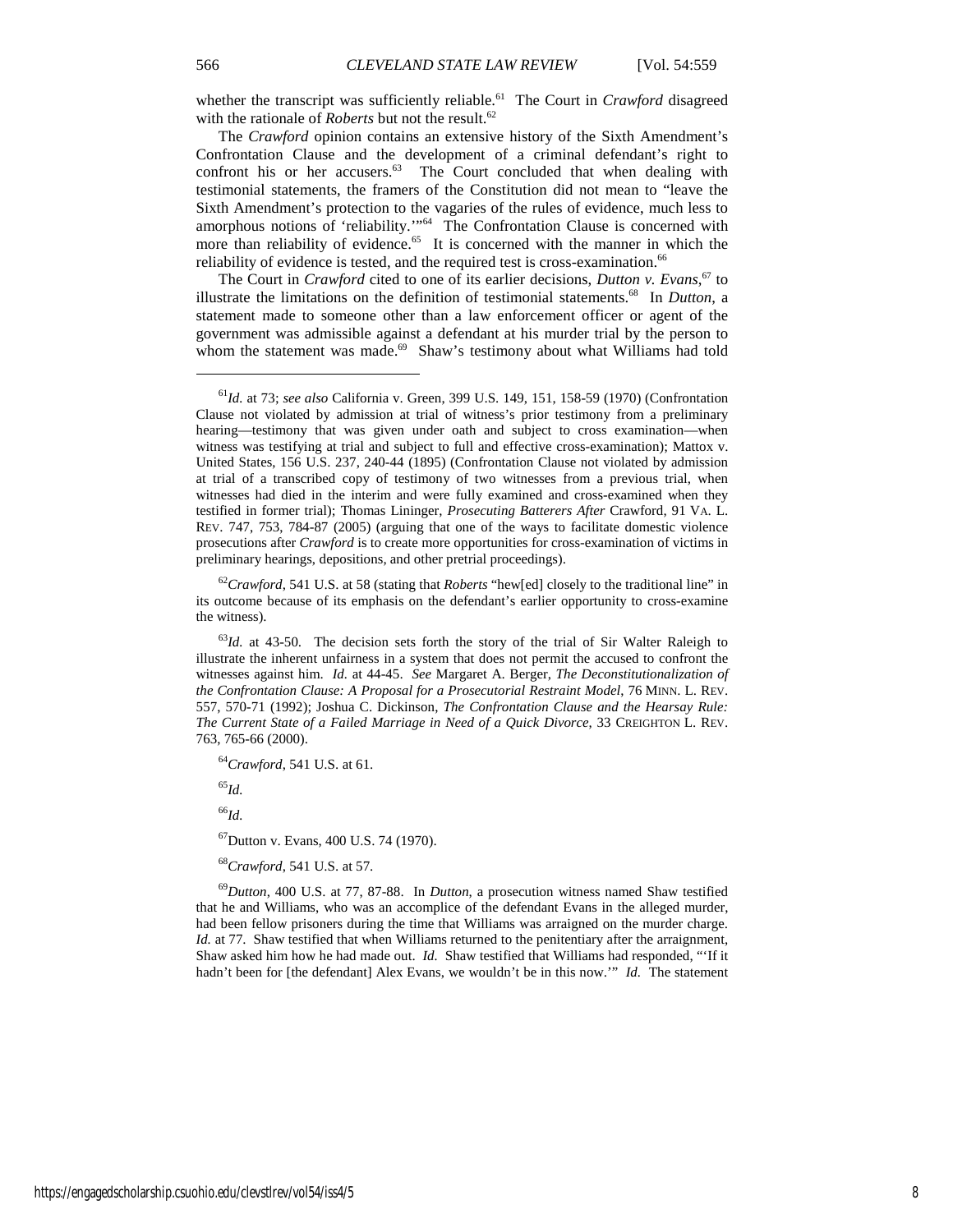him was admitted on the basis of a Georgia statutory hearsay exception. The statute provided that if a conspiracy had been proved, any statement made by a conspirator "during the pendency of the criminal project" was admissible against any other conspirator.<sup>70</sup> The hearsay exception applied by Georgia allowed the introduction of out-of-court statements made both during the course of the conspiracy and the concealment of the conspiracy.<sup>71</sup> The absence of a prior opportunity to crossexamine the statement in *Dutton* was not a bar to its admission because the statement was not testimonial.<sup>72</sup>

The focus on government officers and agents in the determination of whether statements qualify as testimonial casts some doubt on the holding in *White v. Illinois*. <sup>73</sup> The Court in *Crawford* acknowledged that its holding was not entirely consistent with the holding of *White*. <sup>74</sup> In *White*, statements of a child victim to an investigating police officer were admitted as spontaneous declarations.<sup>75</sup> *Crawford* Court acknowledged that its analysis was "in tension" with the holding in *White*,<sup>76</sup> but it declined to state specifically whether *White* survived the decision in *Crawford*. 77

-

<sup>72</sup>*Crawford*, 541 U.S. at 57. *But see In re* E.H., 823 N.E.2d 1029, 1037 (Ill. App. Ct. 2005) (holding that grandmother's testimony about child's statements to her regarding sexual abuse implicated the Confrontation Clause even though the statements were not made to a government official), *petition for appeal allowed*, 833 N.E.2d 2 (Ill. 2005). *See infra* note 328 for a discussion of *In re* E.H.

<sup>73</sup>White v. Illinois, 502 U.S. 346 (1992).

<sup>74</sup>*Crawford*, 541 U.S. at 58 n.8.

<sup>75</sup>*White*, 502 U.S. at 349-51.

<sup>76</sup>*Crawford*, 541 U.S. at 58 n.8.

<sup>77</sup>The Court later characterized the holding in *White* as the "one arguable exception" to the Confrontation Clause's requirements of unavailability of the witness and prior crossexamination in cases involving testimonial hearsay. Davis v. Washington, 126 S. Ct. 2266, 2275 (2006). In a concurring opinion in *White*, Justice Thomas noted that the Confrontation Clause jurisprudence to that point had implicitly assumed that all hearsay declarants were "witnesses against" a defendant within the meaning of the Confrontation Clause. *White*, 502 U.S. at 359 (Thomas, J., concurring in part and concurring in the judgment). Justice Thomas argued that neither the history nor the text of the Confrontation Clause supported this assumption, *id*. at 358, and suggested the following interpretation of the Confrontation Clause: "The federal constitutional right of confrontation extends to any witness who actually testifies at trial, but the Confrontation Clause is implicated by extrajudicial statements only insofar as they are contained in formalized testimonial materials, such as affidavits, depositions, prior testimony, or confessions." *Id.* at 365. Justice Thomas reiterated this position in subsequent decisions. *See Davis*, 126 S. Ct. at 2280-83 (Thomas, J., concurring in the judgment in part and dissenting in part); Lilly v. Virginia, 527 U.S. 116, 143-44 (1999) (Thomas, J., concurring in part and concurring in judgment); *see also* Akhil Reed Amar, *Confrontation Clause First Principles: A Reply to Professor Friedman*, 86 GEO. L.J. 1045, 1045 (1998) (arguing that the

was admitted over the objection of defense counsel, and Shaw was cross-examined at length. *Id.* at 77-78.

<sup>70</sup>*Dutton*, 400 U.S. at 78.

<sup>71</sup>*Id.* at 81.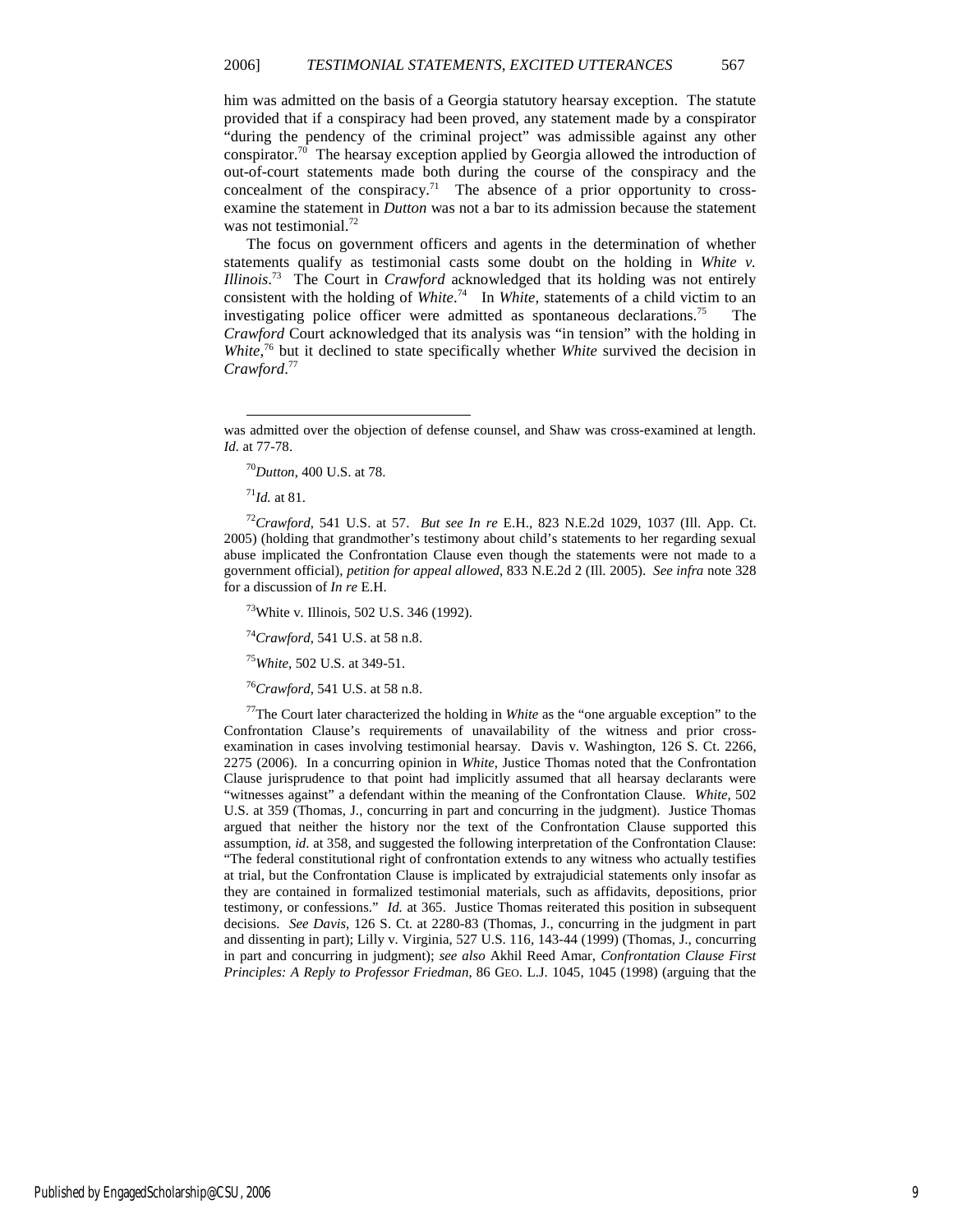#### III. IMPACT ON EXCITED UTTERANCE EXCEPTION

Federal and state courts have reached different conclusions on the admissibility of excited utterances under *Crawford* based on their consideration of various factors and the importance placed upon each one.<sup>78</sup> A number of courts have concluded that excited utterances, even when made to a police officer in response to some degree of questioning, are not testimonial.<sup>79</sup> Other courts have taken the opposite viewpoint, reasoning that an excited utterance may be testimonial if the questioning by law enforcement officers is for investigatory and fact-gathering purposes in anticipation of a future prosecution.<sup>80</sup> Structured and detailed questioning is more likely to result in responses that implicate *Crawford*, even if the responses qualify as excited utterances under state evidentiary rules.<sup>81</sup>

The purpose of this Article is to provide an in-depth discussion of the various factors that the courts have utilized and the context in which the factors arise in order to determine more accurately whether an excited utterance is admissible against a defendant under *Crawford*.

<sup>79</sup>*See, e.g*., United States v. Brun, 416 F.3d 703, 707-08 (8th Cir. 2005) (finding victim's statements to police officer not testimonial where police interaction with victim was unstructured and questioning not suggestive).

<sup>80</sup>*See, e.g*., Drayton v. United States, 877 A.2d 145, 150-51 (D.C. 2005) (finding that when police questioned the victim, they were aware of the nature of the crime and the participants' identities).

<sup>81</sup>*See, e.g*., Siler v. Ohio, 543 U.S. 1019 (2004) (vacating State v. Siler, No. 02COA028, 2003 WL 22429053 (Ohio Ct. App. Oct. 24, 2003)). Even though approximately eight hours had passed between the estimated time of the victim's death and the statement of the victim's child to the officers, the child's statement was admitted as an excited utterance because a child may be under the stress and excitement of events related to a crime for a longer period than an adult. *Siler*, 2003 WL 22429053, at \*6. In addition, the child gave his statement to the officers in the course of two interviews. *Id.* The first interview lasted between thirty and forty-five minutes, and the second interview lasted for one hour. *Id.*

On remand, the Ohio Court of Appeals held that the police had obtained the child's statements through "a structured police interrogation" and that the statements were, therefore, testimonial. State v. Siler, 843 N.E.2d 863, 866 (Ohio Ct. App. 2005), *appeal allowed*, 847 N.E.2d 5 (Ohio 2006).

In light of *Crawford*, the Supreme Court has remanded for further consideration, three cases in which statements made to the police were admitted against defendants at trial based on hearsay exceptions other than the excited utterance. *See* Goff v. Ohio, 541 U.S. 1083 (2004) (admitting the statement of defendant's wife made to police at trial as a statement against penal interest when the wife was unavailable for trial). On remand, the Ohio Court of Appeals held that statements made by Mr. Goff's wife to the police while they were

l

Confrontation Clause "encompasses only those 'witnesses' who testify either by taking the stand in person or via government-prepared affidavits, depositions, videotapes, and the like").

<sup>78</sup>One view is that "[o]n paper, *Crawford* is a thorough originalist resolution of a constitutional question. In application, however, the Court's analysis raises substantial questions and leaves them unanswered. Equally as significant as the Court's holding, then, is what it failed to resolve—and indeed explicitly declined to address." *See The Supreme Court, 2003 Term—Leading Cases*, 118 HARV. L. REV. 316, 321 (2004); *see also* Lininger, *supra* note 61, at 777-81. Professor Lininger explains that the *Crawford* decision has caused lower courts to be inconsistent in their application of various factors in cases involving domestic violence prosecutions, and also suggests several reforms that would enable prosecutors to convict batterers within the parameters set out in *Crawford*. *Id.*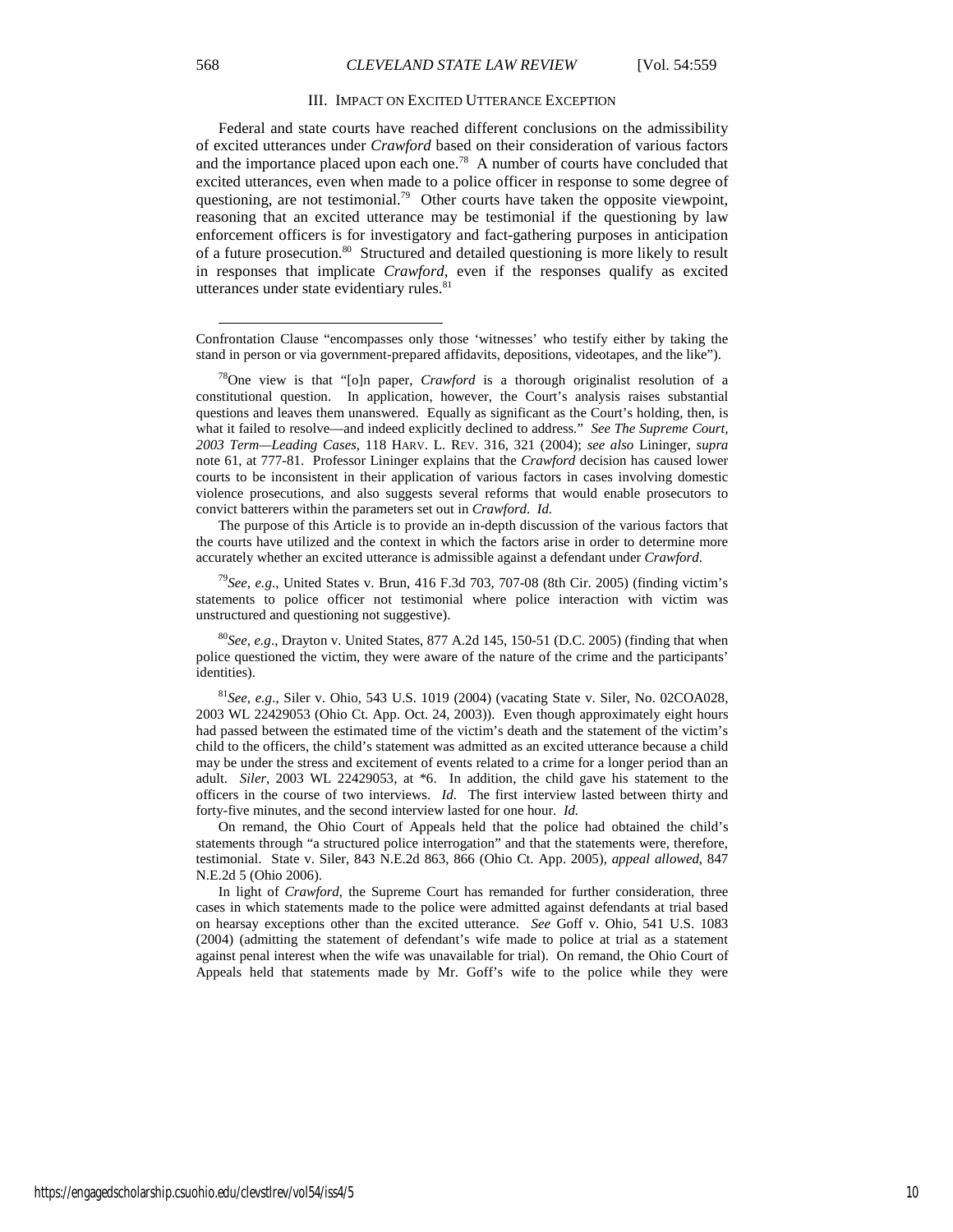Courts that agree on the result in these cases still differ on their rationales. Some court decisions that have held excited utterances to be nontestimonial focus on the fact that the declarant initiated the contact with police and gave the statement without first being approached. Others emphasize that even if the declarant provided the statement in response to questioning, the questioning must be sufficiently structured and controlled to bring the statement within the *Crawford* rule. Still others examine the declarant's motivation in providing the statement and conclude that it is nontestimonial if given to obtain aid or to reduce the level of danger and not to aid law enforcement in a future prosecution.<sup>82</sup>

The Supreme Court has confirmed that courts must distinguish between statements that are made to address an ongoing emergency (nontestimonial) and statements that are made to provide information that can be used in a later prosecution (testimonial).<sup>83</sup> Although the Court's decision in *Davis* somewhat clarified *Crawford*'s reach, the line between these two kinds of statements can be difficult to draw.<sup>84</sup> A combination of these factors in any one case only exacerbates the difficulty.<sup>85</sup>

Lastly, the United States Court of Appeals for the Second Circuit remanded a case to the district court to consider whether the use of guilty plea allocutions of alleged co-conspirators against a defendant to prove the charged conspiracy violates *Crawford*. United States v. Pandy, No. 03-1553, 2004 WL 960023, at \*1-2 (2d Cir. May 5, 2004).

<sup>82</sup>*See* State v. Wright, 701 N.W.2d 802, 812-13 (Minn. 2005) (listing eight factors or considerations to guide courts when determining whether a particular statement is testimonial), *cert. granted*, 126 S. Ct. 2979 (2006) (judgment vacated and case remanded to the Supreme Court of Minnesota for further consideration in light of *Davis*).

<sup>83</sup>Davis v. Washington, 126 S. Ct. 2266, 2273-74 (2006).

-

<sup>84</sup>*Id.* at 2283 (Thomas, J., concurring in the judgment in part and dissenting in part) (stating that the modified standard in *Davis* "yields no predictable results to police officers and prosecutors attempting to comply with the law").

<sup>85</sup>*See generally* John F. Yetter, *Wrestling With* Crawford v. Washington *and the New Constitutional Law of Confrontation*, 78 FLA. BAR. J. 26, 29 (2004) ("One can imagine, for instance, excited utterances subdivided into 'really excited utterances' that are nontestimonial statements, standard 'excited utterances' that could go either way, and 'mildly excited utterances' that would be admissible under the hearsay exception but excluded because they contain 'testimonial' statements.").

interrogating her were not admissible against Mr. Goff at his trial. State v. Goff, No. 21320, 2005 WL 236377, at \*2 (Ohio Ct. App. Feb. 2, 2005).

*See also* Prasertphong v. Arizona, 75 P.3d 675 (Ariz. 2003), *vacated*, 541 U.S. 1039 (2004) (admitting statements made to police by an individual involved in the crime for which the defendant was prosecuted as statements against penal interest); People v. Castille, 133 Cal. Rptr. 2d 489 (Cal. Ct. App. 2003), *vacated*, Shields v. California, 541 U.S. 930 (2004) (admitting statements made by co-defendants to police in a joint interview against each defendant as adoptive admissions and statements of a party—two firmly rooted hearsay exceptions). On remand, the California Court of Appeals affirmed the convictions, holding that an adoptive admission elicited during a joint police interrogation does not implicate the Sixth Amendment or *Crawford*. *See* People v. Castille, 29 Cal. Rptr. 3d 71, 81-85 (Cal. Ct. App. 2005).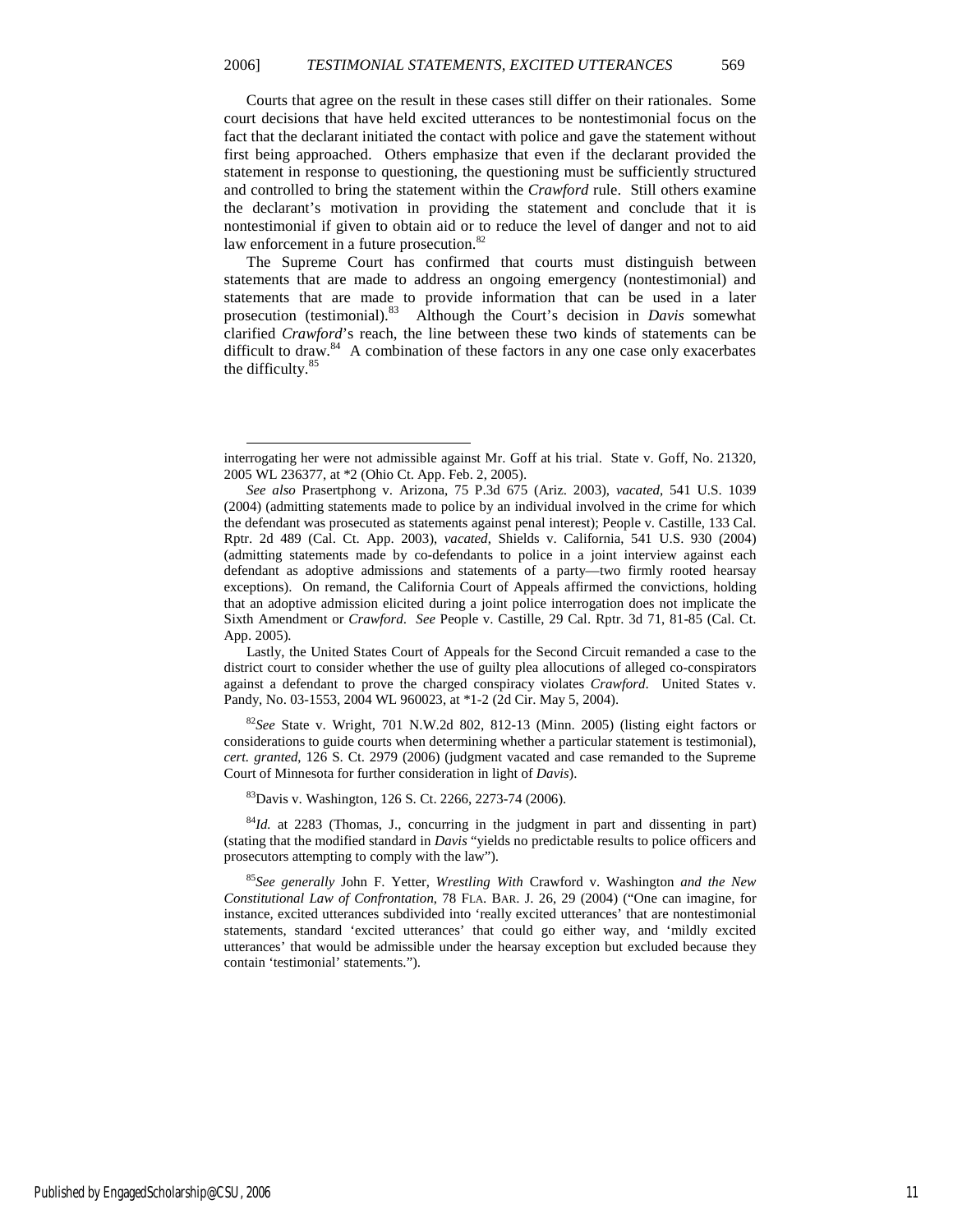#### *A. Contact Initiated by Declarant*

A number of court decisions issued after *Crawford* have held excited utterances to be nontestimonial when the declarant makes the statement after initiating contact with law enforcement authorities. Because the declarant initiates the interaction in these cases, the statement is not taken "in the course of [a police] interrogation,"<sup>86</sup> and, therefore, is not testimonial. Even though the statement might still qualify as "a formal statement to government officers," $87$  the absence of interrogation or formal questioning is regarded as more significant.<sup>88</sup>

An example of this scenario is *Leavitt v. Arave*. <sup>89</sup> In *Leavitt*, the United States Court of Appeals for the Ninth Circuit held that the trial court properly admitted an excited utterance made by the victim to the police, reasoning that the statement was not "testimonial" under *Crawford*. <sup>90</sup> In *Leavitt*, the victim had been frightened on the night before her death by a prowler at her home.<sup>91</sup> She called the police and told them that she thought the prowler was the defendant because he had tried to talk himself into her home earlier that day.<sup>92</sup> The Ninth Circuit rejected the defendant's argument that admission of the hearsay testimony violated his rights under the Sixth Amendment's Confrontation Clause.<sup>93</sup> The court acknowledged that the question was close but "[did] not believe that [the victim's] statements [were] of the kind with which *Crawford* was concerned, namely, testimonial statements."<sup>94</sup> The court went on to explain the distinction between the victim's statements and the statements in *Crawford*:

<sup>88</sup>*See* Dickinson, *supra* note 63, at 806-09. Mr. Dickinson describes the difference between these kinds of statements as follows:

The difference is subtle, yet defensible. The key is to look at the circumstances surrounding the giving of the out-of-court statement to the government. For instance, if a witness walks up to a police officer and announces, "I saw Jim shoot Lisa," that type of situation in no way resembles the sorts of abuses concerning the framers. This wholly unsolicited statement does not resemble the prosecutorial abuses common in the trial by affidavit scenario because the statement was not elicited by the government for purposes of trial.

*Id.* at 807 n.364.

<sup>89</sup>Leavitt v. Arave, 371 F.3d 663 (9th Cir. 2004), *cert. denied*, 545 U.S. 1105 (2005).

<sup>90</sup>*Id.* at 683.

<sup>91</sup>*Id.*

<sup>92</sup>*Id.*

<sup>93</sup>*Id.*

<sup>94</sup>*Id.* at 683 n.22.

<sup>86</sup>Crawford v. Washington, 541 U.S. 36, 52 (2004).

<sup>87</sup>*Id.* at 51. It is worth noting that subsequent to its decision in *Crawford*, the Supreme Court stated in dicta that statements made in the absence of interrogation could also qualify as testimonial. *Davis*, 126 S. Ct. at 2274 n.1. The Supreme Court dealt only with statements produced as the result of interrogations because those were the only statements involved in *Davis* and its companion case, *Hammon v. Indiana*. *See* Hammon v. State, 809 N.E.2d 945 (Ind. Ct. App. 2004), *aff'd*, 829 N.E.2d 444 (Ind. 2005), *rev'd sub nom.* Davis v. Washington, 126 S. Ct. 2266 (2006).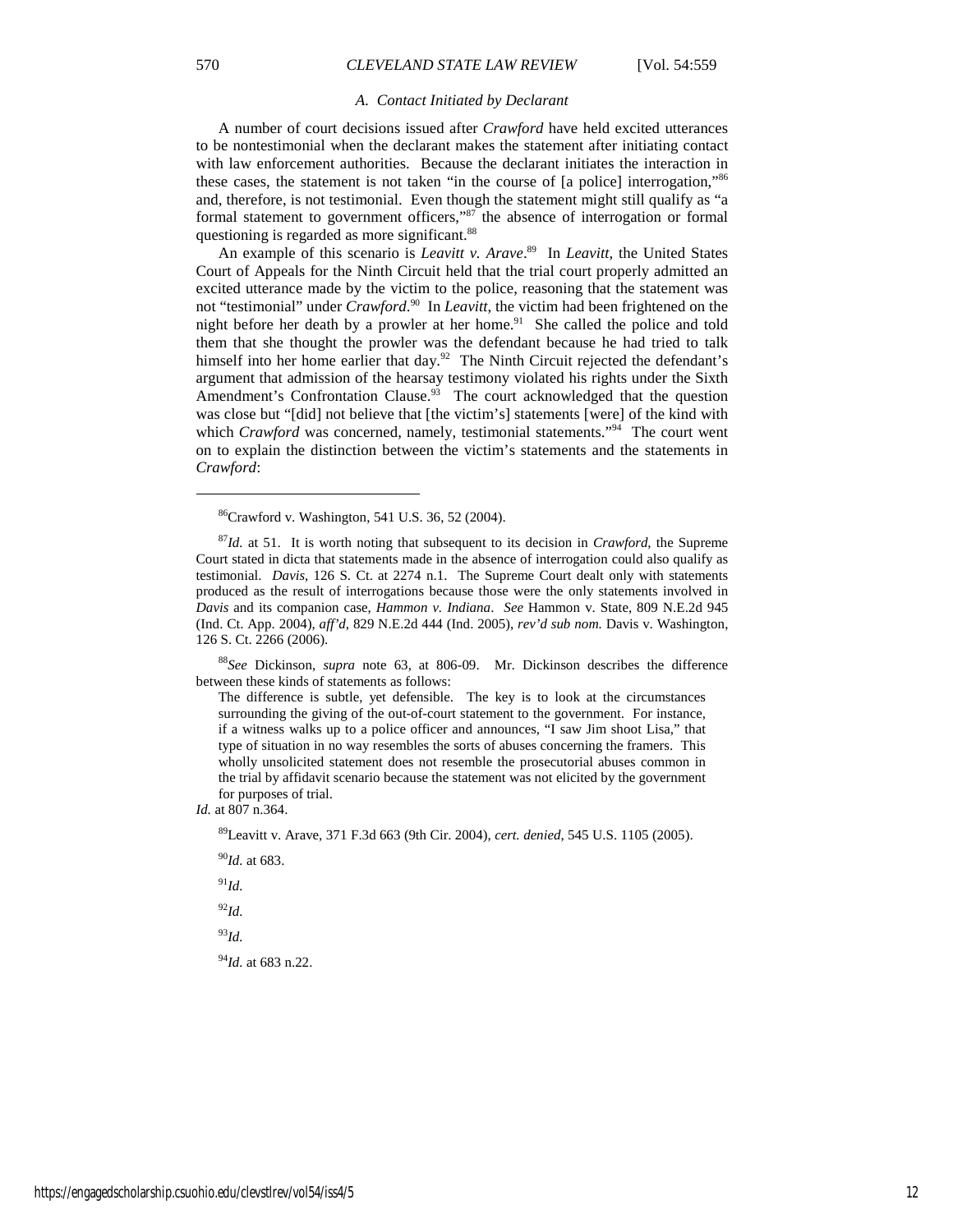We do not think that [the victim's] statements to the police she called to her home fall within the compass of [the examples of the types of statements that qualify as testimonial in the *Crawford* decision. The victim], not the police, initiated their interaction. She was in no way being interrogated by them but instead sought their help in ending a frightening intrusion into her home. Thus, we do not believe that the admission of her hearsay statements against [the defendant] implicate "the principal evil at which the *Confrontation Clause* was directed[:] . . . the civil-law mode of criminal procedure, and particularly its use of *ex parte* examinations as evidence against the accused."<sup>95</sup>

During the defendant's murder trial in *State v. Barnes*,<sup>96</sup> the court used similar reasoning in admitting statements made by the defendant's mother to a police officer, following a prior assault.<sup>97</sup> The officer testified that in March 1998 the defendant's mother drove herself to the police station, entered the station crying and sobbing and stated that her son had assaulted her and threatened to kill her.<sup>98</sup> The court admitted the testimony as an excited utterance.<sup>99</sup>

The Supreme Judicial Court of Maine concluded that the victim's statements to the police were not testimonial under *Crawford*. <sup>100</sup> The court based its conclusion on the fact that the victim had gone to the police station on her own, not because the police had sought her out or requested her presence.<sup>101</sup> In addition, the victim was still under the stress of the event when she made the statements, and any questions posed by the police were for the purpose of determining why she was distressed.<sup>102</sup> There was an absence of structured police questioning, and the police had no reason to believe that any wrongdoing had occurred until the victim made her statements.<sup>103</sup>

In *State v. Anderson*, <sup>104</sup> a group of juveniles flagged down a police officer who was attempting to locate the source of an activated burglar alarm.<sup>105</sup> The officer stopped and asked the group what was going on, and the juveniles told him that a "large black man with a bald head just kicked in the door of a business across the

<sup>96</sup>State v. Barnes, 854 A.2d 208 (Me. 2004).

<sup>97</sup>*Id.* at 209.

-

<sup>98</sup>*Id.*

<sup>99</sup>*Id.*

<sup>100</sup>*Id.* at 211.

<sup>101</sup>*Id*.

<sup>102</sup>*Id.*

<sup>103</sup>*Id.* The court's reasoning in *Barnes* touches upon some of the other factors that are discussed *infra*.

<sup>104</sup>State v. Anderson, No. E2004-00694-CCA-R3-CD, 2005 WL 171441 (Tenn. Crim. App. Jan. 27, 2005), *aff'd*, 183 S.W.3d 335 (Tenn. 2006), *cert. denied*, 127 S. Ct. 47 (2006).

 $^{105}$ *Id.* at \*1.

<sup>95</sup>*Id.* at 684 n.22 (fourth alteration in original) (quoting Crawford v. Washington, 541 U.S. 36, 50 (2004)).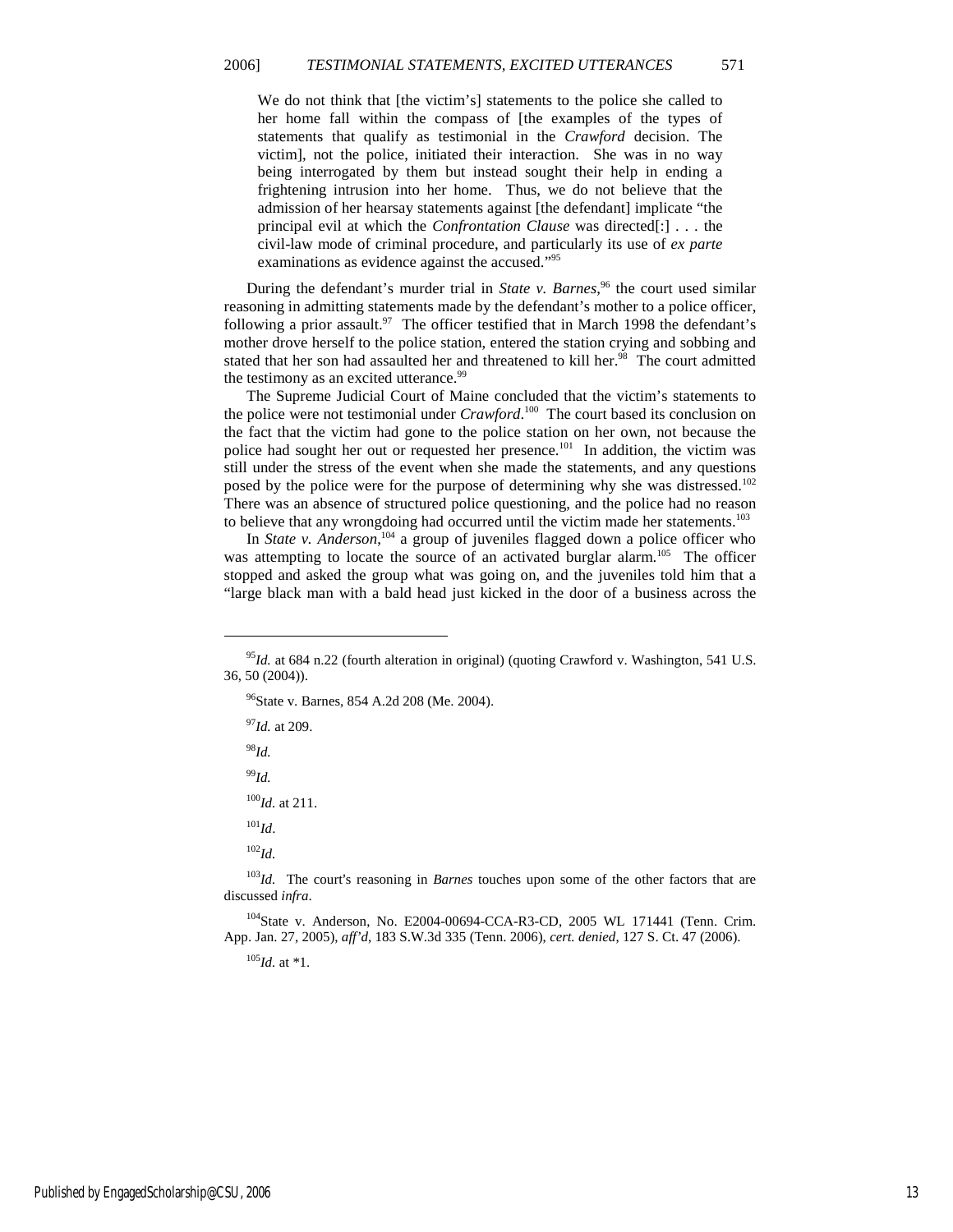street" and that he was "still inside."<sup>106</sup> The officer drove to the business, discovered the door open and found the defendant inside.<sup>107</sup>

The court in *Anderson* held that the statements were admissible as excited utterances and did not fit into any of the core testimonial categories as set forth in *Crawford*. <sup>108</sup> The court went on to explain that "the essential characteristics that cause the juveniles' statements to fall within the ambit of the excited utterance exception conflict with the characteristics that would make them testimonial."<sup>109</sup>

A shortcoming in the *Anderson* court's analysis is that it links the evidentiary issue too closely with the Confrontation Clause issue.<sup>110</sup> A rationale that would be more consistent with *Crawford* would hold that the juveniles' excited utterances were not testimonial because of their actions in initiating contact with the police.<sup>111</sup> In affirming the admission of the statements on appeal, the Tennessee Supreme Court emphasized that the police were in a "preliminary investigational mode" when they spoke to the witnesses.<sup>112</sup> They were trying to determine exactly what was happening and were not gathering evidence for a future prosecution.<sup>113</sup>

These cases illustrate one factor to be used by lower courts in their application of *Crawford*. When the declarant initiates the contact with governmental authorities and makes a statement, the statement falls outside of the definition of "testimonial" in *Crawford*. In such cases, the law of evidence determines admissibility of the

<sup>106</sup>*Id.*

1

<sup>107</sup>*Id.*

<sup>108</sup>*Id.* at \*3-4.

<sup>109</sup>*Id.* at \*4.

<sup>110</sup>*See* Crawford v. Washington, 541 U.S. 36, 51 (2004) ("Leaving the regulation of outof-court statements to the law of evidence would render the Confrontation Clause powerless to prevent even the most flagrant inquisitorial practices.").

<sup>111</sup>*See, e.g.*, People v. Corella, 18 Cal. Rptr. 3d 770, 776 (Cal. Ct. App. 2004) (holding that the victim's statements to the 911 operator were not testimonial because the victim initiated the 911 call to request assistance); People v. Mackey, 785 N.Y.S.2d 870, 871-74 (2004) (holding that the statements of the domestic assault victim, who approached a police officer seated in the passenger seat of a van that was stopped in traffic at a red light, were not testimonial because the victim initiated contact with the police officer immediately after the incident in order to seek immediate protection); People v. Watson, No. 7715/90, 2004 WL 2567124, at \*2 (N.Y. Sup. Ct. Nov. 8, 2004) (holding that the restaurant employee's statement to police that the defendant "just robbed me. He just robbed us in Burger King." immediately following a robbery of the restaurant was not testimonial because the employee, who was injured in the robbery, initiated the exchange and did not make the statement in response to any police questioning); State v. Forrest, 596 S.E.2d 22, 24-27 (N.C. Ct. App. 2004) (holding that statements of the victim were not testimonial because the victim, not the police, initiated the statements immediately after the rescue from the criminal incident without the police asking any questions), *aff'd*, 611 S.E.2d 833 (N.C. 2005), *cert. granted*, 126 S. Ct. 2977 (2006) (judgment vacated and case remanded to the Supreme Court of North Carolina for further consideration in light of *Davis*), *dismissed as moot*, 636 S.E.2d 565 (N.C. 2006) (dismissing in light of defendant's death).

<sup>112</sup>State v. Maclin, 183 S.W.3d 335, 353 (Tenn. 2006).

<sup>113</sup>*Id.*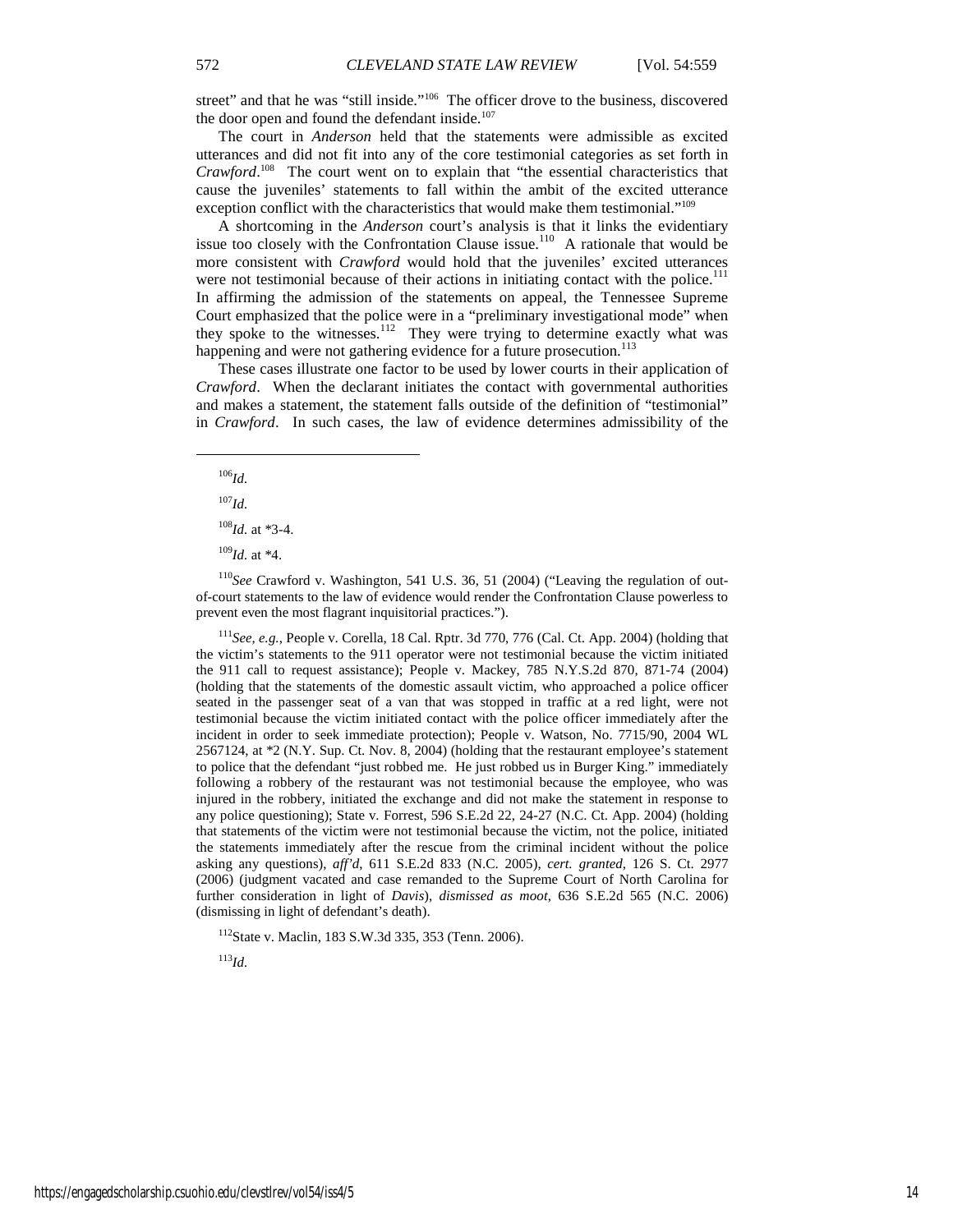statement. The focus in these cases is on the declarant's timing in the making of the excited utterance, and it is irrelevant that the statement is made to a law enforcement officer or government official.

#### *B. Location of Interaction Between the Declarant and the Law Enforcement Agents and Extent of Structure and Formality of Questioning*

Another factor that courts have considered in their application of *Crawford* is whether questioning of the declarant by law enforcement agents is structured and formal.<sup>114</sup> In most cases dealing with this factor, the location of the questioning is a consideration in the court's analysis. If the questions are informal and unstructured, the courts are more inclined to characterize any statements procured from such questions as nontestimonial. This situation arises if the questioning takes place at the scene of the incident itself or at a location other than the police station, such as a hospital.

Other courts have placed more emphasis on whether the questioning is structured and formal and less emphasis on the location. $115$  In these cases, the courts seem concerned with the fact that a governmental authority is procuring information through direct questions, even if the questions are few in number and asked at the scene of the incident.<sup>116</sup> The courts have held that statements generated under such circumstances, even if admissible as excited utterances, may implicate the Confrontation Clause under *Crawford*. 117

In *People v. Cage*,<sup>118</sup> the California Court of Appeals had to evaluate three different hearsay statements from the victim, who had sustained a cut on his neck during a fight with the defendant (his mother). The victim stated that his mother had slashed him with a piece of glass. He made this statement to a police officer at the

<sup>&</sup>lt;sup>114</sup>This factor is derived from the language in the *Crawford* decision where the Court discussed testimonial statements coming in the form of "custodial examinations" and a declarant "mak[ing] a formal statement to government officers." *Crawford*, 541 U.S. at 51.

<sup>115</sup>*See infra* notes 123-32 and accompanying text.

<sup>116</sup>*See* Commonwealth v. Gonsalves, 833 N.E.2d 549, 552 (Mass. 2005) ("[S]tatements made in response to questioning by law enforcement agents are per se testimonial, except when the questioning is meant to secure a volatile scene or to establish the need for or provide medical care."), *cert. denied*, 126 S. Ct. 2982 (2006); *Watson*, 2004 WL 2567124, at \*15 (whether questioning constitutes interrogation is not determined by the number of questions asked by a police officer or law enforcement agent); *see also* Commonwealth v. Williams, 836 N.E.2d 335, 338-39 (Mass. App. Ct. 2005) (applying the "per se" rule announced in *Gonsalves*).

<sup>117</sup>*See* United States v. Brito, 427 F.3d 53, 60 (1st Cir. 2005) (discussing view that the excited nature of the utterance is secondary to the declarant's objectively reasonable expectations of whether the statement would be used prosecutorally), *cert. denied*, 126 S. Ct. 2983 (2006); *Dickinson*, *supra* note 63, at 811 (arguing against the "unwarranted and unduly restrictive" distinction "between statements made in formalized testimonial settings versus informal investigative settings").

<sup>118</sup>People v. Cage, 15 Cal. Rptr. 3d 846 (Cal. Ct. App. 2004), *petition for review granted*, 99 P.3d 2 (Cal. 2004). The California Supreme Court has ordered supplemental briefing in the matter so that the parties can address the effect of *Davis* on the issues presented in *Cage*. People v. Cage, No. S127344, 2006 Cal. LEXIS 8013 (Cal. June 28, 2006).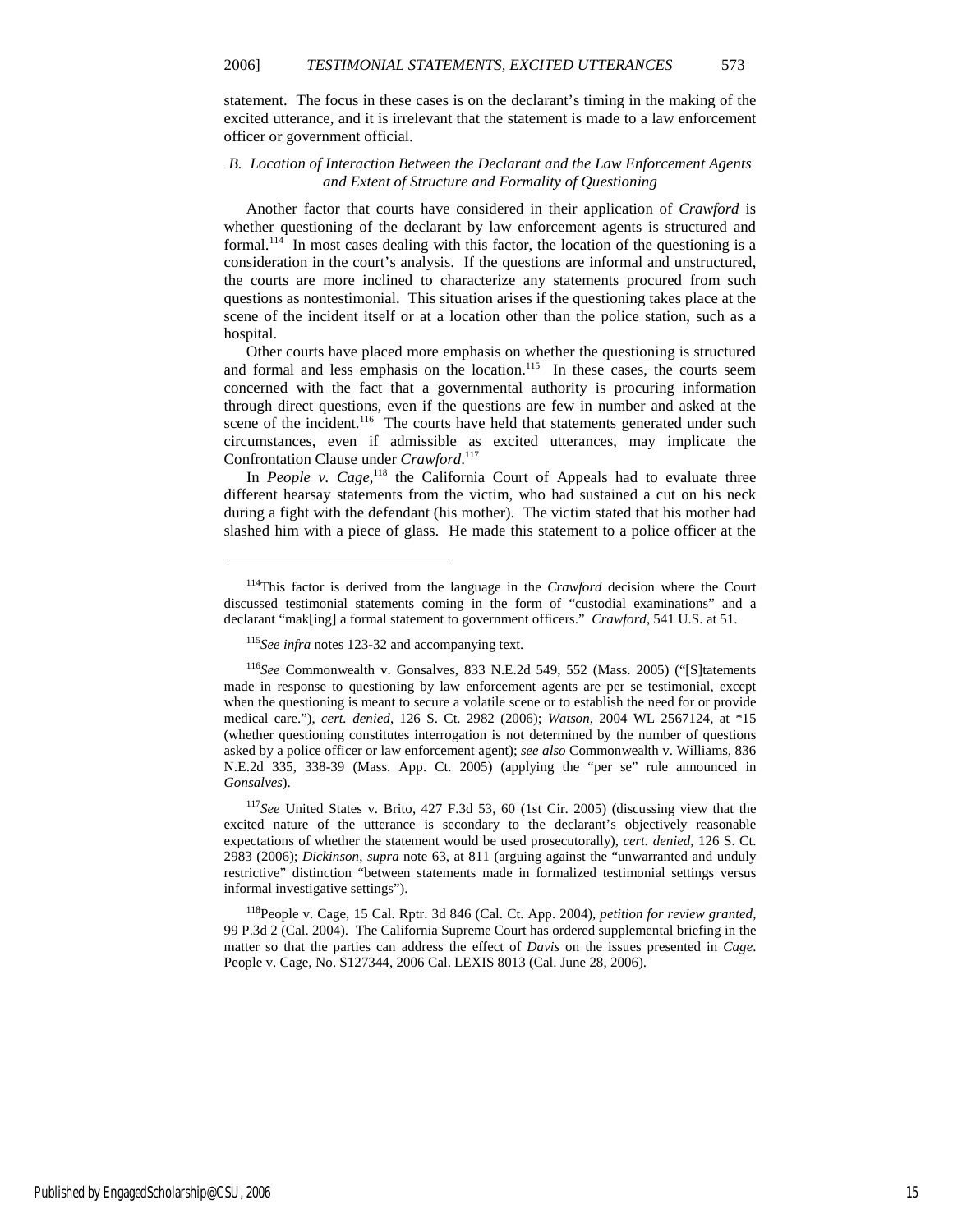hospital, to a doctor at the hospital, and to the same police officer at the police station.<sup>119</sup> The trial court admitted the statements under the California Evidence Code as both spontaneous statements and a victim's report of a physical injury.<sup>120</sup>

The court in *Cage* held that the statement to the doctor at the hospital was clearly nontestimonial and that the statement to the police officer at the police station was clearly testimonial.<sup>121</sup> On the statement to the police officer at the hospital, the court held that the statement was not testimonial "because the interview was not sufficiently analogous to a pretrial examination by a justice of the peace; among other things, the police had not yet focused on a crime or a suspect, there was no structured questioning, and the interview was informal and unrecorded."<sup>122</sup>

The lack of formality and structure in the manner of questioning, in addition to the fact that it took place at a hospital and not in a courtroom or station house, persuaded the court in *Cage* that the interview was not an interrogation.<sup>123</sup> Therefore, the statement was admissible as a spontaneous or excited utterance and was not testimonial under *Crawford*. 124

In contrast to the holding in *Cage*, the court in *Wall v. State*<sup>125</sup> held that a police interview of a witness at a hospital was structured questioning.<sup>126</sup> In *Wall*, one of the victims of an assault provided a statement to the police detailing how the defendant had made several racial epithets and then attacked his victims with a wooden board.<sup>127</sup> When the victim was unavailable to testify at trial, a deputy testified as to what the victim had told him in response to the deputy's questioning at the hospital.<sup>128</sup> The trial court admitted the victim's statements as excited utterances, and the defendant challenged the admission of the statements as a violation of his right to confront the witnesses against him.<sup>129</sup>

The issue on appeal was "whether a non-testifying witness's statement made to a police officer during investigation of a crime and incriminating the defendant, is

<sup>120</sup>*Id.* at 850.

1

<sup>122</sup>*Id.* at 848; *see also* Cassidy v. State, 149 S.W.3d 712, 714-16 (Tex. App. 2004) (holding that victim's statement to police officer at hospital was admissible as an excited utterance and victim's interview by police officer was not an interrogation as defined in *Crawford*), *cert. denied*, 544 U.S. 925 (2005).

<sup>123</sup>*Cage*, 15 Cal. Rptr. 3d at 856-57.

<sup>124</sup>*Id.* at 857.

<sup>125</sup>Wall v. State, 143 S.W.3d 846 (Tex. App. 2004), *aff'd*, 184 S.W.3d 730 (Tex. Crim. App. 2006).

<sup>126</sup>*Id.* at 851. <sup>127</sup>*Id.* at 848. <sup>128</sup>*Id.*

<sup>129</sup>*Id.*

<sup>119</sup>*Cage*, 15 Cal. Rptr. 3d at 848.

 $121/d$ . at 848. The victim's statement to the police officer at the police station was a recorded station-house interview identical to the one at issue in *Crawford*, and the statement to the doctor was not made to the police or an agent of the police. *Id.* at 854-55.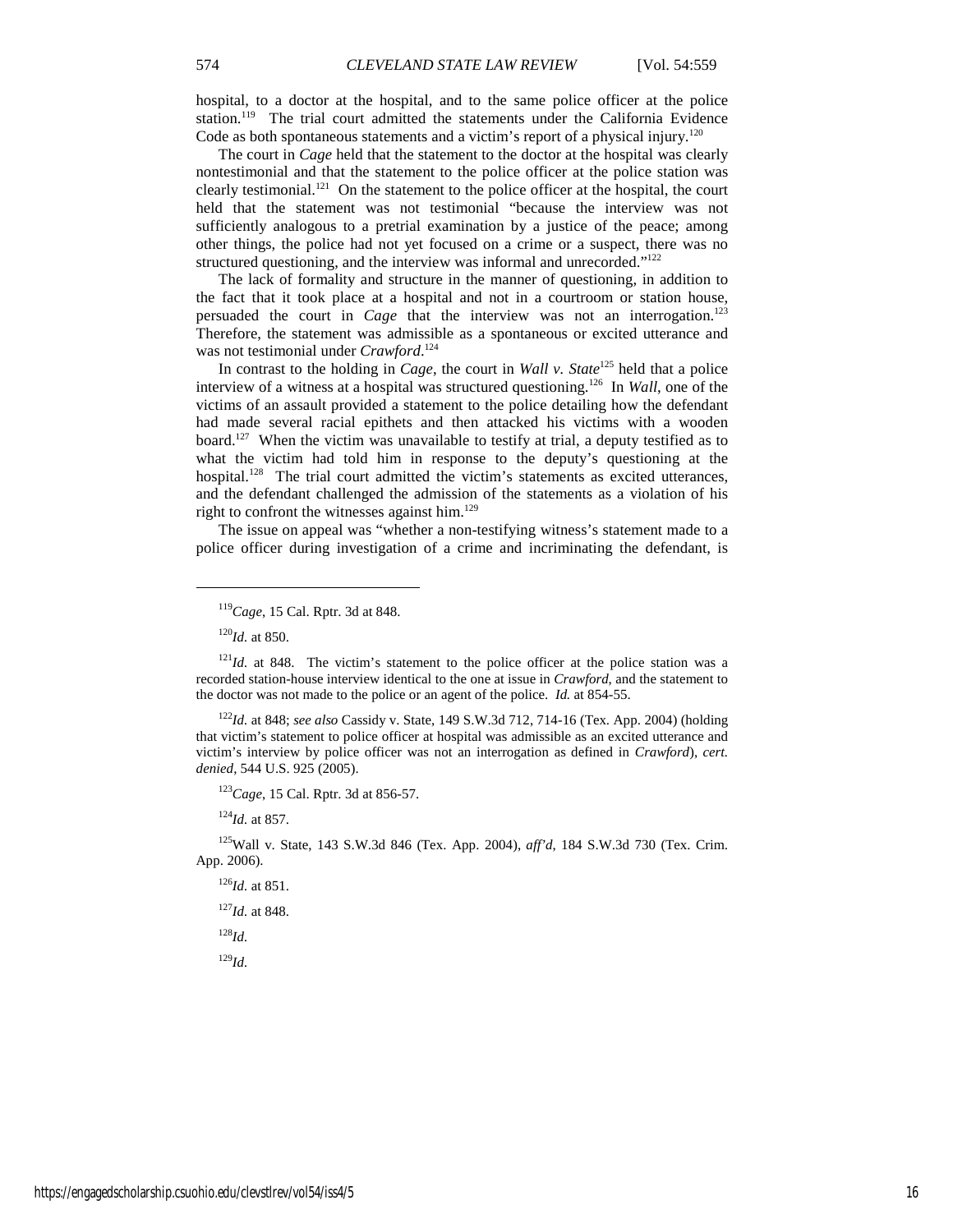admissible against the defendant."<sup>130</sup> In reliance on the standard for interrogation from *Crawford* as a statement "knowingly given in response to structured police questioning," the court in *Wall* held that an interview of a witness at a hospital is "structured police questioning" and, therefore, an interrogation under *Crawford*. 131 The victim's statement was held to be "testimonial" under the standard in *Crawford*. 132

It is difficult to distinguish *Cage* and *Wall* from each other on their facts. Perhaps one difference is that in *Cage*, the law enforcement agent was still trying to determine whether a crime had been committed at the time he conducted the interview.<sup>133</sup> The court in *Cage* stated that the deputy engaged in no structured questioning but simply extended "an open-ended invitation for [the victim] to tell his story."<sup>134</sup> In *Wall*, however, the deputy's questioning of the victim was more specifically related to the investigation of a crime.<sup>135</sup> The cases clearly illustrate the difficulty that courts have encountered in the application of *Crawford* in this context.

That application, however, may become somewhat less difficult in light of the Supreme Court's decision in *Davis v. Washington*. <sup>136</sup> In *Davis*, the Court distinguished between interrogations that occur during an ongoing emergency and interrogations that occur when the emergency has ceased.<sup>137</sup> Thus, even if the interview in *Cage* was informal and unrecorded, the fact that the police were asking questions some time after the incident in an effort to establish past events would seem to make the victim's statement to the police testimonial under *Davis*. The

1

<sup>132</sup>*Id.* Applying the standard of an "objectively reasonable declarant standing in the shoes of the actual declarant[,]" the Texas Court of Criminal Appeals held that a reasonable person would have realized that the officers were investigating a criminal occurrence and were gathering evidence for a prosecution. Wall v. State, 184 S.W.3d 730, 742-45 (Tex. Crim. App. 2006). The Court of Criminal Appeals, therefore, agreed with the Court of Appeals that admission of the statement violated the defendant's rights under the Confrontation Clause. *Id.* at 745. The Court of Criminal Appeals also agreed with the Court of Appeals that the erroneous admission of the statement was harmless beyond a reasonable doubt because it did not contribute to the defendant's conviction. *Id.* at 745-46. The Court of Criminal Appeals remanded the case back to the Court of Appeals for consideration of whether the confrontation violation was harmful during the punishment stage of the proceeding. *Id.* at 746-47.

The holding of the Texas Court of Appeals in *Wall* is also in stark contrast to its holding in *Cassidy*. *See* Cassidy v. State, 149 S.W.3d 712, 714-16 (Tex. App. 2004) (holding that victim's statement to police officer at hospital was admissible as an excited utterance and that victim's interview by police officer was not an interrogation as defined in *Crawford*), *cert. denied*, 544 U.S. 925 (2005); *see also* Tyler v. State, 167 S.W.3d 550, 553-54 (Tex. App. 2005) (pointing out apparent conflict between *Wall* and *Cassidy*).

<sup>133</sup>People v. Cage, 15 Cal. Rptr. 3d 846, 856 (Cal. Ct. App. 2004), *petition for review granted*, 99 P.3d 2 (Cal. 2004).

<sup>134</sup>*Id.* at 856-57.

<sup>135</sup>*Wall*, 143 S.W.3d at 848, 851.

<sup>136</sup>Davis v. Washington, 126 S. Ct. 2266 (2006).

<sup>137</sup>*Id.* at 2273-74.

<sup>130</sup>*Id.* at 849.

<sup>131</sup>*Id.* at 851.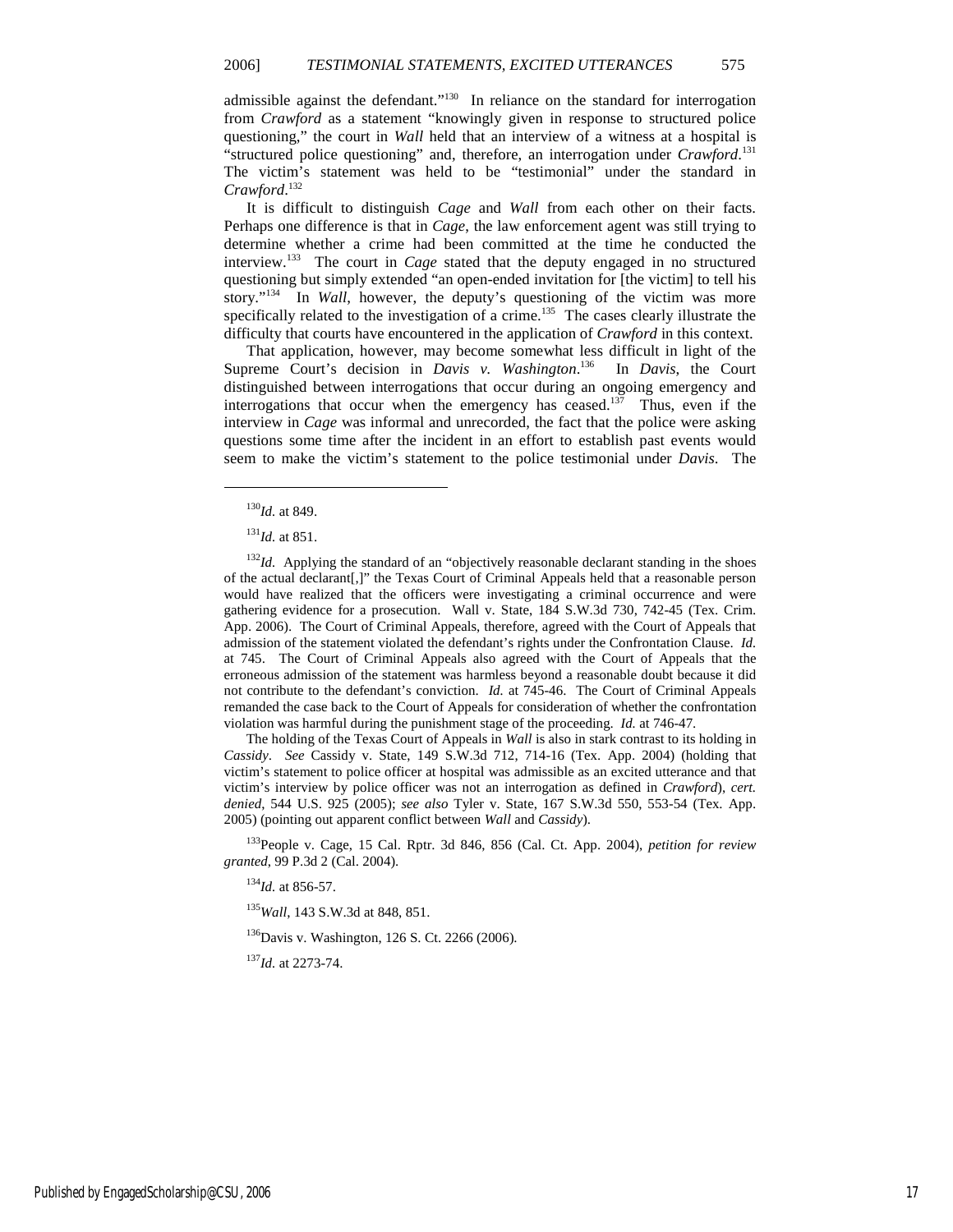Supreme Court of California will reconsider the result in *Cage* in light of the United States Supreme Court's decision in *Davis*. 138

A statement would seem to qualify as testimonial under *Davis* if it is made in response to any police questioning that occurs after the threatening incident is no longer in progress,<sup>139</sup> even if the questioning takes place at the scene of the incident itself and elicits a statement that qualifies as an excited utterance under state evidentiary law. The Supreme Court deemphasized the requirement that the questioning be formal and structured in its decision in *Davis*,<sup>140</sup> which was a point of emphasis for several courts in the immediate aftermath of *Crawford*.

For example, in *United States v. Webb*,<sup>141</sup> the police officer conducted the questioning right at the scene. In *Webb*, the court held that statements made in response to investigatory questioning at the scene of a criminal event soon after the occurrence of the criminal event were not made in response to police interrogation as contemplated by *Crawford*.<sup>142</sup> In *Webb*, a police officer arrived on the scene of an assault and asked the victim, "What happened?"<sup>143</sup> The victim responded, "[the defendant] punched me with a closed fist two times in the face."<sup>144</sup> When the police officer asked her why, the victim responded that she had refused to give the defendant money for drugs and that the two had gotten into an argument as a result. $145$ 

The court in *Webb* reasoned that the police officer's main concern in asking the questions was to investigate the situation and to ascertain what had happened.<sup>146</sup> In addition, "[t]he situation did not resemble a formal police investigation at a police station."<sup>147</sup> Therefore, the victim's statements were admitted as excited utterances.<sup>148</sup>

<sup>141</sup>United States v. Webb, No. DV-339-04, 2004 WL 2726100 (D.C. Super. Ct. Nov. 9, 2004).

*Id.* at \*3. *Id.* at \*1. <sup>144</sup>*Id.* <sup>145</sup>*Id. Id.* at \*3. *Id.* at \*4.

<sup>148</sup>*Id.* at \*4-5; *see also* Anderson v. State, 111 P.3d 350, 351, 353-54 (Alaska Ct. App. 2005) (holding that injured man's response to police officer's question, "What happened?", was not testimonial under *Crawford* because it was not given in response to interrogation), *cert. granted*, 126 S. Ct. 2983 (2006) (vacating judgment and remanding case to the Court of Appeals of Alaska for further consideration in light of *Davis*).

<sup>138</sup>People v. Cage, No. S127344, 2006 Cal. LEXIS 8013 (Cal. June 28, 2006) (ordering the parties to submit supplemental briefs addressing the effect of *Davis* on the issues presented in the case).

<sup>139</sup>*See Davis*, 126 S. Ct. at 2278-79.

<sup>&</sup>lt;sup>140</sup>The Court in *Davis* did not entirely reject the notion that the degree of formality of the statement is an important consideration in the determination of whether the statement is testimonial. *Id.* at 2278 n.5. The Court did, however, characterize the distinction between "formal" and "informal" statements as "vague." *Id.*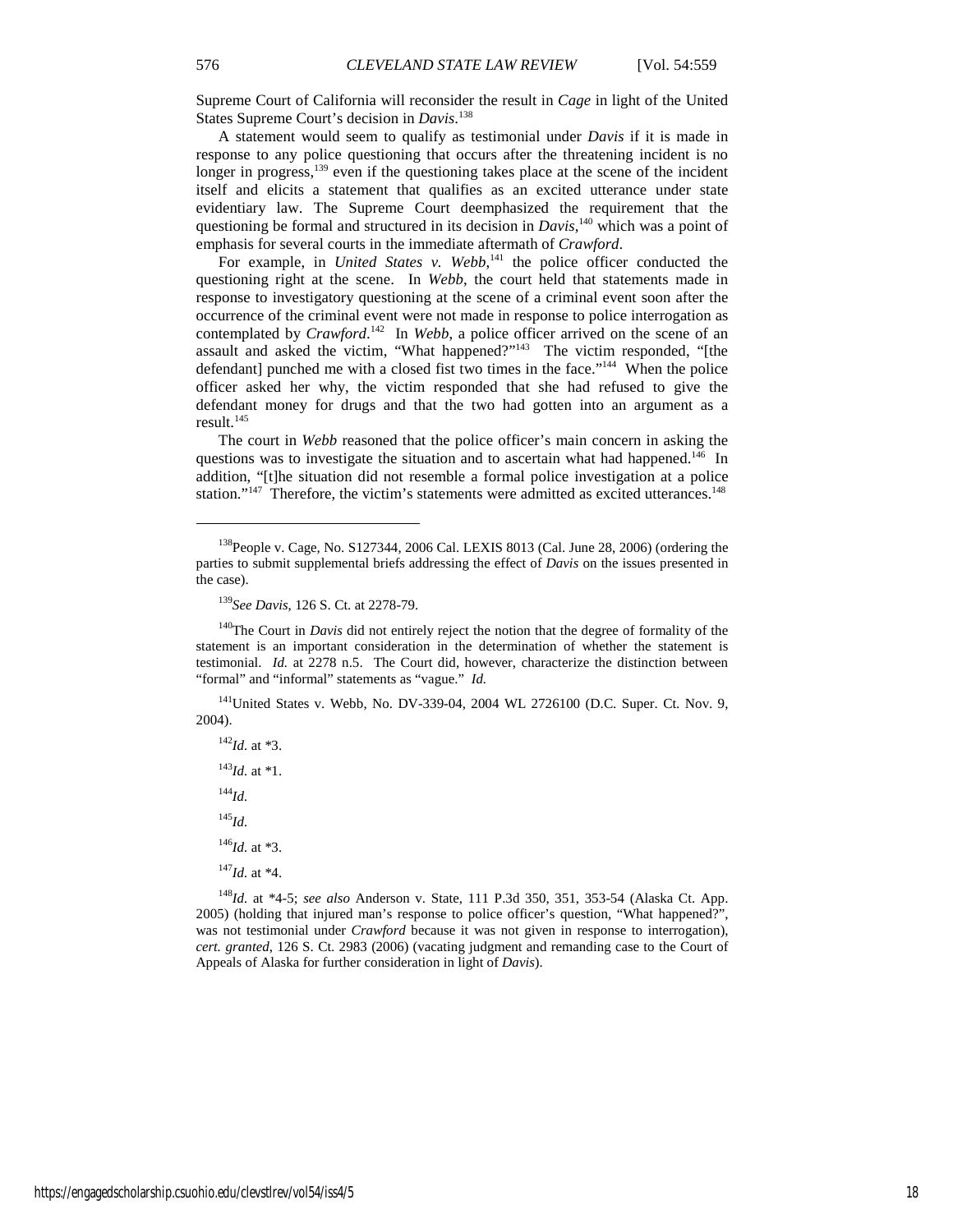In two cases decided by the Indiana Court of Appeals, statements by a domestic violence victim to a police officer were held to be nontestimonial because of the informal nature of the questioning. In *Fowler v. State*,<sup>149</sup> the court held that a domestic assault victim's statement to a police officer, who asked the victim what had happened ten minutes after arriving at the residence in response to a 911 call, was not a testimonial statement and was therefore admissible under *Crawford*. 150 The victim responded that her husband, the defendant, "had punched her several times in the face."<sup>151</sup> Despite the lapse of time between the police officer's arrival and the victim's statement, the court in *Fowler* concluded that the victim's statement was an excited utterance.<sup>152</sup>

On the issue of admissibility of the statement under *Crawford*, the court in *Fowler* held "that when police arrive at the scene of an incident in response to a request for assistance and begin informally questioning those nearby immediately thereafter in order to determine what has happened, statements given in response thereto are not 'testimonial.'"<sup>153</sup> The court emphasized that the investigation was still in a preliminary stage and that the police were asking questions at the scene of the incident shortly after it occurred.<sup>154</sup>

In a concurring opinion in *Fowler*, Judge Crone took the position that *Crawford* did not apply to the facts of the case.<sup>155</sup> Judge Crone stated that although the domestic assault victim in the case had been uncooperative, she testified at trial and was therefore subject to cross-examination regarding the statements that she made to the police at the scene.<sup>156</sup> Judge Crone concluded his concurring opinion with the following statement: "The fallout from Justice Scalia's 'clarification' of the Confrontation Clause in *Crawford* will reverberate through the evidentiary landscape for some time to come and will create countless dilemmas for trial and appellate courts  $\ldots$ ." <sup>157</sup>

<sup>151</sup>*Id.* at 961.

1

- <sup>152</sup>*Id.* at 962.
- <sup>153</sup>*Id.* at 964.

<sup>154</sup>*Id.* On appeal, the Indiana Supreme Court "assume[d] without deciding that [the victim's] account [of the assault to the police] was testimonial." Fowler v. State, 829 N.E.2d 459, 464 (Ind. 2005), *cert. denied*, 126 S. Ct. 2862 (2006). Nevertheless, the court concluded that the statement was properly admitted and affirmed the defendant's conviction on the ground that the victim had appeared at trial and was subject to cross-examination. *Id.* at 464- 66. Under the standard announced in *Davis*, the Indiana Supreme Court was correct that the victim's account was testimonial because the "primary purpose" of the police questioning was to establish the prior criminal incident, which was no longer ongoing at that point. *See* Davis v. Washington, 126 S. Ct. 2266, 2273-74 (2006).

<sup>155</sup>*Fowler*, 809 N.E.2d at 965 (Crone, J., concurring).

<sup>156</sup>*Id.* at 966. The Indiana Supreme Court agreed with Justice Crone's position that the victim's appearance at trial satisfied the Confrontation Clause. *See Fowler*, 829 N.E.2d at 464-65.

<sup>157</sup>*Fowler*, 809 N.E.2d at 966 (Crone, J., concurring).

<sup>149</sup>Fowler v. State, 809 N.E.2d 960 (Ind. Ct. App. 2004), *aff'd*, 829 N.E.2d 459 (Ind. 2005), *cert. denied*, 126 S. Ct. 2862 (2006).

<sup>150</sup>*Id.* at 961, 964.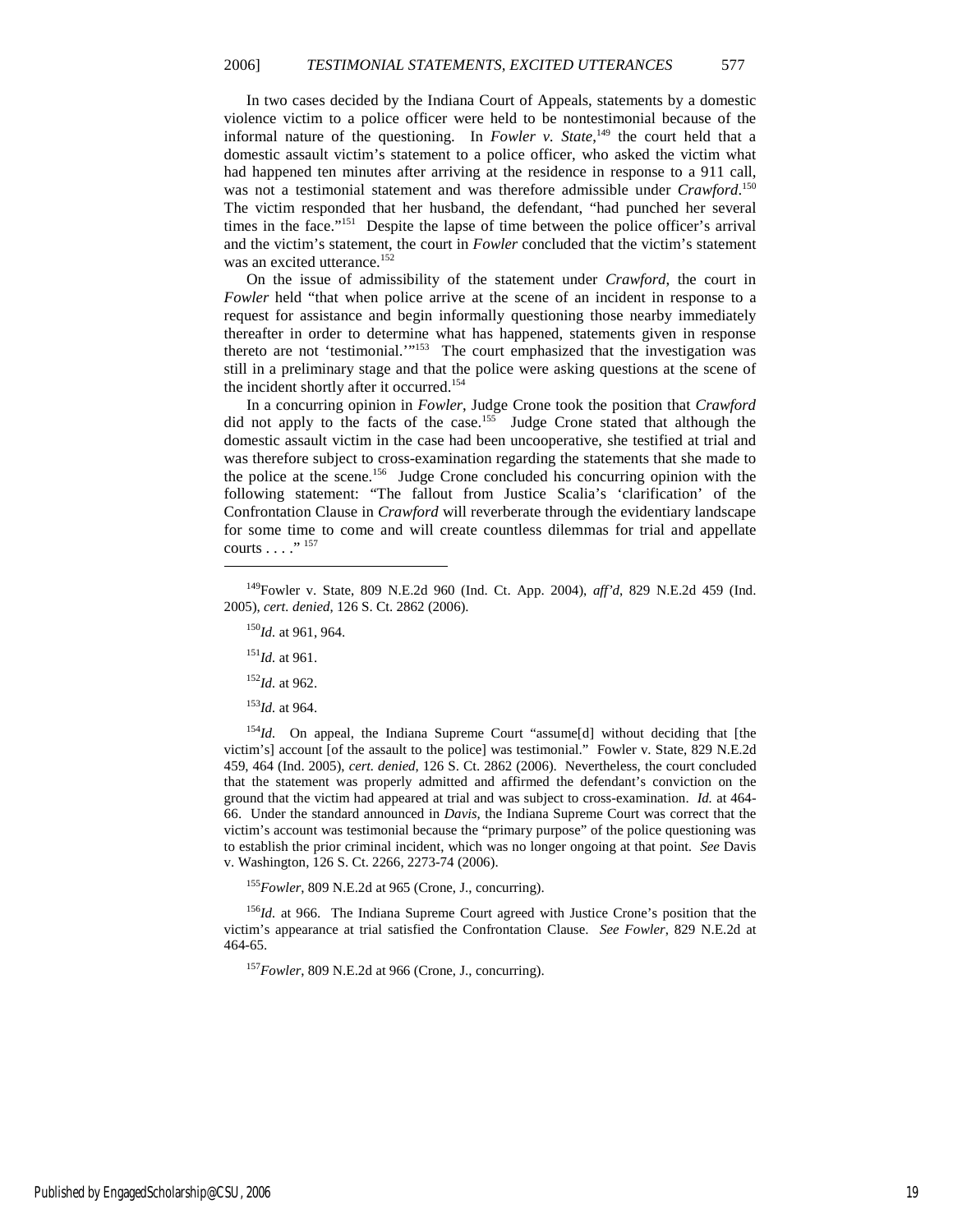Similarly, in *Hammon v. State*, <sup>158</sup> which the Supreme Court reversed as the companion case to *Davis v. Washington*, <sup>159</sup> the court held that statements made by a domestic violence victim to an investigating officer were not testimonial under *Crawford*. <sup>160</sup> The victim's statements were admissible as excited utterances because the victim made the statements to the police after a startling event that had recently taken place.<sup>161</sup> Even though the victim gave her statement in direct response to police questioning, it was not an interrogation as defined in *Crawford*. <sup>162</sup> Using some of the language from *Fowler*, the court in *Hammon* reasoned as follows:

 We thus hold that when police arrive at the scene of an incident in response to a request for assistance and begin informally questioning those nearby immediately thereafter in order to determine what has happened, statements given in response thereto are not "testimonial." Whatever else police "interrogation" might be, we do not believe that word applies to preliminary investigatory questions asked at the scene of a crime shortly after it has occurred. Such interaction with witnesses on the scene does not fit within a lay conception of police "interrogation," bolstered by television, as encompassing an "interview" in a room at the stationhouse. It also does not bear the hallmarks of an improper "inquisitorial practice."<sup>163</sup>

The courts in *Webb*, *Fowler* and *Hammon* separated the police activity into two distinct stages: the initial determination of what actually occurred, and if the occurrence constituted a crime, the investigation of the crime itself. These courts reasoned that any answers to police questioning during the former stage were nontestimonial statements because the Court in *Crawford* emphasized the importance of "formal statement[s] to government officers"<sup>164</sup> and described the "striking resemblance [between police interrogations and] examinations by justices of the

<sup>160</sup>*Hammon*, 809 N.E.2d at 952.

<sup>161</sup>*Id.* at 948-49.

<sup>162</sup>*Id.* at 952.

1

<sup>163</sup>*Id.*; *see also* People v. Corella, 18 Cal. Rptr. 3d 770, 776 (Cal. Ct. App. 2004) (holding that preliminary questions asked at the crime scene shortly after the crime occurred constituted an "unstructured interaction" between the officer and the witness and not an interrogation); State v. Hembertt, 696 N.W.2d 473, 483 (Neb. 2005) (holding that police who ask preliminary questions to ascertain the level of danger when responding to emergency calls are not gathering information to make a case against a suspect), *cert. denied*, 126 S. Ct. 2977 (2006). The Indiana Supreme Court in *Hammon* agreed with the Court of Appeals that responses to initial inquiries at a crime scene typically would not qualify as testimonial statements. Hammon v. State, 829 N.E.2d 444, 453 (Ind. 2005), *rev'd sub nom.* Davis v. Washington, 126 S. Ct. 2266 (2006). The Indiana Supreme Court declined to adopt the view, however, that excited utterances are per se nontestimonial. *Id.*

<sup>164</sup>Crawford v. Washington, 541 U.S. 36, 51 (2004).

<sup>158</sup>Hammon v. State, 809 N.E.2d 945 (Ind. Ct. App. 2004), *aff'd*, 829 N.E.2d 444 (Ind. 2005), *rev'd sub nom.* Davis v. Washington, 126 S. Ct. 2266 (2006).

<sup>159</sup>*Davis*, 126 S. Ct. at 2278-80.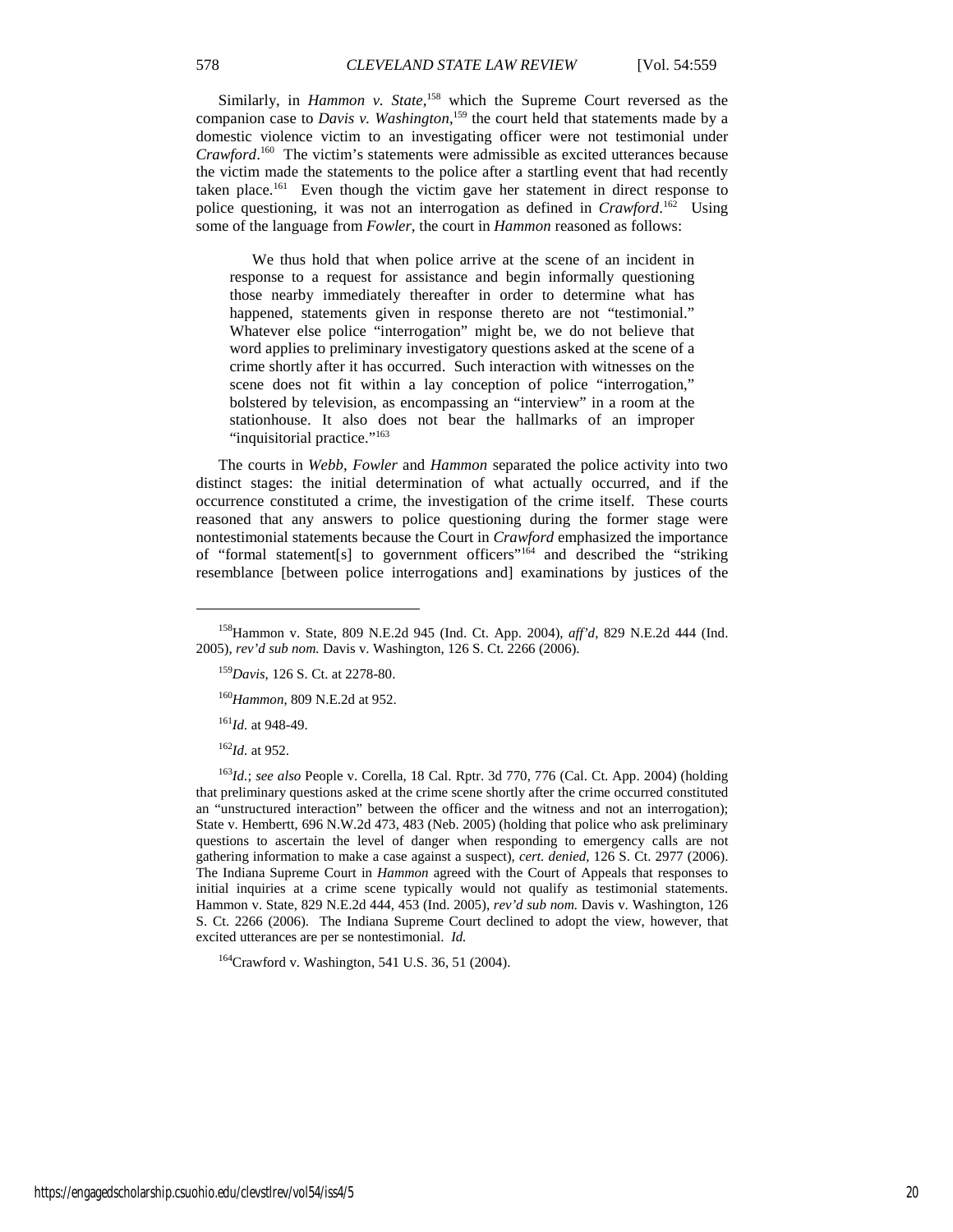peace in England[,]" in the 16th and 17th centuries.<sup>165</sup> If the police ask questions during the former stage, any answers to those questions constitute statements that are not testimonial. When the police possess little or no information about a particular occurrence, it follows that they will not be able to ask questions that are formal and structured as contemplated by *Crawford*.<sup>166</sup> Responses to the more detailed questions asked during the investigatory stage, however, produce testimonial statements that are subject to the rule of *Crawford*.

Under *Davis v. Washington*, police questioning at either stage will produce testimonial statements so long as the criminal incident is not ongoing and the "primary purpose" of the questioning is to establish the prior incident in a way that could be used in a subsequent criminal prosecution.<sup>167</sup> The degree of formality is still a consideration in the determination of whether a statement is testimonial,<sup>168</sup> but the Court in *Davis* seemed to break from the rationale of *Crawford* when it stated that "[i]t imports sufficient formality, in our view, that lies to [police] officers are criminal offenses."<sup>169</sup>

An illustration of this two stage procedure that appears to be consistent with the distinction made in *Davis* (between statements to meet an emergency—which are nontestimonial—and statements to establish a past event—which are testimonial) is evidenced in *Stancil v. United States*. <sup>170</sup> In *Stancil*, the evidence against the defendant consisted solely of the testimony of a police officer who appeared at the home of the defendant and his wife in response to a 911 call. The police officer testified to certain statements that the defendant's wife had made to him shortly after the police arrived on the scene.<sup>171</sup> The trial judge allowed the statements to be admitted as excited utterances.<sup>172</sup> On appeal, the defendant argued that the statements were testimonial under *Crawford* and should have been excluded because he had not cross-examined them.<sup>173</sup>

1

<sup>167</sup>Davis v. Washington, 126 S. Ct. 2266, 2273-74 (2006).

<sup>168</sup>*Id.* at 2278 n.5.

<sup>169</sup>*Id.* As Justice Thomas pointed out in his dissent, the possibility of criminal proceedings being brought against a person who makes a false oral statement to a police officer "may render honesty in casual conversations with police officers important. It does not, however, render those conversations solemn or formal in the ordinary meanings of those terms." *Id.* at 2283 n.3 (Thomas, J., concurring in the judgment in part and dissenting in part).

<sup>170</sup>Stancil v. United States, 866 A.2d 799 (D.C. 2005), *reh'g en banc granted*, 878 A.2d 1186 (D.C. 2005).

<sup>171</sup>*Id.* at 801.

 $172$ *Id.* at 801-02.

<sup>173</sup>*Id.* at 802.

<sup>165</sup>*Id.* at 52.

<sup>166</sup>*See also* People v. Bryant, No. 247039, 2004 WL 1882661 (Mich. Ct. App. Aug. 24, 2004) (finding that victim's excited utterance was not testimonial because victim was seriously injured when police found him and that the question of "What happened?" did not constitute an interrogation when victim responded that a person named Rick had shot him), *remanded*, 722 N.W.2d 797 (Mich. 2006) (remanding to court of appeals for reconsideration in light of *Davis* in lieu of granting leave to appeal).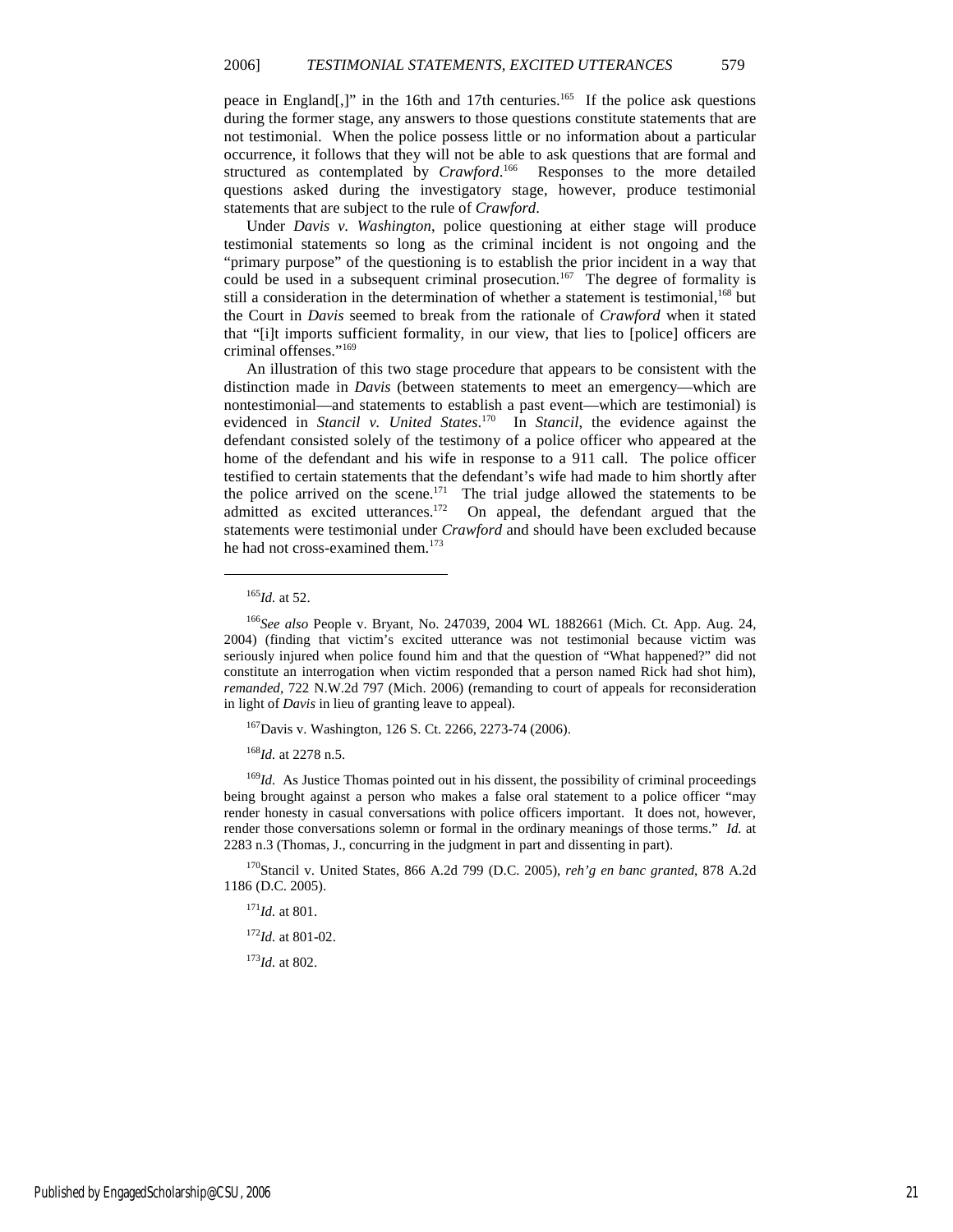The court in *Stancil* remanded the case for additional findings on whether the defendant's rights under the Confrontation Clause were violated.<sup>174</sup> The court reasoned that the activities of the police at the apartment during the investigation of the 911 call were divided into two distinct stages.<sup>175</sup> Statements by the defendant's wife to the police during the first stage, before the police had restored order and began asking questions, were not testimonial and could be admitted as evidence under the excited utterance exception.<sup>176</sup> Statements made by the defendant's wife to the police after the police had secured the scene, statements that were in response to questions that the police asked her, took on a "testimonial character" and would ordinarily be inadmissible under the Confrontation Clause.<sup>177</sup> The court in *Stancil* stated that the types of statements cited by the Court in *Crawford* as testimonial "all involve a declarant's knowing responses to structured questioning in an investigative environment."<sup>178</sup> The "investigative environment, however, could be a home or a hotel room under the right circumstances."<sup>179</sup>

In *People v. Watson*,<sup>180</sup> the court had to determine whether a series of statements were testimonial under *Crawford* when made by an employee of a Burger King Restaurant immediately following a robbery of the restaurant.<sup>181</sup> Immediately after the police captured the suspects, the employee, who was bleeding profusely from an injury suffered during the robbery, stated to the police that the defendant "just robbed me. He just robbed us in Burger King."<sup>182</sup> The police officer then asked the employee whether any other perpetrators were involved in the robbery, and the employee responded that the defendant had acted alone.<sup>183</sup> Finally, when the police officer asked the employee to describe what happened, the employee described the defendant's actions in entering the Burger King Restaurant, revealing a gun and demanding money from the safe.<sup>184</sup>

The employee made his second statement in response to a police question about whether any other perpetrators were involved in the robbery, but it was not a structured question that was asked in anticipation of trial.<sup>185</sup> Rather, the police wanted to secure the area where the robbery had occurred and determine whether they should search for other robbers in the vicinity.<sup>186</sup> Therefore, this statement was

1

<sup>175</sup>*Id.* at 814.

<sup>176</sup>*Id.* at 815.

<sup>177</sup>*Id.* at 813, 815.

<sup>178</sup>*Id.* at 812.

<sup>179</sup>*Id.* at 812 n.25.

<sup>180</sup>People v. Watson, No. 7715/90, 2004 WL 2567124 (N.Y. Sup. Ct. Nov. 8, 2004).

<sup>181</sup>*Id.* at \*1-2, \*13-15.

<sup>182</sup>*Id.* at \*2. <sup>183</sup>*Id.*

<sup>184</sup>*Id.*

<sup>185</sup>*Id.* at \*14.

<sup>186</sup>*Id.*

<sup>174</sup>*Id.* at 815.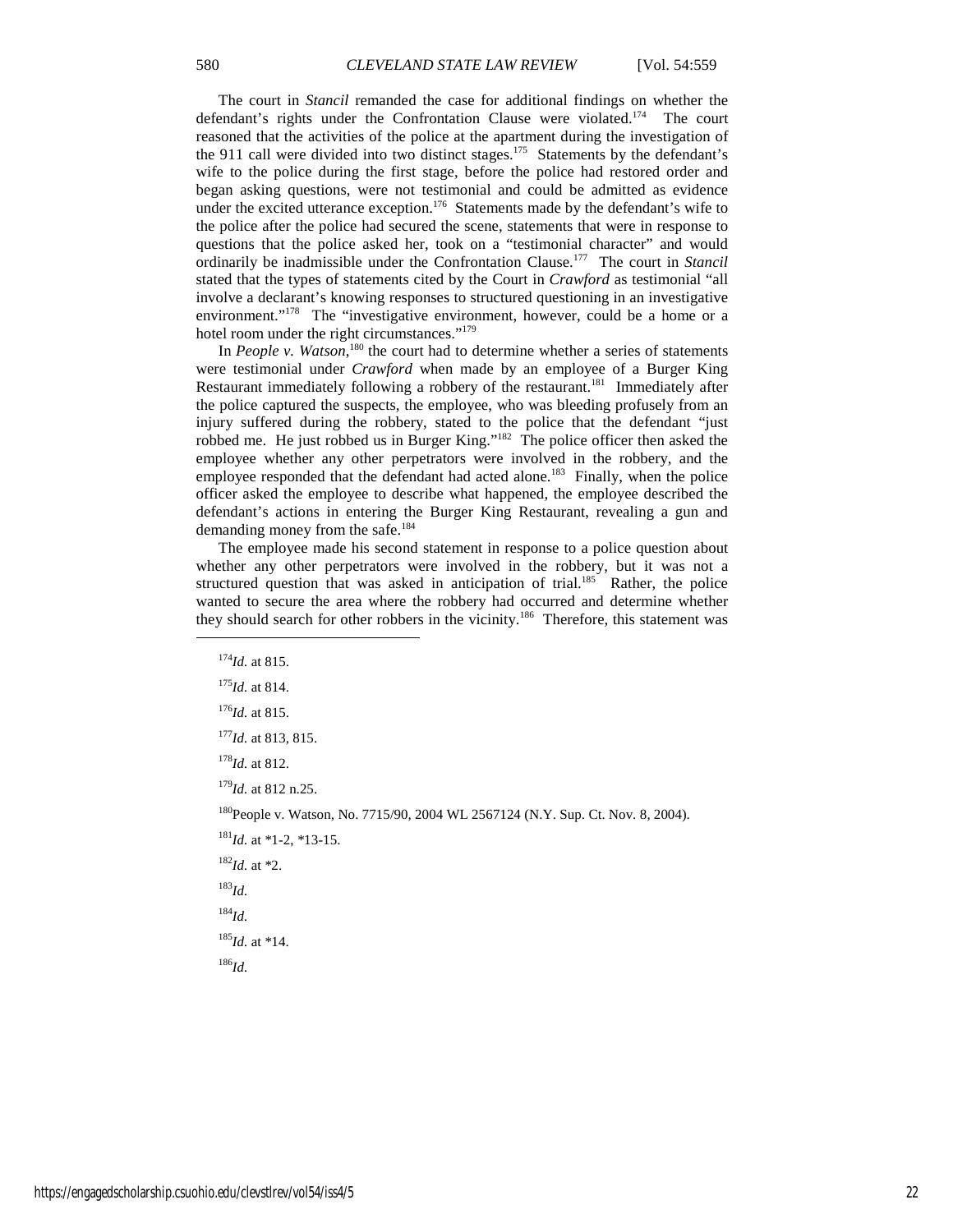not testimonial and could be introduced at the defendant's trial without violating *Crawford*. 187

The employee's final statement, however, was made in response to structured questioning by the police.<sup>188</sup> When the police asked the employee what had happened, they had already placed the defendant in custody and were trying to obtain information to further their investigation and eventual prosecution of the defendant.<sup>189</sup> Given the circumstances that existed at the time of the questioning, the employee should have been aware that the information would be used at future judicial proceedings.<sup>190</sup> Therefore, the court in *Watson* concluded that the employee's third statement was testimonial in nature and could not be introduced against the defendant at trial because it was not subject to cross-examination.<sup>191</sup> The court rejected the argument that no interrogation had taken place because the police had asked only two questions:

Interrogation, even as that term is used in the colloquial sense, is not determined by the number of questions asked. When a police officer or any other law enforcement agent questions a potential witness for the purpose of gathering information to aid in a suspect's prosecution, and the witness is aware of the purpose of the officer's questions, structured questioning amounting to an interrogation has occurred. That the officer obtained all of the pertinent information from a single question is of no moment.<sup>192</sup>

The court in *Watson* permitted the police to determine what actually occurred without excluding the statements made by the employee in the course of that process. Once the police determined what had happened at the restaurant, however, the court characterized as "interrogation" any questions that followed. Law enforcement agents, therefore, are capable of producing both testimonial and nontestimonial statements within a short period of time from the same witness. Moreover, it is not always possible to draw a precise line of demarcation between the police officers' act of responding to an emergency and the act of gathering evidence for the subsequent prosecution. 193

<sup>187</sup>*Id.*

1

<sup>188</sup>*Id.* at \*15.

<sup>189</sup>*Id.*

 $190$ *Id.* at \*15.

<sup>191</sup>*Id.*

 $192$ *Id.* This analysis illustrates how the above-stated factors work together in adjudicating the issue of whether a particular statement is testimonial. The *Watson* court's conclusion that the police were engaging in structured questioning, an interrogation, followed directly from its conclusion that the police were gathering evidence for a future prosecution. *See infra* notes 292-340 and accompanying text for a discussion of statements to be used as evidence in a future prosecution.

<sup>193</sup>Davis v. Washington, 126 S. Ct. 2266, 2283 (2006) (Thomas, J., concurring in the judgment in part and dissenting in part).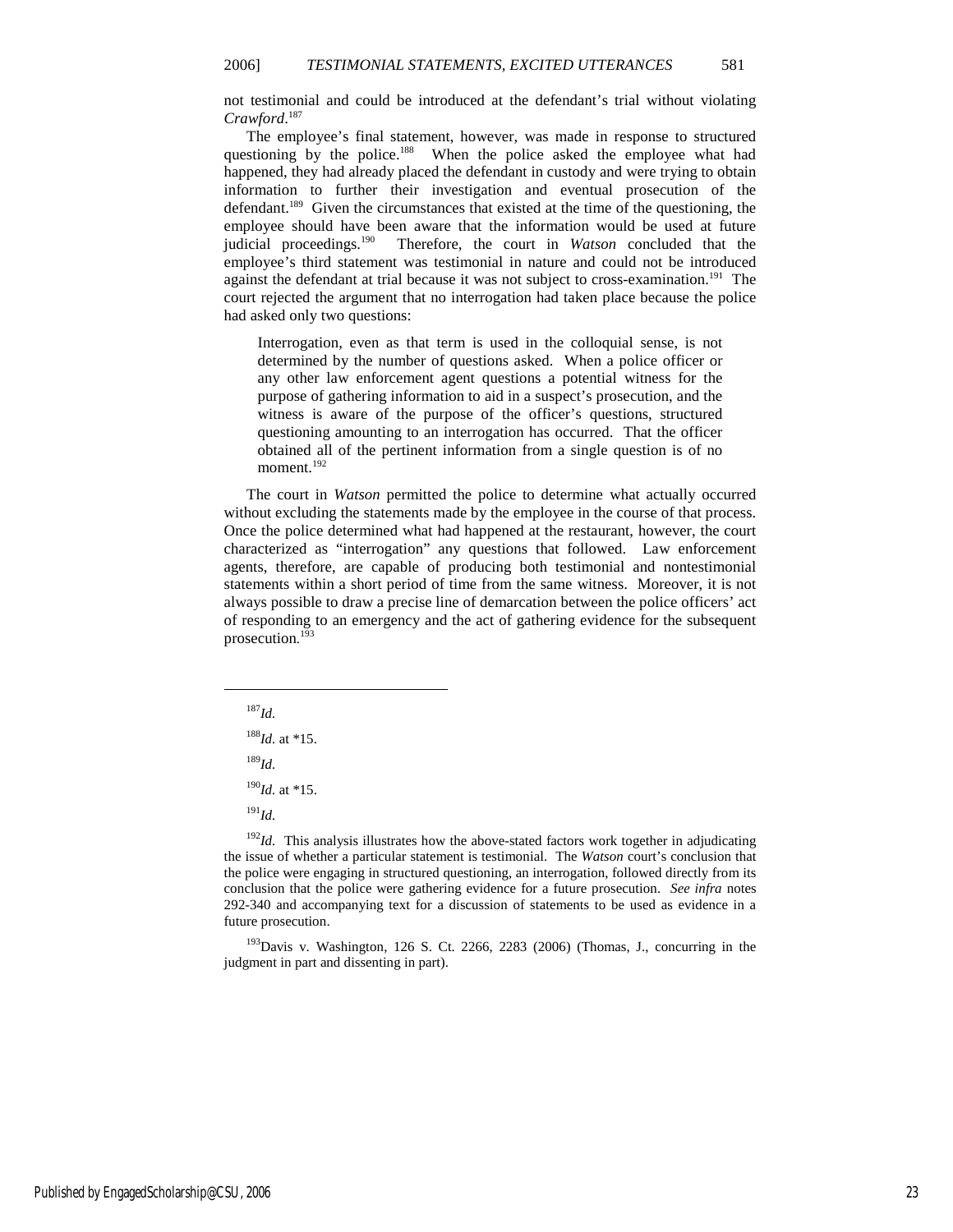In *People v. Victors*,<sup>194</sup> the defendant was charged with domestic battery. A couple in an adjoining room, the Doerrs, heard "slapping-type" and "thumping" noises coming from the room in which the defendant and the victim were staying.<sup>195</sup> The Doerrs also heard the defendant speak in a loud, angry voice and call the victim an offensive name.<sup>196</sup> When the Doerrs heard the victim tell the defendant to stop, Mr. Doerr called the police and spoke to them upon their arrival.<sup>197</sup>

One of the officers on the scene spoke to the victim.<sup>198</sup> The victim informed the officer that she and the defendant had an argument, and the argument escalated into the defendant pushing her, pulling her hair, punching her and choking her.<sup>199</sup> At trial, the State sought to have the officer testify about what the victim had told him because the victim did not testify.<sup>200</sup> The trial court admitted the victim's statements as excited utterances.<sup>201</sup>

The court in *Victors* rejected the claim that the victim's statements to the police officers constituted excited utterances and held that the admission of the police officer's testimony regarding the victim's statements to him violated the rule announced in *Crawford*. <sup>202</sup> The court reasoned that the victim made the statements to the police in response to their questions while they were investigating a possible crime.<sup>203</sup> Because the police officer's testimony was offered to establish an element of the crime with which the defendant had been charged, it constituted testimonial evidence under *Crawford*.<sup>204</sup> The *Victors* case is another example of the distinction between the initial determination by the police of what actually occurred and police investigation of the crime itself. By distinguishing between the initial police response to the incident and the subsequent police investigation of the incident, the court in *Victors* correctly anticipated the Supreme Court's ruling in *Davis*.

In a concurring opinion, Justice O'Malley disagreed with the majority's conclusion that the victim's statements were not excited utterances.<sup>205</sup> On whether

<sup>195</sup>*Id.* at 314. <sup>196</sup>*Id.* <sup>197</sup>*Id.* <sup>198</sup>*Id.* <sup>199</sup>*Id.* at 314. <sup>200</sup>*Id.* <sup>201</sup>*Id.* at 315.

1

<sup>202</sup>*Id.* at 320. In ruling that the statements were not excited utterances, the court in *Victors* did not specify the evidentiary rule that would provide for the admission of the statements. *See infra* note 205.

<sup>203</sup>*Victors*, 819 N.E.2d at 320.

<sup>204</sup>*Id.* at 320-21.

<sup>205</sup>*Id.* at 321 (O'Malley, J., concurring). Justice O'Malley also took issue with the majority's decision to reach the federal Confrontation Clause issue under *Crawford* when it had already decided that the statement was excluded on evidentiary grounds under Illinois state law. *Id.* at 323.

<sup>194</sup>People v. Victors, 819 N.E.2d 311 (Ill. App. Ct. 2004), *appeal denied*, 830 N.E.2d 8 (Ill. 2005).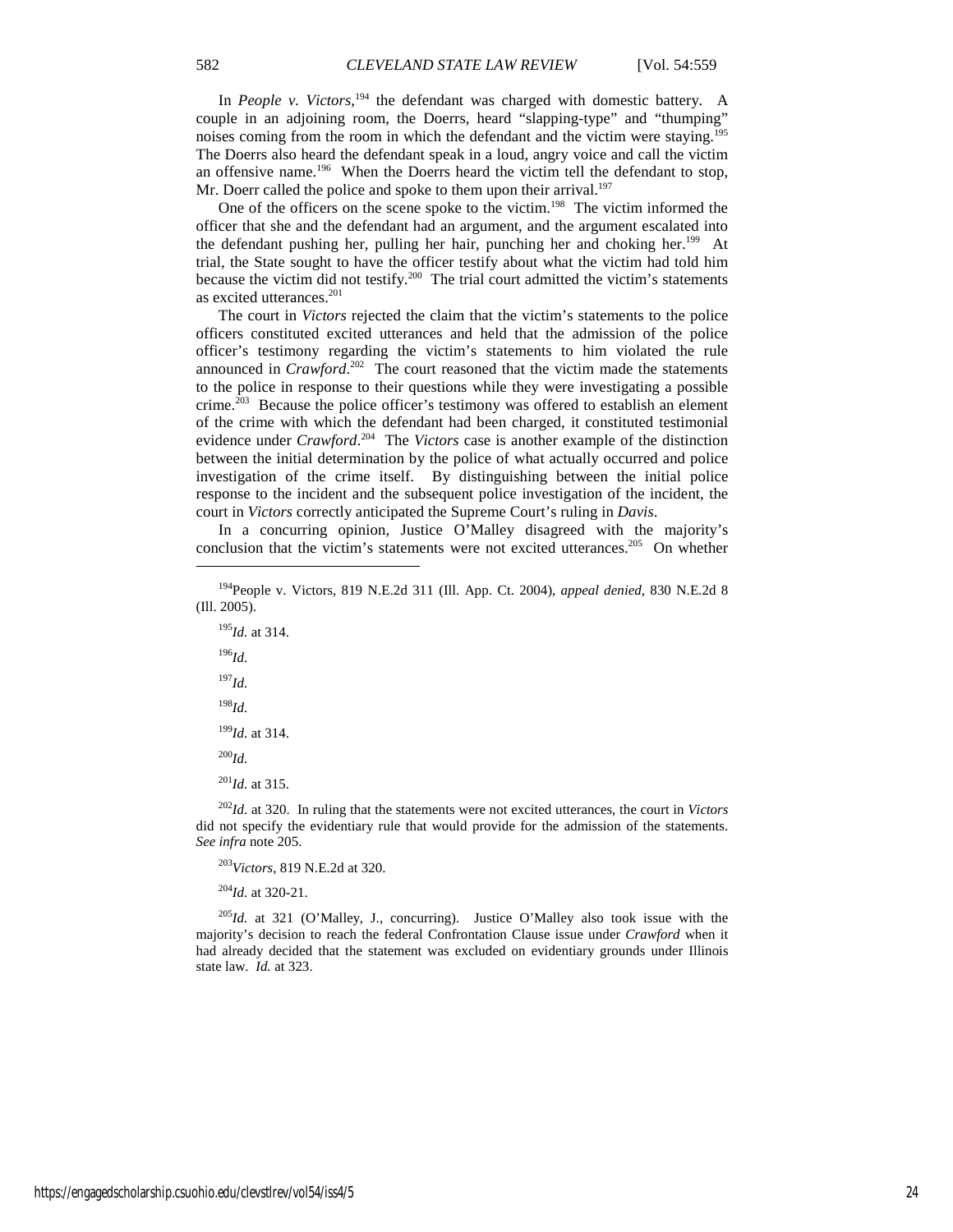the victim's statements were testimonial under *Crawford*, Justice O'Malley stated the following:

With the ink hardly dry on *Crawford*'s Copernican shift in federal constitutional law, a panel of the Illinois Appellate Court plummets undaunted, but for no good reason, into the murky waters left in *Crawford*'s wake. In its zeal, the majority stretches the definition of "testimonial" to unprecedented girth in Illinois.<sup>206</sup>

Because the victim gave her statement to the police in an informal setting without any structured questioning and only minutes after the incident had occurred, reasoned Justice O'Malley, the victim's statement was not testimonial under *Crawford*.<sup>207</sup> It is another example of the uncertainty involved in trying to identify the precise point in time when the police have ceased to respond to the incident and have begun to gather evidence.

In *Samarron v. State*, <sup>208</sup> the declarant was standing among a group of men who were approached by a second group of men. A man in the second group stabbed Mr. Villatoro, who was in the declarant's group, and another man from the second group hit Mr. Villatoro over the head with a hammer.<sup>209</sup> Mr. Villatoro died from his injuries, and the declarant gave a statement to the police one hour after the incident.<sup>210</sup> Based on the declarant's statement, the police were able to identify the defendant as the man who had stabbed Mr. Villatoro.<sup>211</sup> The declarant did not testify at trial, and his statement was admitted as an excited utterance.<sup>212</sup>

The court in *Samarron* held that the admission of the declarant's statement violated the Confrontation Clause of the Sixth Amendment because the statement was testimonial.<sup>213</sup> The declarant had not spontaneously provided his statement to

1

<sup>208</sup>Samarron v. State, 150 S.W.3d 701 (Tex. Ct. App. 2004).

<sup>209</sup>*Id.* at 702.

<sup>210</sup>*Id.* at 703. <sup>211</sup>*Id.*

<sup>212</sup>*Id.*

<sup>213</sup>*Id.* at 706.

<sup>206</sup>*Id.* at 323.

 $^{207}$ *Id.* at 324. In Justice O'Malley's view, the police were still trying to determine exactly what had happened when they spoke to the victim. *Id.* When asked how he conducted the questioning of the victim, the police officer testified, "I asked her basically . . . what was happening." *Id.*; *see also* State v. Alvarez, 107 P.3d 350, 355 (Ariz. Ct. App. 2005) (holding that victim's excited utterance to police, which was obtained in response to questioning, was not testimonial because police did not know that a crime had been committed when they spoke to victim and were still trying to ascertain what had happened), *petition for review granted in part*, No. CR-05-0104-PR, 2005 Ariz. LEXIS 127 (Ariz. 2005), *and remanded by* No. CR-05- 0104-PR, 2006 Ariz. LEXIS 96 (Ariz. 2006), *vacated in part and aff'd*, 143 P.3d 668 (Ariz. Ct. App. 2006). On remand from the Arizona Supreme Court for reconsideration in light of *Davis*, the Arizona Court of Appeals affirmed, holding that the victim gave his statement to the police during an ongoing emergency in order to obtain medical assistance for his serious injuries, and that the officer's purpose in asking the victim "what happened?" was to assist the victim and to meet the emergency. *Alvarez,* 143 P.3d at 674.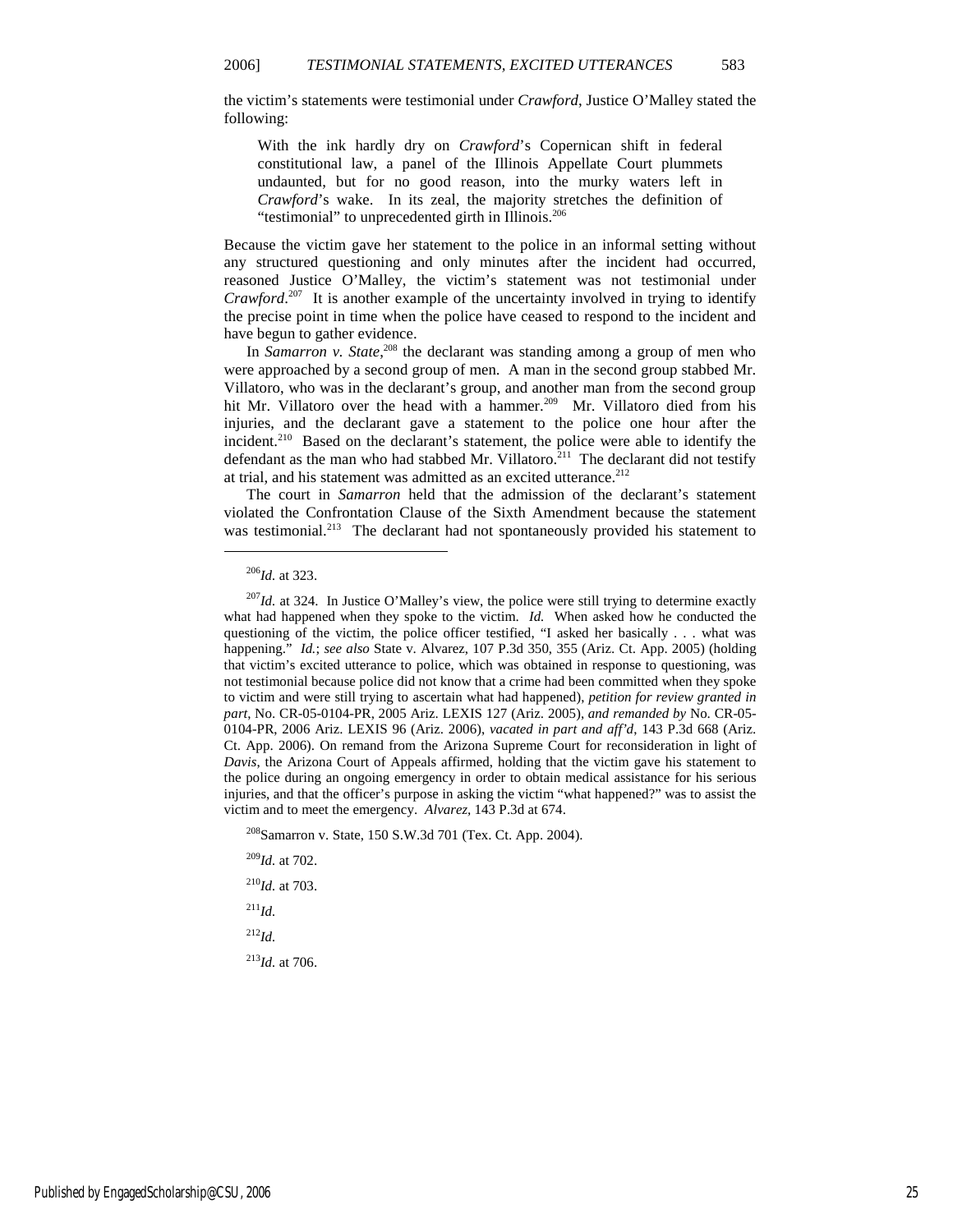the police.<sup>214</sup> It was a formal, signed, written statement given in response to questions from the police.<sup>215</sup> The admission of the statement violated the defendant's right to confront the witnesses against him because he had no opportunity to cross examine it.<sup>216</sup> Because the statement was in writing, it was the "functional equivalent" of "*ex parte* in-court testimony" discussed in *Crawford*. 217

Under *Crawford*, informal questioning and gathering of information from witnesses and victims at the scene of a crime produced nontestimonial statements that could be used against a defendant at a subsequent prosecution without violating the defendant's Confrontation Clause rights. Under *Davis*, the emphasis is more on the timing of the questioning than on the formality of it. Therefore, police questioning of witnesses and victims at the scene of an incident that takes place after the police have neutralized any danger at the scene will produce testimonial statements.<sup>218</sup> Informal, unstructured questioning designed to ascertain what happened or to address an ongoing incident does not constitute an interrogation as defined in *Crawford*, <sup>219</sup> and this analysis is still valid after *Davis*. When the questioning becomes more structured and organized, with the information gathered from it to be used in a future prosecution, such use violates the defendant's Confrontation Clause rights unless he or she has the opportunity to cross-examine the statements. The questioning is likely to become more structured and organized when the police determine that a crime has been committed and are seeking to learn the identity of the perpetrator or the manner of its commission.

Although some cases place significance on the location of the questioning, with a hospital deemed to be a less formal atmosphere than a police station, $220$  the court in *Stancil v. United States*<sup>221</sup> stated that a home or hotel room could constitute an "investigative environment" under the right circumstances. In addition, the court in *People v. Watson*<sup>222</sup> concluded that even two questions can constitute structured questioning if law enforcement personnel have placed the suspect in custody prior to

<sup>215</sup>*Id.*

1

<sup>216</sup>*Id.*

<sup>218</sup>Davis v. Washington, 126 S. Ct. 2266, 2273-74 (2006).

<sup>219</sup>*See* Commonwealth v. Gonsalves, 833 N.E.2d 549, 562-63 (Mass. 2005) (Sosman, J., concurring in part) ("'[P]olice interrogation' does not encompass the basic, immediate, onscene questioning of persons present in an attempt to get the gist of what is happening or has just happened, i.e., to ascertain why police were called to the scene and what steps need to be taken in response."), *cert. denied*, 126 S. Ct. 2982 (2006).

<sup>220</sup>*See* Cassidy v. State, 149 S.W.3d 712, 716 (Tex. Ct. App. 2004), *cert. denied*, 544 U.S. 925 (2005); People v. Cage, 15 Cal. Rptr. 3d 846, 848 (Cal. Ct. App. 2004), *petition for review granted*, 99 P.3d 2 (Cal. 2004).

<sup>221</sup>Stancil v. United States, 866 A.2d 799, 812 n.25 (D.C. 2005), *reh'g en banc granted*, 878 A.2d 1186 (D.C. 2005).

<sup>222</sup>People v. Watson, No. 7715/90, 2004 WL 2567124, at \*15 (N.Y. Sup. Ct. Nov. 8, 2004).

<sup>214</sup>*Id.* at 707.

 $217$ Crawford v. Washington, 541 U.S. 36, 51 (2004).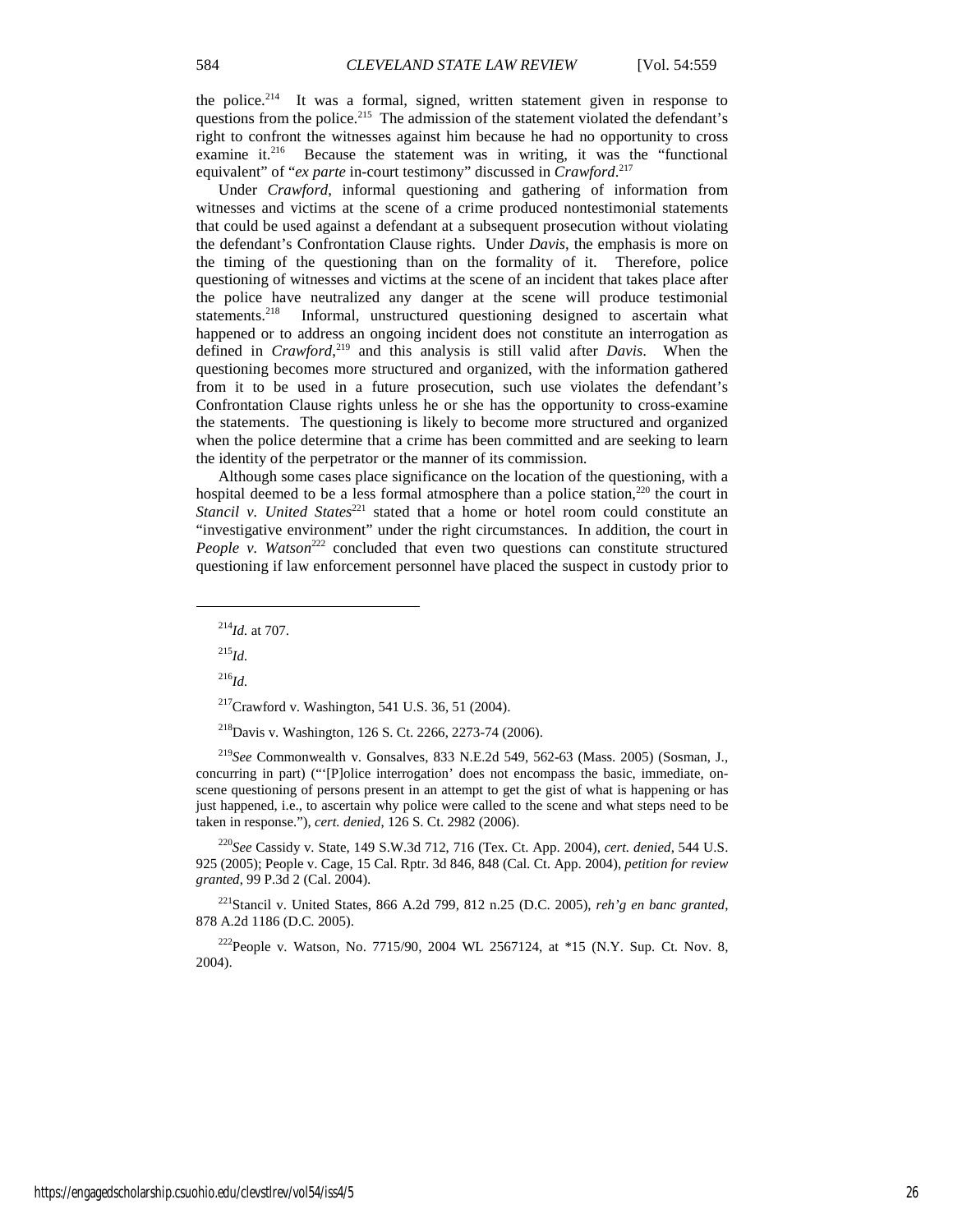asking the questions. When the witness's statement is written<sup>223</sup> or recorded,<sup>224</sup> it is likely that such a statement will meet the standard for testimonial material under *Crawford* because the statement is very similar to in-court testimony.

#### *C. Purpose of the Statement*

In the analysis of whether the rule announced in *Crawford* applies to a particular statement, courts have also examined the declarant's purpose for making the statement. In some cases, the declarant's primary motivation is to obtain protection from danger or to be rescued from a dangerous situation.<sup>225</sup> In such cases, courts have usually held the statement to be nontestimonial.<sup>226</sup> If, on the other hand, the declarant makes the statement to provide information for a possible future legal proceeding, the courts have held such statements to be testimonial.<sup>227</sup> It can be a difficult task for courts to distinguish between these different kinds of statements.<sup>228</sup> As is the case with all of the factors, the outcome of these cases is often determined by which factor is most prevalent in a given situation.

Emergency 911 calls have been placed in both categories. A nontestimonial plea for help and protection<sup>229</sup> may become a testimonial report of a crime that can be used at a future judicial proceeding if the caller makes a specific accusation.<sup>230</sup> The caller may make such an accusation voluntarily or in response to questions from the 911 operator.<sup>231</sup>

The Supreme Court subsequently confirmed the validity of the distinction between statements that are made to obtain protection and statements that are made to provide incriminating evidence for Confrontation Clause analysis.<sup>232</sup> The Court in

 $225$ The declarants in these cases are usually the victims of the crimes.

<sup>226</sup>*See* United States v. Brito, 427 F.3d 53, 62 (1st Cir. 2005) ("Ordinarily, statements made to police while the declarant or others are still in personal danger cannot be said to have been made with consideration of their legal ramifications . . . [T]herefore, . . . such statements will not normally be deemed testimonial."), *cert. denied*, 126 S. Ct. 2983 (2006).

 $227$ Crawford v. Washington, 541 U.S. 36, 51 (2004) (explaining that "'pretrial statements that declarants would reasonably expect to be used prosecutorally'" are part of the core class of testimonial statements (quoting Brief of Petitioner, *supra* note 14, at 23)).

<sup>228</sup>White v. Illinois, 502 U.S. 346, 364 (1992) (Thomas, J., concurring in part and concurring in the judgment) ("Attempts to draw a line between statements made in contemplation of legal proceedings and those not so made would entangle the courts in a multitude of difficulties.").

<sup>229</sup>*See infra* notes 237-65 and accompanying text.

<sup>230</sup>See infra notes 307-15 and accompanying text.

<sup>231</sup>See infra notes 329-38 and accompanying text.

<sup>232</sup>*See* Davis v. Washington, 126 S. Ct. 2266, 2273-74 (2006).

<sup>223</sup>*See* Samarron v. State, 150 S.W.3d 701, 706-07 (Tex. Ct. App. 2004).

<sup>&</sup>lt;sup>224</sup>A recorded statement may not qualify as an excited utterance in most circumstances because it is likely that such a statement would be obtained at a point when the declarant is no longer under the stress of the exciting event. If the statement was admissible as an excited utterance, however, the degree of formality and structure involved in procuring the statement would qualify it as testimonial under *Crawford*.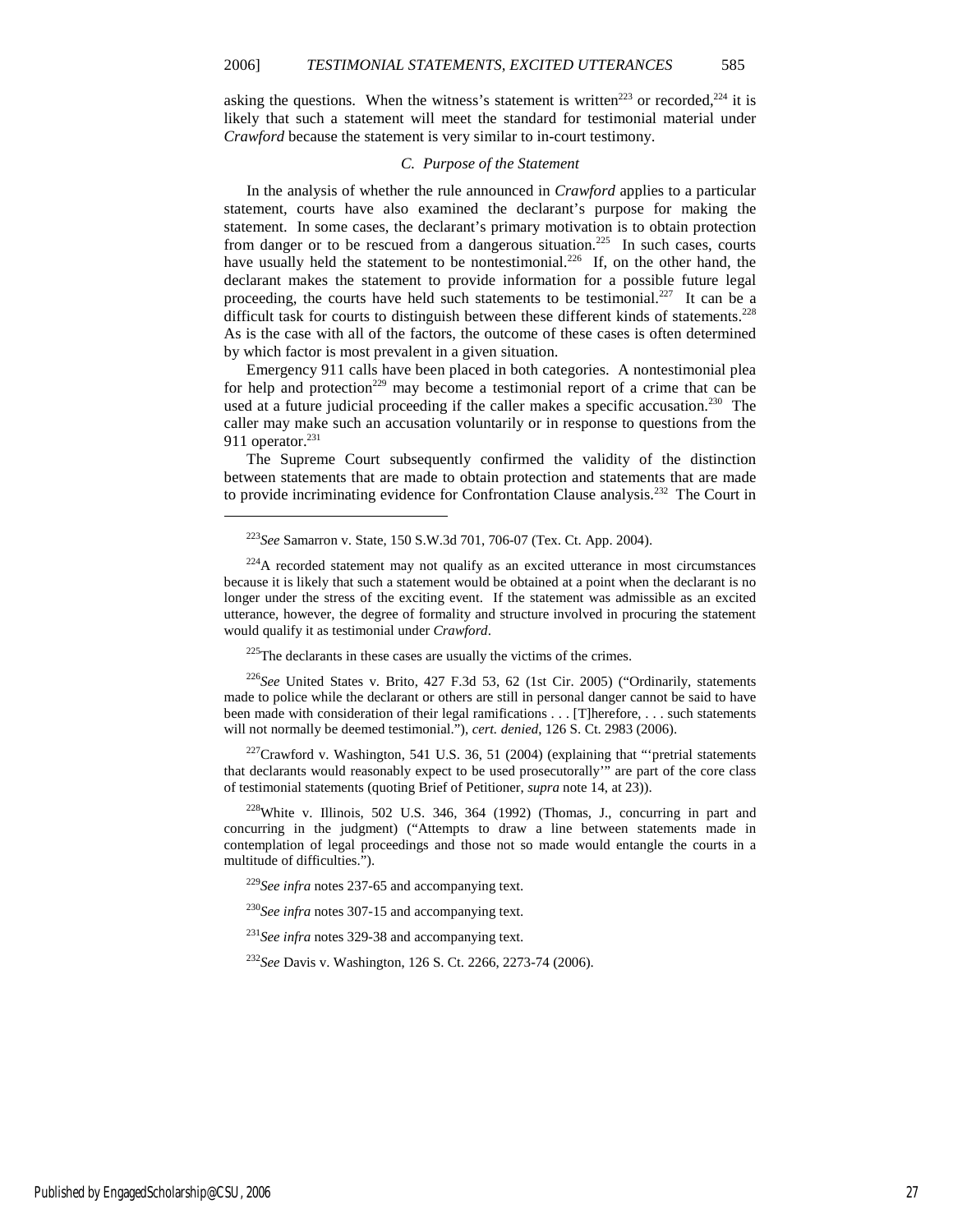*Davis* stated that if the purpose of the police interrogation is to respond to an emergency, statements made in the course of the interrogation are nontestimonial.<sup>233</sup> Conversely, if the purpose of the police interrogation is to establish the occurrence of an event in anticipation of a future prosecution, statements made in the course of the interrogation are testimonial. 234 The Court in *Davis* described the distinction in terms of the interrogation and not the statements themselves because interrogation had produced the statements in the cases before them.<sup>235</sup> The Court made clear that "even when interrogation exists, it is in the final analysis the declarant's statements, not the interrogator's questions, that the Confrontation Clause requires us to evaluate."<sup>236</sup>

Thus, courts that made the distinction between these two kinds of statements in the immediate aftermath of *Crawford* correctly anticipated the Court's clarification of *Crawford* in *Davis*. An examination of these cases illustrates that even with the *Davis* decision as a guide, the distinction is not always a clear one.

#### 1. Statements to Obtain Aid or to Reduce the Level of Danger

In *People v. Moscat*, <sup>237</sup> the prosecution sought to introduce as evidence at trial a recording of a 911 call.<sup>238</sup> The court allowed the recording to be admitted as evidence because it was not "testimonial" as that term is explained in *Crawford*. 239

The *Moscat* court pointed out that 911 calls are among the most common form of evidence in domestic violence cases.<sup>240</sup> The court explained that, prior to *Crawford*, it was fairly clear that the admission of 911 calls as excited utterances was not a violation of the Sixth Amendment's Confrontation Clause.<sup>241</sup> The *Moscat* court then concluded that "[a] 911 call for help is essentially different in nature than the 'testimonial' materials that *Crawford* tells us the Confrontation Clause was designed to exclude."<sup>242</sup> The victim usually generates these calls out of desire to be rescued and protected from danger.<sup>243</sup> In addition, the 911 call is not the equivalent of a formal pretrial examination but rather the "electronically augmented equivalent of a

<sup>236</sup>*Id.*

1

<sup>238</sup>*Id.* at 875.

<sup>239</sup>*Id.* at 876.

<sup>240</sup>*Id.* at 878.

<sup>241</sup>*Id.*

<sup>242</sup>*Id.* at 879.

<sup>243</sup>*Id.*

<sup>233</sup>*Id.* at 2273.

<sup>234</sup>*Id.* at 2273-74.

<sup>235</sup>*Id.* at 2274 n.1.

<sup>237</sup>People v. Moscat, 777 N.Y.S.2d 875 (N.Y. Crim. Ct. 2004).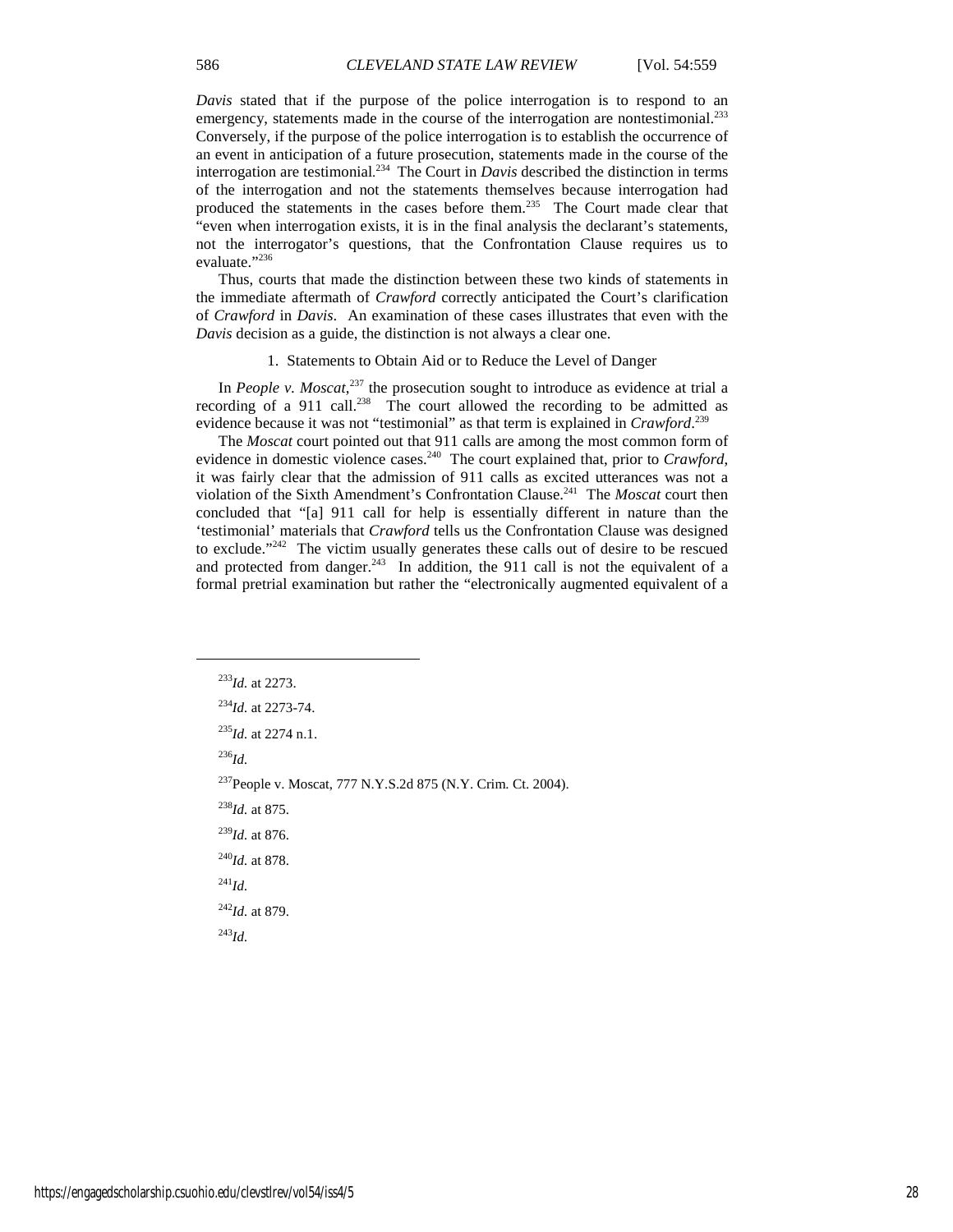loud cry for help."<sup>244</sup> Lastly, the 911 call is part of the criminal incident itself and not part of the prosecution that follows.<sup>245</sup>

In *People v. Conyers*,<sup>246</sup> the prosecution sought to introduce two 911 calls made within minutes of each other by a third party who had witnessed the defendant's alleged assault of the victim. $247$  In the first call, the witness screamed for police assistance to stop a fight between her son and son-in-law.<sup>248</sup> In the second call, the witness screamed for an ambulance.<sup>249</sup> The prosecution sought to introduce both calls as excited utterances.<sup>250</sup>

The *Conyers* court concluded that neither call was testimonial.<sup>251</sup> The court reasoned that the witness made the calls as she was reacting to the serious situation that was happening right in front of her.<sup>252</sup> Her intention in making the call was to stop the assault that was in progress and not to consider the legal consequences of being a witness in a subsequent criminal prosecution.<sup>253</sup> Because the statements were not testimonial, their introduction at the defendant's trial did not violate his Sixth Amendment confrontation rights under *Crawford*. 254

1

<sup>246</sup>People v. Conyers, 777 N.Y.S.2d 274 (N.Y. Sup. Ct. 2004), *aff'd*, 824 N.Y.S.2d 301 (N.Y. App. Div. 2006).

 $^{254}$ *Id.* On appeal, the Appellate Division of the New York Supreme Court agreed that the 911 calls were not testimonial in light of *Davis* because "the objective circumstances indicate[d] that the primary purpose of the police questioning during the call was to enable assistance during an ongoing emergency, rather than to establish some past fact." People v. Conyers, 824 N.Y.S.2d 301, 302 (N.Y. App. Div. 2006) (citing Davis v. Washington, 126 S. Ct. 2266, 2276-77 (2006)); *see also* People v. Coleman, 791 N.Y.S.2d 112, 113-14 (N.Y. App. Div. 2005) (determining that a brief description of an attack in progress in a 911 call was not

<sup>244</sup>*Id.* at 880.

<sup>245</sup>*Id.*; *see also* Commonwealth v. Galicia, 857 N.E.2d 463 (Mass. 2006) (applying *Davis* and holding that domestic assault victim's statements to 911 dispatcher were admissible because the purpose of the statements was to enable the police to respond to an ongoing emergency). *But see* Richard D. Friedman & Bridget McCormack, *Dial-In Testimony*, 150 U. PA. L. REV. 1171, 1193-1200 (2002) (arguing that participants in the violence that results in 911 calls are aware that statements made in such calls are likely to result in arrest and prosecution and to be used as evidence against the defendant at trial). *See generally* David Jaros, *The Lessons of* People v. Moscat: *Confronting Judicial Bias in Domestic Violence Cases Interpreting* Crawford v. Washington, 42 AM. CRIM. L. REV. 995 (2005) (discussing discrepancies between the actual circumstances of the 911 call in *Moscat* and the facts recited in the decision); Lininger, *supra* note 61, at 774, n.136 (pointing out that the *Moscat* court incorrectly recited several of the facts in the case and that the prosecution eventually declined to pursue the case because of problems with the evidence).

<sup>247</sup>*Id.* at 275. <sup>248</sup>*Id.* <sup>249</sup>*Id.* <sup>250</sup>*Id.* <sup>251</sup>*Id.* at 277. <sup>252</sup>*Id.* at 276-77. <sup>253</sup>*Id.* at 277.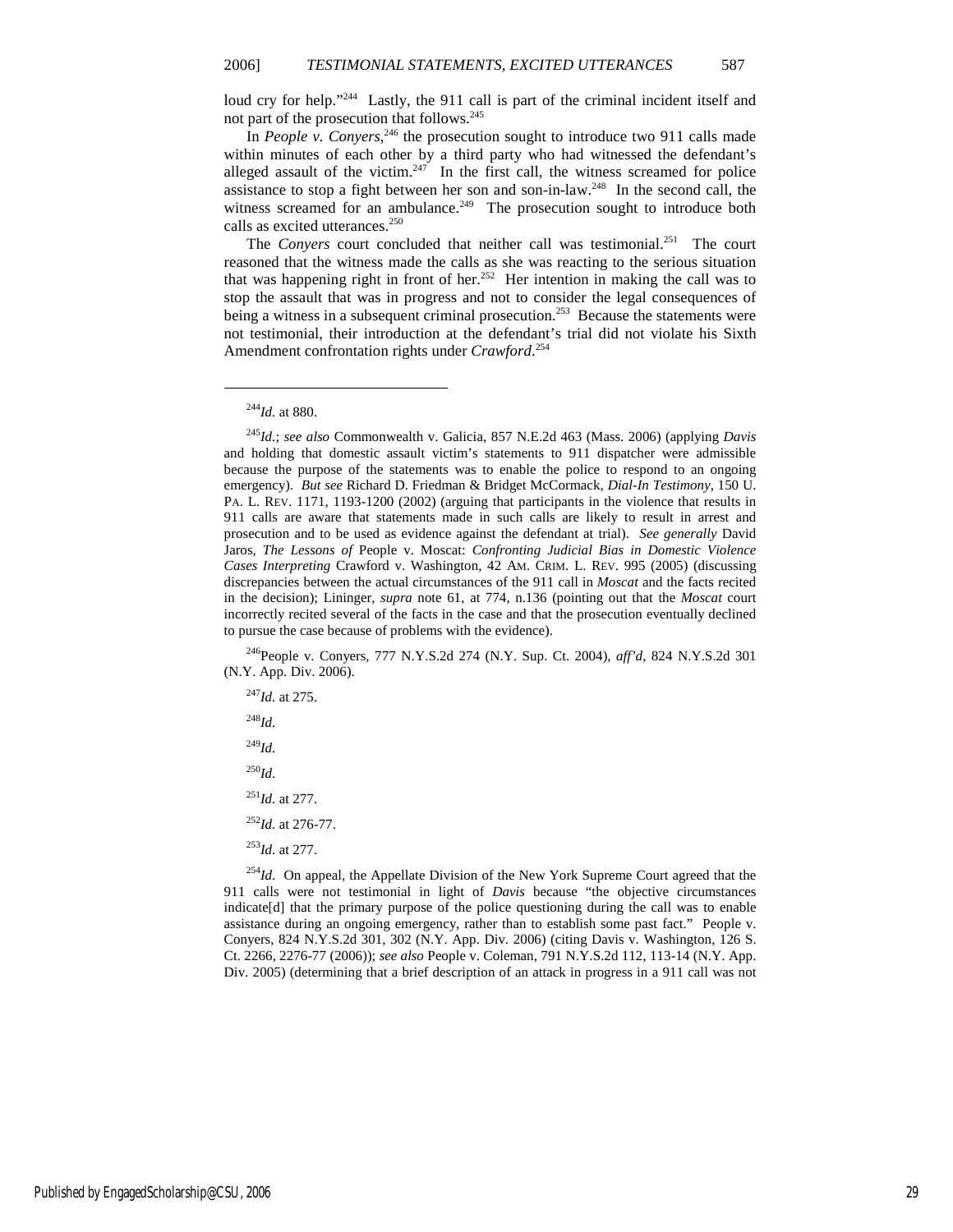Similarly, the issue before the United States Court of Appeals for the First Circuit in *United States v. Brito*<sup>255</sup> was whether and under what circumstances an excited utterance in a 911 call should be considered testimonial.<sup>256</sup> In *Brito*, an anonymous 911 caller engaged in a dialogue with the 911 operator, stating that she had heard a gunshot, describing the suspect's appearance and location and telling the operator that the suspect had a handgun.<sup>257</sup> During the trial, the prosecution sought to introduce the tape of the 911 call as evidence.<sup>258</sup> Except for the caller's description of the pistol, the court admitted the 911 tape as an excited utterance.<sup>259</sup>

On appeal, the defendant asserted that admission of the redacted version of the 911 tape violated his Sixth Amendment right to confront the speaker. $260$  The defendant's first argument was that an objectively reasonable caller would have understood that the statements given during the call would be available for use at a subsequent prosecution.<sup>261</sup> Second, the defendant contended that the statements given after the questions posed by the 911 operator were the product of police interrogation.<sup>262</sup>

After reviewing the three formulations of testimonial statements in *Crawford* and the court decisions interpreting those formulations, the *Brito* court held that the 911 caller's primary motivation was to neutralize the imminent danger that she faced from the suspect and to obtain a prompt response from law enforcement.<sup>263</sup> For that reason, the caller lacked the "capacity to appreciate the potential long-range use of her words," making the call nontestimonial and admissible as an excited utterance.<sup>264</sup> The questions from the 911 operator served to clarify and focus the caller's statement and were not interrogation.<sup>265</sup>

Victims also make statements with the primary purpose of escaping danger and directing law enforcement agents to the scene of the incident. In *State v. Maclin*, 266 two police officers arrived at the victim's home as a result of a 911 hangup call.<sup>267</sup>

<sup>256</sup>*Id.* at 55-56.  $^{257}$ *Id.* at 56. <sup>258</sup>*Id.* at 57. <sup>259</sup>*Id.* at 57-58. <sup>260</sup>*Id.* at 58.  $^{261}$ *Id.* at 59. <sup>262</sup>*Id.* <sup>263</sup>*Id.* at 59-62. <sup>264</sup>*Id.* at 63. <sup>265</sup>*Id.*

l

<sup>266</sup>State v. Maclin, No. W2003-03123-CCA-R3-DC, 2005 WL 313977 (Tenn. Crim. App. Feb. 9, 2005), *rev'd*, 183 S.W.3d 335 (Tenn. 2006).

 $^{267}$ *Id.* at  $^{*2}$ .

testimonial because the caller's purpose was to obtain police intervention), *leave to appeal denied*, 836 N.E.2d 1157 (N.Y. 2005).

<sup>255</sup>United States v. Brito, 427 F.3d 53 (1st Cir. 2005), *cert. denied*, 126 S. Ct. 2983 (2006).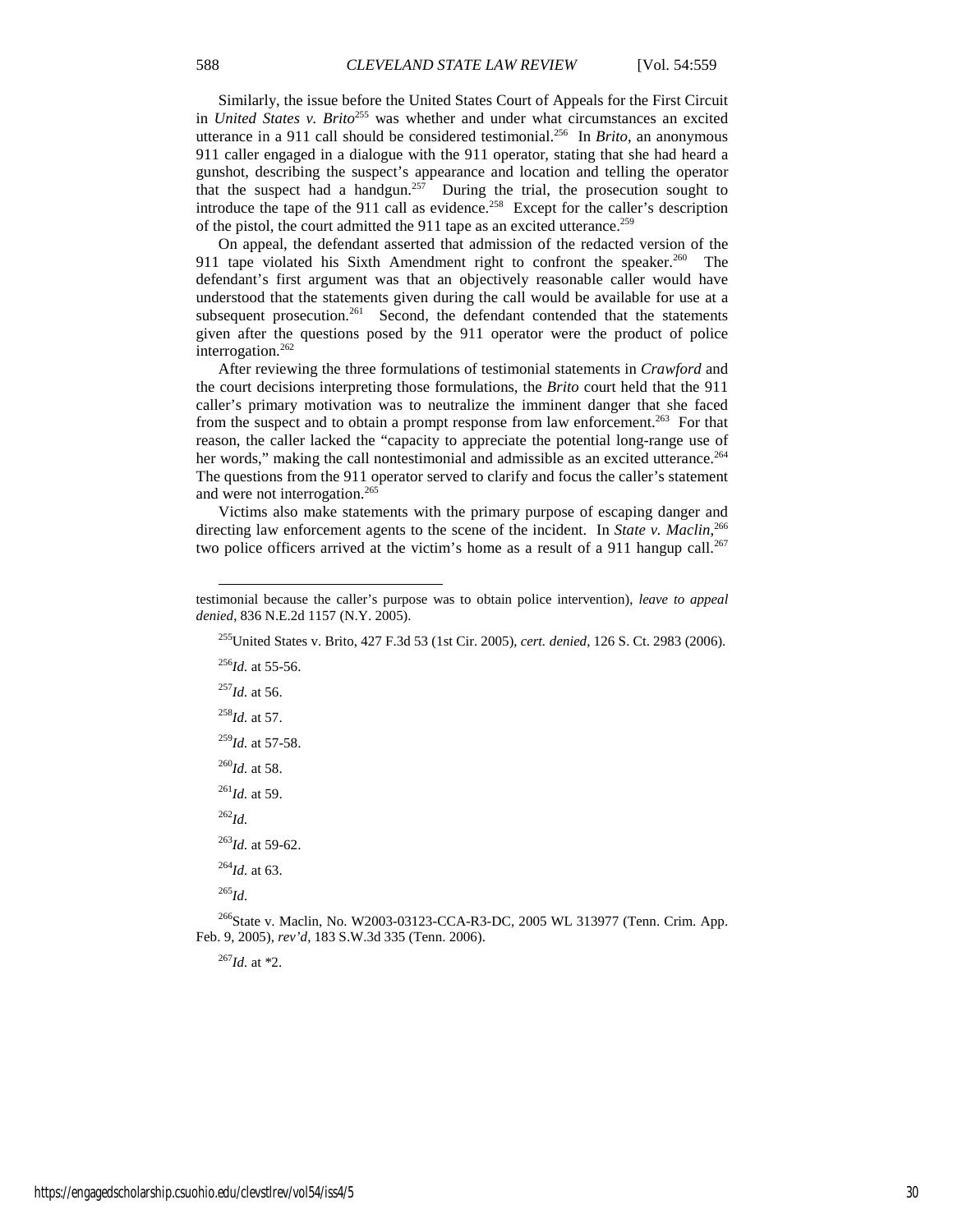Upon entering the house, the officers saw the defendant and the victim, who had swelling and bruises on her face.<sup>268</sup> The victim told one of the officers that she and the defendant had gotten into an argument on the way home from work and that the defendant had pulled out a gun, pointed it at her head and threatened to kill her if she did not shut up.<sup>269</sup> The defendant also threatened to kill the victim's children.<sup>270</sup> The victim explained to the officer that the defendant had hit her in the face with his hands.<sup>271</sup>

The *Maclin* court concluded that the victim's statements to the police officer were nontestimonial under *Crawford*.<sup>272</sup> The victim, who feared for her safety, summoned the police to her home and spoke to the police when they arrived there.<sup>273</sup> The police did not obtain the statement through interrogation.<sup>274</sup> Therefore, the police officer's testimony about those statements did not violate the defendant's Confrontation Clause rights under the Sixth Amendment.<sup>275</sup>

On appeal, the Tennessee Supreme Court reversed and held that the victim's statements to the police were testimonial.<sup>276</sup> The *Maclin* court anticipated the United States Supreme Court's rationale in *Davis v. Washington*, <sup>277</sup> reasoning that the arrival of the police neutralized any immediate danger faced by the victim.<sup>278</sup> In addition, because the victim gave such an extraordinarily detailed statement to the police, she should have reasonably expected that the statement would be used prosecutorially.<sup>279</sup> Even though the Tennessee Supreme Court agreed with the Tennessee Court of

<sup>268</sup>*Id.*

1

<sup>269</sup>*Id.*

<sup>270</sup>*Id.*

<sup>271</sup>*Id.*

 $^{272}$ *Id.* at \*16-17.

 $273$ *Id.* at \*17. In this way, the victim also initiated the contact or interaction with the police. *See supra* notes 86-111 and accompanying text.

<sup>274</sup>*Maclin,* 2005 WL 313977, at \*17.

<sup>275</sup>*Id.*; *see also* United States v. Griggs, No. 04 CR. 425(RWS), 2004 WL 2676474 (S.D.N.Y. Nov. 23, 2004) (permitting police officer to testify at trial that, upon arriving on the scene, he heard the statement, "Gun! Gun! He's got a gun!," and then saw the declarant gesture at the defendant because the statement was not testimonial under *Crawford*).

<sup>276</sup>State v. Maclin, 183 S.W.3d 335, 352 (Tenn. 2006).

<sup>277</sup>The United States Supreme Court decided *Davis* five months after the Tennessee Supreme Court's decision in *Maclin*.

<sup>278</sup>*Maclin*, 183 S.W.3d at 352.

<sup>279</sup>Id. The Court reached this conclusion by applying the third definition of testimonial from *Crawford v. Washington*, 541 U.S. 36, 52 (2004). It is interesting to note that the police in *Maclin* were dispatched to the residence of the victim and the defendant based on a 911 hang-up call. *Maclin*, 183 S.W.3d at 339. Assuming that the victim made the call, if she had stayed on the line and described the defendant's attack on her as it was happening, her statement would have been nontestimonial and, therefore, admissible under the standard established in *Davis* five months later. *See* Davis v. Washington, 126 S. Ct. 2266, 2273-74, 2276-77 (2006).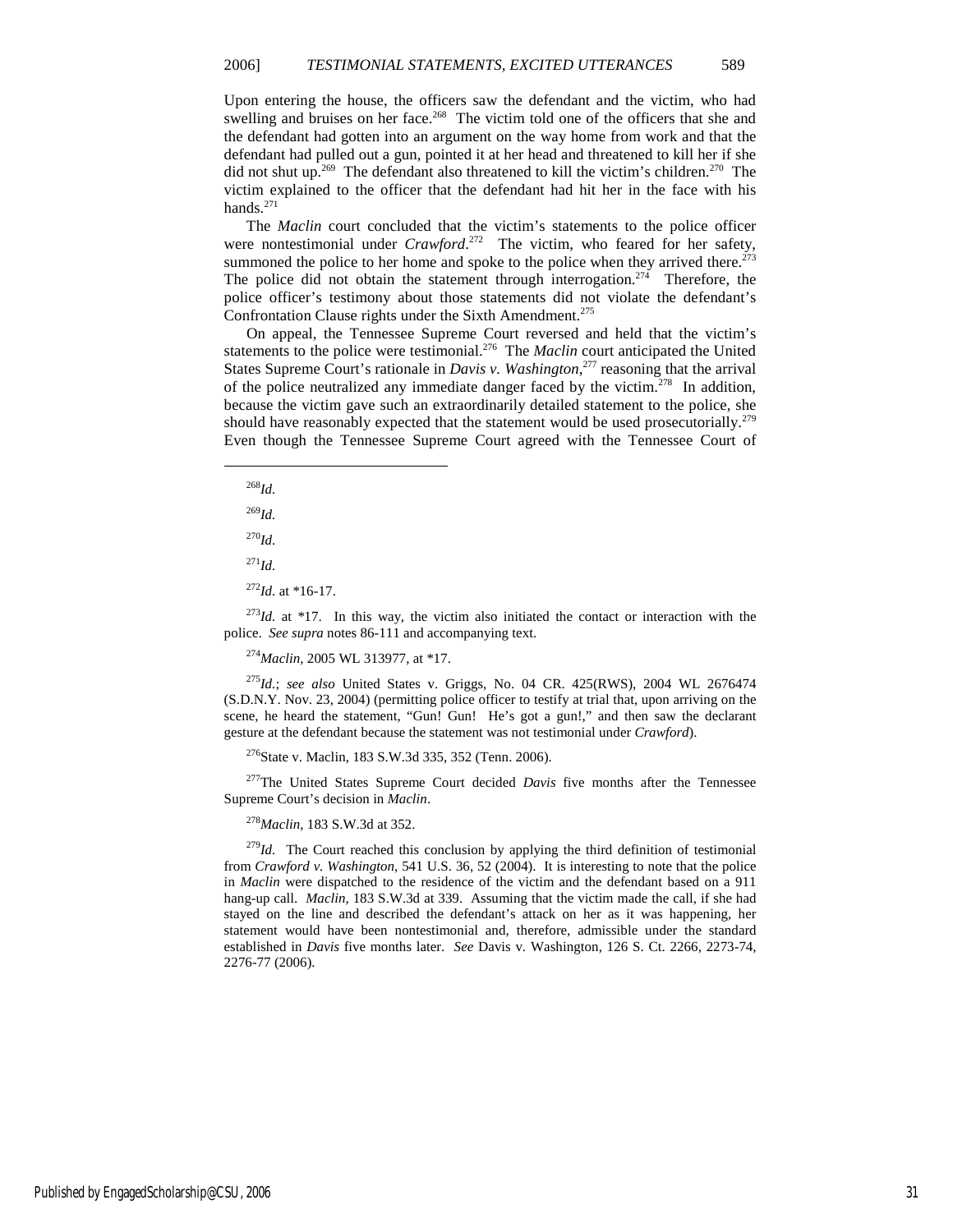Criminal Appeals that the officers' general questioning at the scene did not constitute police interrogation, the Tennessee Supreme Court reached the opposite conclusion on whether the victim's statement was testimonial.<sup>280</sup> The different results reached by the Tennessee Court of Criminal Appeals and the Tennessee Supreme Court in *Maclin* clearly illustrate the difficulty that courts face in trying to characterize police conduct as either responding to an emergency or gathering evidence for a future prosecution.<sup>281</sup>

In *Key v. State*,<sup>282</sup> a police officer who answered a disturbance call found the defendant and the victim outside on the ground in an argument.<sup>283</sup> The victim told the officer that the defendant had restrained her since seven o'clock that morning, that she had just run from the house and that the defendant had grabbed her and pulled her to the ground.<sup>284</sup>

The *Key* court concluded that, by responding to the disturbance, the police officer was not producing evidence for a potential criminal prosecution (which is one of the situations discussed in *Crawford*).<sup>285</sup> Rather, the officer was securing the scene and assessing the situation.<sup>286</sup> The court held that the underlying rationale of the excited utterance exception supported the conclusion that the victim's statements were not testimonial.<sup>287</sup>

The cases reveal a willingness on the part of the courts to analyze these quickly developing situations at each stage in order to determine whether any statements implicate the *Crawford* doctrine. In *Moscat*,<sup>288</sup> *Conyers*<sup>289</sup> and *Brito*,<sup>290</sup> the courts agreed that the admission of statements made during 911 calls did not violate the

<sup>283</sup>*Id.* at 73.

<sup>284</sup>*Id.*

1

<sup>285</sup>*Id.* at 76.

<sup>286</sup>*Id.*; *see also* Stancil v. United States, 866 A.2d 799, 814-15 (D.C. 2005) (holding that statements made by the victim to the police when the police first arrived at the scene of a domestic disturbance were not testimonial because order had not yet been restored), *reh'g en banc granted*, 878 A.2d 1186 (D.C. 2005). *But see* Commonwealth v. Young, No. 0313 CR 5855 (Mass. Dist. Ct. Lynn May 7, 2004) (holding that victim's statement to police officer upon his arrival at the scene that her husband had hit her in the face and chest, which qualified as an excited utterance, was inadmissible at trial because of the defendant's inability to crossexamine the statement).

<sup>287</sup>*Key*, 173 S.W.3d at 76-77.

<sup>288</sup>People v. Moscat, 777 N.Y.S.2d 875 (N.Y. Crim. Ct. 2004).

<sup>289</sup>People v. Conyers, 777 N.Y.S.2d 274 (N.Y. Sup. Ct. 2004), *aff'd*, 824 N.Y.S.2d 301 (N.Y. App. Div. 2006).

<sup>290</sup>United States v. Brito, 427 F.3d 53 (1st Cir. 2005), *cert. denied*, 126 S. Ct. 2983 (2006).

<sup>280</sup>*Maclin*, 183 S.W.3d at 352.

<sup>281</sup>*See Davis*, 126 S. Ct. at 2283 (Thomas, J., concurring in the judgment in part and dissenting in part) (stating that most police responses to reports of crimes "are *both* to respond to the emergency *and* to gather evidence") (emphasis in original).

<sup>&</sup>lt;sup>282</sup>Key v. State, 173 S.W.3d 72 (Tex. Ct. App. 2005).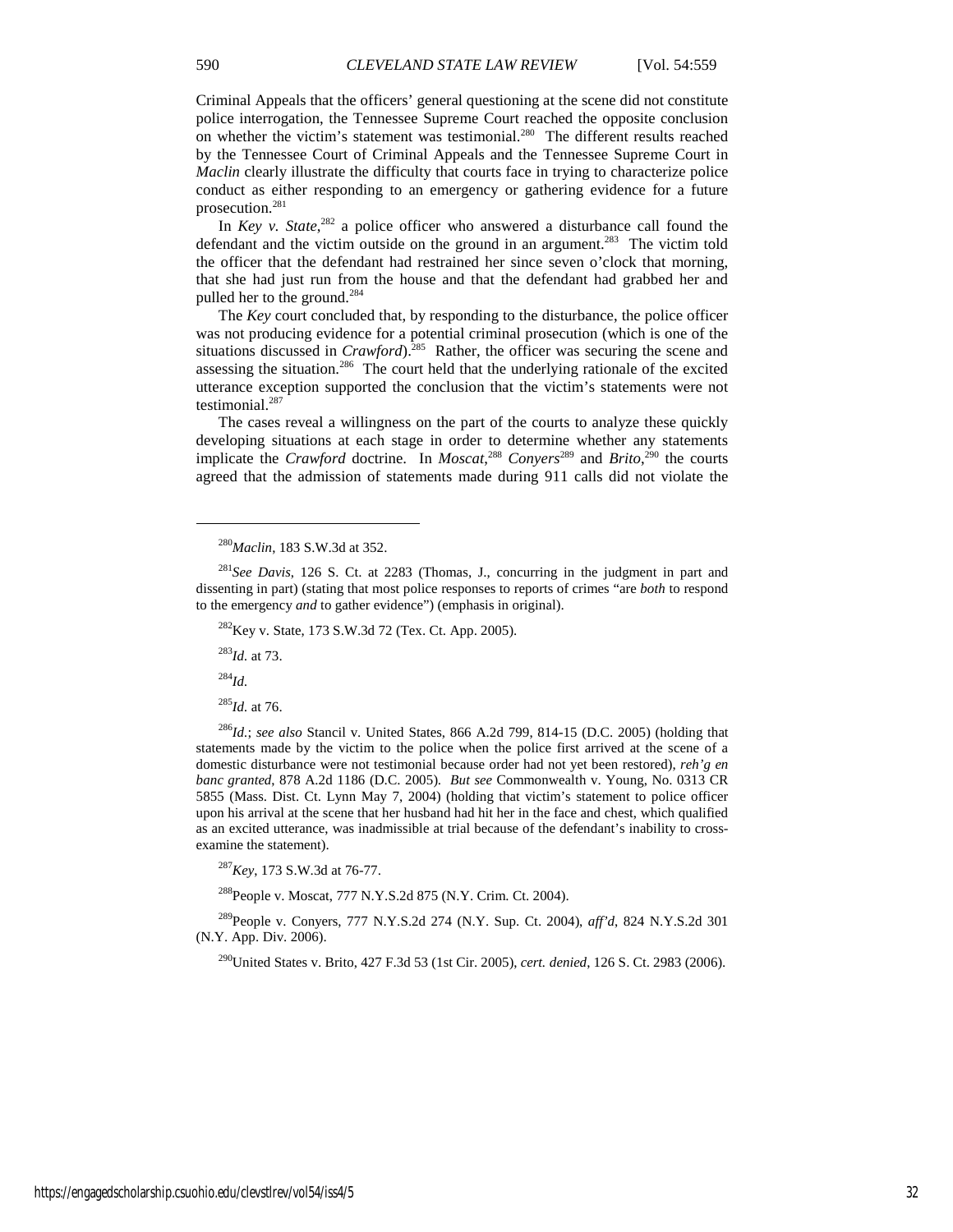defendant's rights under the Confrontation Clause.<sup>291</sup> The courts are reluctant, if not completely unwilling, to exclude a statement made for the purpose of obtaining aid or neutralizing a dangerous situation. Courts that admit such statements now do so with assurance that they are correctly applying the rule laid out in *Crawford*, and clarified in *Davis*. When the statements are made at the scene to law enforcement authorities, the analysis necessarily turns to the level of questioning by the authorities.

#### 2. Statement as Evidence for Possible Future Prosecution or Other Legal Proceeding<sup>292</sup>

If a declarant makes a statement to law enforcement agents in order to provide evidence against an accused for a possible future prosecution, the statement is testimonial.<sup>293</sup> It is difficult to distinguish many of these statements from those that are made for the purpose of obtaining aid. As previously illustrated, many statements share characteristics that are common to both situations, and the distinguishing factor is often the manner of questioning by law enforcement agents. The court's characterization of the statement will often depend upon which factor is most conspicuous in the particular fact pattern.

An example of the difficulty in this area is *Davis v. State*,<sup>294</sup> a case in which the defendant was charged with aggravated assault with a deadly weapon. When a neighbor heard screams coming from the house where the victim and the defendant lived together, she called 911 for police assistance.<sup>295</sup> When the police arrived at the house, the victim ran across the street to the neighbor's yard.<sup>296</sup> At trial, the neighbor testified that the victim told her, "[h]e tried to kill me."<sup>297</sup>

<sup>292</sup>This factor is derived primarily from the third definition of "testimonial" in *Crawford*: "'statements that were made under circumstances which would lead an objective witness reasonably to believe that the statement would be available for use at a later trial.'" Crawford v. Washington, 541 U.S. 36, 52 (2004) (quoting Brief for National Association of Criminal Defense Lawyers et al. as Amici Curiae Supporting Petitioner, *supra* note 16, at 3).

 $293$ United States v. Arnold, 410 F.3d 895, 902-03 (6th Cir. 2005) (finding that excited utterances were testimonial statements where victim could reasonably expect that her statements would be used to prosecute the defendant), *vacated on other grounds*, 434 F.3d 396 (6th Cir. 2005), *reh'g en banc granted*, No. 04-5384, 2006 U.S. App. LEXIS 4995 (6th Cir. Feb. 27, 2006).

<sup>294</sup>Davis v. State, 169 S.W.3d 660 (Tex. Ct. App. 2005), *aff'd*, 203 S.W.3d 845 (Tex. Crim. App. 2006).

<sup>295</sup>*Id.* at 663.

<sup>296</sup>*Id.*

1

<sup>297</sup>*Id.*

<sup>&</sup>lt;sup>291</sup>The rationale in these decisions conflicts with the thesis of Professor Friedman and Professor McCormack regarding the awareness level of 911 callers. *See* Friedman & McCormack, *supra* note 245; *see also* People v. Cortes, 781 N.Y.S.2d 401, 415 (2004) (stating that purpose of a 911 call is to supply information for potential use at a subsequent prosecution); State v. Powers, 99 P.3d 1262, 1265-66 (Wash. Ct. App. 2004) (stating that purpose of victim's 911 call was to report defendant's violation of a protective order, which provided evidence for his prosecution). *Cortes* is discussed *infra* at notes 329-38 and accompanying text, and *Powers* is discussed *infra* at notes 307-15 and accompanying text.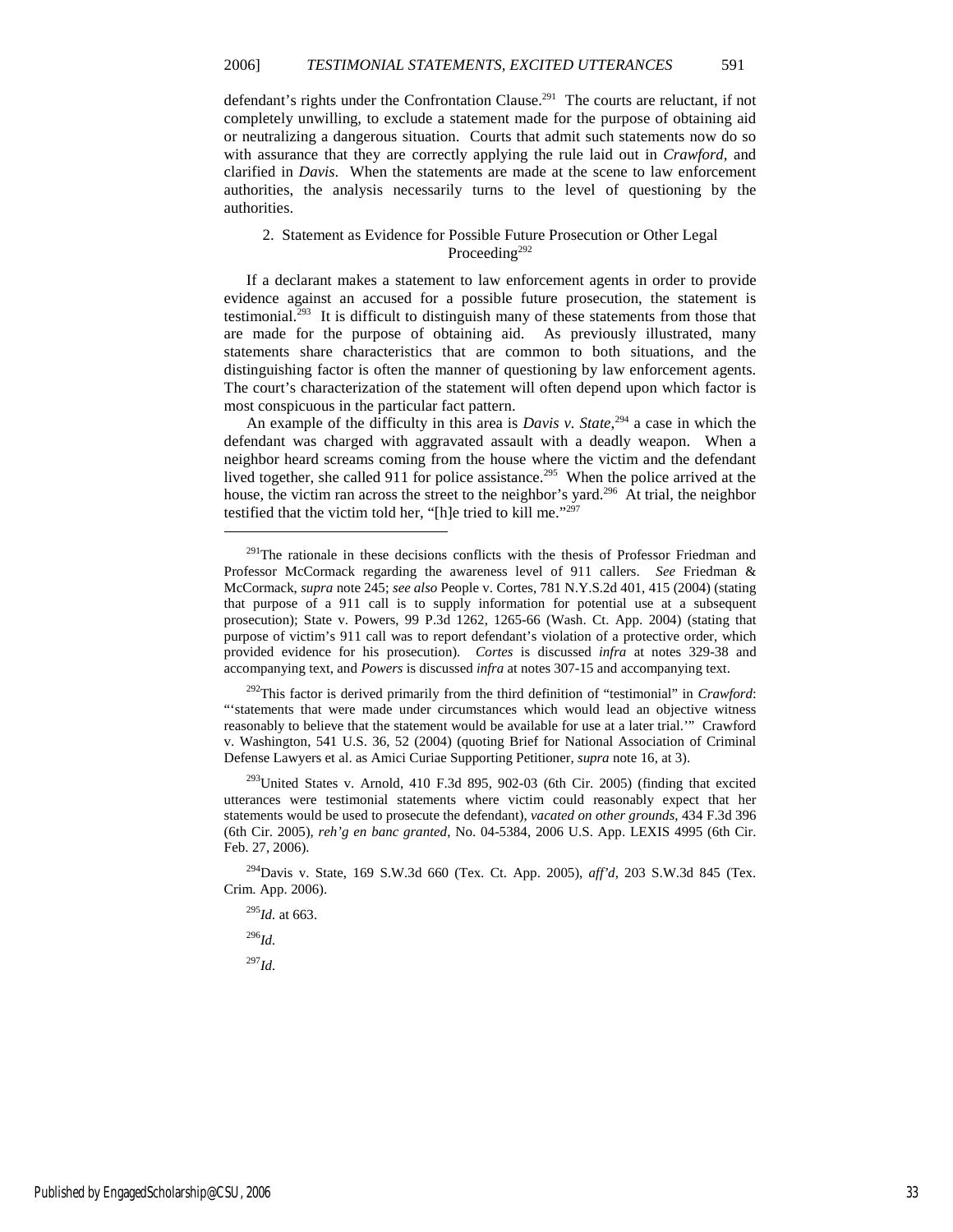One of the officers who responded to the 911 call testified that he followed the victim to the front porch of the neighbor's house.<sup>298</sup> The victim was crying, trembling and frightened, and she bore signs of injury on her body.<sup>299</sup> The police officer testified as to what the victim had told him on the neighbor's porch, which included the details of the defendant's assault on her.<sup>300</sup>

The defendant argued that the admission of the police officer's testimony about what the victim had told him violated the defendant's rights under the Confrontation Clause of the Sixth Amendment.<sup>301</sup> In its analysis of whether the victim's statement to the police officer was testimonial under *Crawford*, the *Davis* court stated that "[a] statement is more likely to be testimonial if the person who heard, recorded, and produced the out-of-court statement at trial is a government officer."<sup>302</sup> The court noted that simply because a statement qualifies as an excited utterance does not necessarily mean that "it is *ipso facto* nontestimonial hearsay outside the scope of the Confrontation Clause and admissible into evidence. Each case must be examined on its facts to determine if the evidence is testimonial and controlled by *Crawford*."<sup>303</sup> The victim's statements to the police simultaneously served two objectives. The first was to obtain assistance, and the second was to provide information for a possible future prosecution.<sup>304</sup>

The *Davis* court conceded the difficulty in drawing the line between testimonial and nontestimonial hearsay under *Crawford*. <sup>305</sup> Ultimately, the court did not make the determination and concluded that even if the victim's statements were testimonial, the admission of the testimony constituted error that did not contribute to the conviction.<sup>306</sup> The scenario in *Davis* precluded the court from characterizing the statement as either primarily a call for assistance—which would be a nontestimonial statement—or primarily the provision of information for a possible future prosecution—which would be a testimonial statement.

*Id.* at 664. <sup>299</sup>*Id.* <sup>300</sup>*Id. Id.* at 665. *Id.* at 667. *Id.* at 671. *Id.* at 672. <sup>305</sup>*Id.*

1

<sup>306</sup>*Id.* at 672-73. The Texas Court of Criminal Appeals affirmed the defendant's conviction in *Davis*. Davis v. State, 203 S.W.3d 845, 856 (Tex. Crim. App. 2006). The Court first held that the victim's statements to the police were testimonial because they were "made in circumstances objectively indicating that the emergency was over and that the investigation had begun." *Id.* at 849 (citing Davis v. Washington, 126 S. Ct. 2266, 2273-74 (2006)). The statements were, therefore, erroneously admitted under *Crawford*. The Court also held, however, that any error caused by the admission of the statements was harmless beyond a reasonable doubt because of the volume of evidence at trial demonstrating that the defendant had attempted to strangle the victim. *Id.* at 849-56.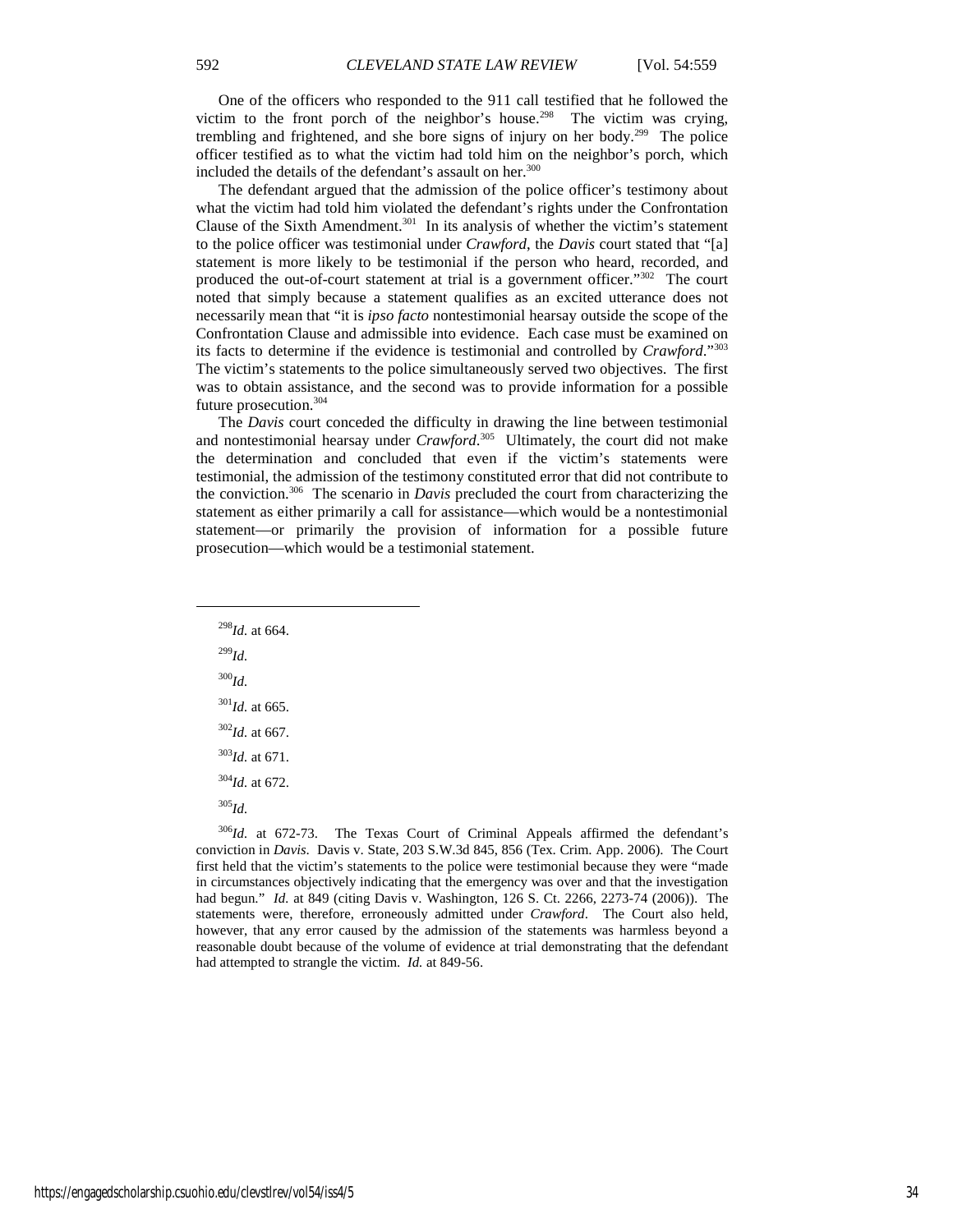In *State v. Powers*, <sup>307</sup> the victim made a 911 call to the police to report that the defendant had been in her home, which was a violation of the no-contact order against the defendant. In his appeal of the jury's guilty verdict, the defendant argued that the trial court's admission of the 911 tape of the victim's call violated his rights under the Confrontation Clause of the Sixth Amendment.<sup>308</sup>

The defendant argued that the victim's call was testimonial as defined by the Court in *Crawford* because it constituted a pretrial statement that the victim would reasonably expect to be used in the subsequent prosecution.<sup>309</sup> The defendant characterized the 911 operator as an "immediate conduit to the police" and argued that the victim was aware of this connection when she made the call.<sup>310</sup> Also, because the victim was aware of the no-contact order, as she was named in it and spoke of it on the telephone, she would have been aware that her 911 call would result in the defendant's arrest.<sup>311</sup>

Based on its examination of the transcript of the 911 call, the *Powers* court concluded that the victim's call was for the purpose of reporting a crime and not to get help or protection.<sup>312</sup> Because the victim called 911 to report the defendant's violation of the protective order and provided a description of him so that the authorities could apprehend and prosecute him, she did not call for protection and, therefore, her statements were testimonial under *Crawford*. <sup>313</sup> The court rejected the State's argument and refused to adopt a bright line rule that would admit all 911 recordings into evidence.<sup>314</sup> Thus, the victim's awareness of the protective order allowed the court to conclude that the statement was primarily to provide evidence for a prosecution.<sup>315</sup>

1

<sup>310</sup>*Id.* at 1264; *see also* Davis v. Washington, 126 S. Ct. 2266, 2274 n.2 (2006) (explaining that 911 operators act as agents of law enforcement when they conduct interrogations of 911 callers).

<sup>311</sup>*Powers*, 99 P.3d at 1264.

<sup>312</sup>*Id.* at 1265.

<sup>313</sup>*Id.* at 1266; *see also* Friedman & McCormack, *supra* note 245.

<sup>314</sup>*Powers*, 99 P.3d at 1266.

<sup>315</sup>*See also* People v. Ruiz, No. B169642, 2004 WL 2383676 (Cal. Ct. App. 2004) (holding that the victim's statement to the police about the defendant threatening to kill her with a handgun was testimonial). The victim's statement in *Ruiz* was not an excited utterance, but the case illustrates the difficulty of dealing with dual-purpose statements. *Id.* at \*9. Even though the victim was seeking aid and protection from the police, the court concluded that the victim was aware that her complaint to the police would result in the defendant's arrest and prosecution because the conduct of which she complained was obviously illegal and highly dangerous. *Id.* at \*9.

Similarly, a victim's statements to police that were made contemporaneously with the defendant's arrival on the scene were held to be both excited utterances and testimonial statements because the victim was the only witness to the incident and could reasonably expect that her statements would be used to prosecute the defendant. United States v. Arnold,

<sup>307</sup>State v. Powers, 99 P.3d 1262 (Wash. Ct. App. 2004).

<sup>308</sup>*Id.* at 1263.

<sup>309</sup>*Id.* at 1263-64.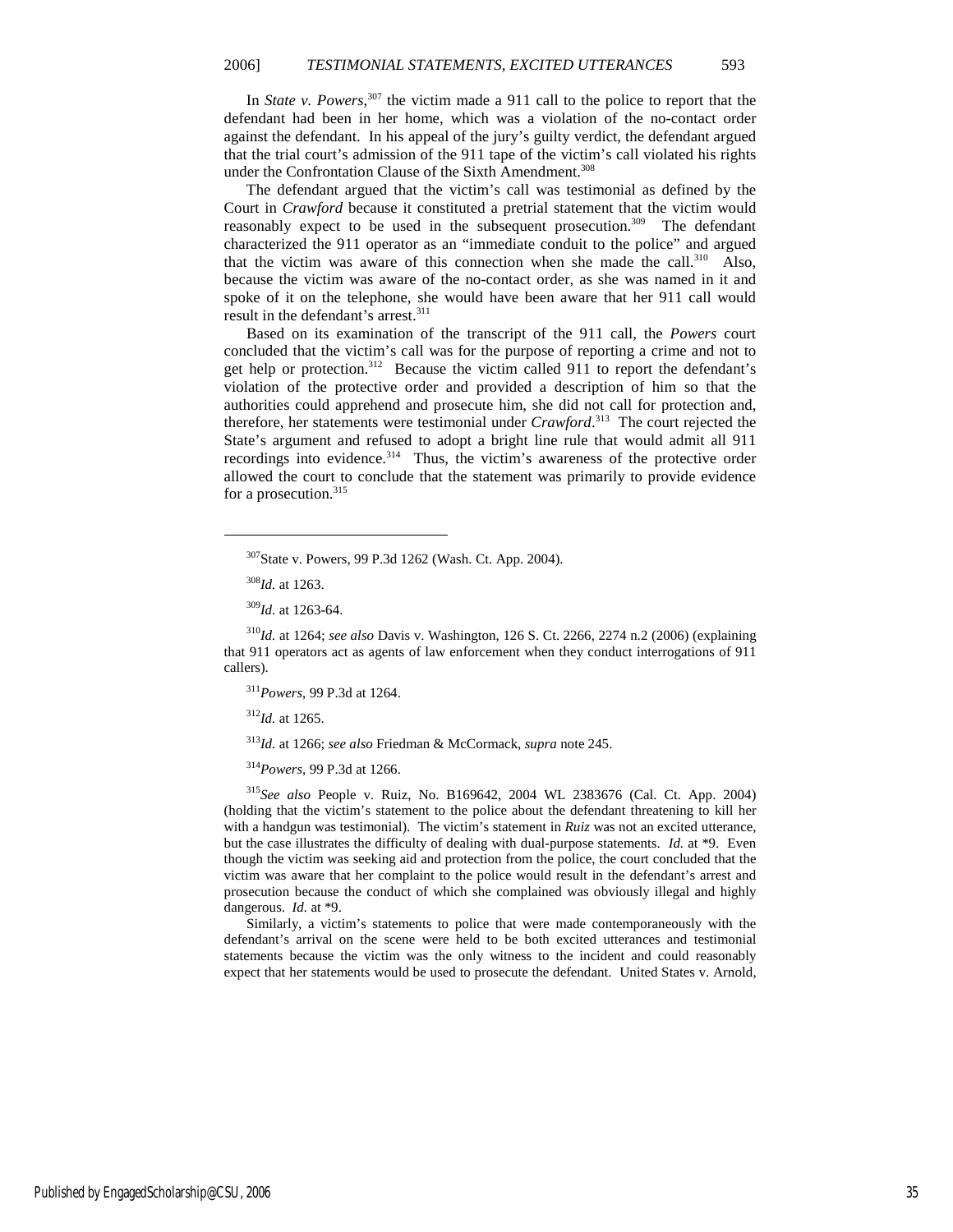In *Lopez v. State*,<sup>316</sup> the court utilized a different rationale but reached the same conclusion as the court in *Powers*. In *Lopez*, the police were investigating a reported kidnaping and assault when they encountered the alleged victim standing in the parking lot of an apartment complex. The victim told the police that a man had abducted him in his own car at gunpoint, and he pointed to the defendant, who was standing a short distance away in the parking lot.<sup>317</sup> The victim also told the police that the gun used in the abduction was in his car.<sup>318</sup> The officers searched the car and found a loaded gun under the front passenger seat.<sup>319</sup> When the officers questioned the defendant, he admitted that the gun belonged to him and that he had hidden it in the victim's car when he saw the police officers. $320$ 

The defendant's position on appeal was that the trial court's admission of the victim's statements about the gun violated his right under the Sixth Amendment to confront the witnesses against him.<sup>321</sup> The *Lopez* court agreed with the trial judge that the victim's statement qualified as an excited utterance, but the court also stated that this determination did not necessarily mean that the statement was properly admitted into evidence.<sup>322</sup> The court then analyzed whether the statement made by the victim to the police was testimonial under *Crawford*. <sup>323</sup> The court concluded that the statement was not made as a result of an interrogation, nor was it made in any formalized testimonial materials, such as affidavits or depositions.<sup>324</sup> The court held that the statement was testimonial under *Crawford* because the victim made the statement with the reasonable expectation that it would be used as evidence in a subsequent court proceeding.<sup>325</sup>

It was significant that the victim made his statement in direct response to a police officer's question and that he accused the defendant of a crime in the statement.<sup>326</sup> In its analysis, the *Lopez* court placed importance on the declarant's purpose in making the statement: "[A] startled person who identifies a suspect in a statement made to a police officer at the scene of a crime surely knows that the statement is a form of  $\alpha$  accusation that will be used against the suspect."<sup>327</sup> The court contrasted such a

<sup>316</sup>Lopez v. State, 888 So. 2d 693 (Fla. Dist. Ct. App. 2004).

<sup>317</sup>*Id.* at 695. <sup>318</sup>*Id.* <sup>319</sup>*Id.*

-

<sup>320</sup>*Id.*

 $321$ *Id.* at 695-96.

<sup>322</sup>*Id.* at 697.

<sup>323</sup>*Id.* at 698.

<sup>324</sup>*Id.*

<sup>325</sup>*Id.* at 698-700.

<sup>326</sup>*Id.* at 699.

<sup>327</sup>*See id.*; *see also* People v. Watson, No. 7715/90, 2004 WL 2567124 (N.Y. Sup. Ct. Nov. 8, 2004) (stating that no categorical rule excludes excited utterances from the *Crawford*

<sup>410</sup> F.3d 895, 902-03 (6th Cir. 2005), *vacated on other grounds*, 434 F.3d 396 (6th Cir. 2005), *reh'g en banc granted*, No. 04-5384, 2006 U.S. App. LEXIS 4995 (6th Cir. Feb. 27, 2006).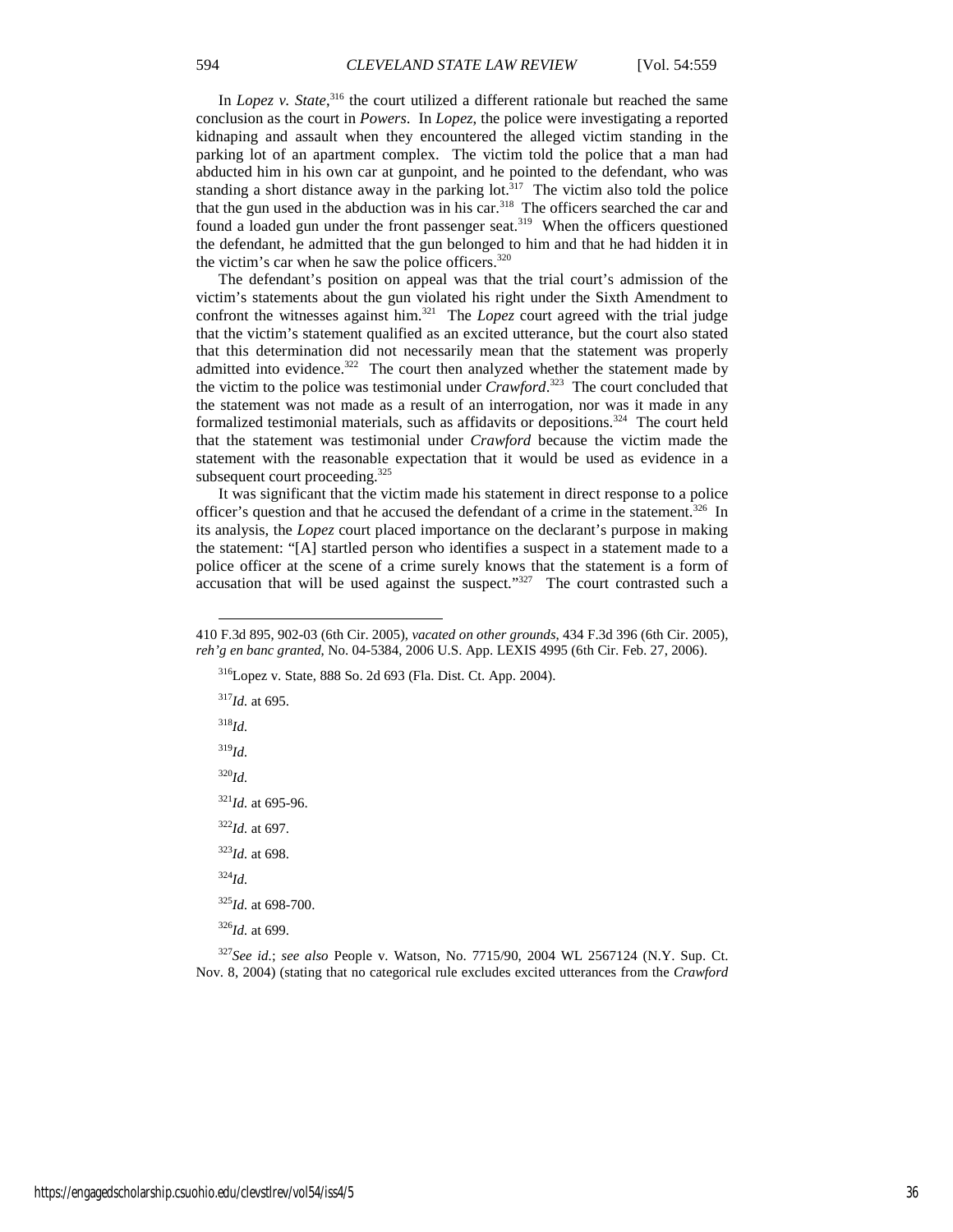statement to a spontaneous declaration made to friend or family member and reasoned that such a statement would unlikely be regarded as testimonial.<sup>328</sup>

-

<sup>328</sup>*Lopez*, 888 So. 2d at 699. The *Lopez* court's analysis on this point is consistent with the statement in *Crawford* that "[a]n accuser who makes a formal statement to government officers bears testimony in a sense that a person who makes a casual remark to an acquaintance does not." Crawford v. Washington, 541 U.S. 36, 51 (2004); *see also* State v. Aguilar, 107 P.3d 377, 379 (Ariz. Ct. App. 2005) ("The only manner by which *Crawford* might be implicated is if the excited utterance is made in response to a police officer's query."); People v. Compan, 100 P.3d 533, 538 (Colo. Ct. App. 2004) (finding domestic violence victim's statements to a friend about the defendant's conduct not testimonial because they were not made to a law enforcement or judicial officer), *aff'd*, 121 P.3d 876 (Colo. 2005); Demons v. State, 595 S.E.2d 76, 80-81 (Ga. 2004) (finding murder victim's excited utterance to a friend two weeks before the murder not testimonial under *Crawford)*; State v. Staten, 610 S.E.2d 823, 827, 836 (S.C. Ct. App. 2005) (holding statement of murder victim made during a private conversation with his roommate that defendant had "pulled a . . . gun" on him not testimonial under *Crawford*), *cert. granted*, 2006 S.C. LEXIS 93 (S.C. Mar. 9, 2006); State v. Orndorff, 95 P.3d 406, 408 (Wash. Ct. App. 2004) (finding statement of Ms. Coble to Mr. Nordby, who was not a law enforcement agent, that Ms. Coble had seen a man with a pistol, tried to call 911, and was panic-stricken, not testimonial under *Crawford*), *review denied*, 113 P.3d 482 (Wash. 2005); *Dickinson*, *supra* note 63, at 809 (finding no Confrontation Clause concerns with an out-of-court statement if the government did not assist in the production of such statement); Robert P. Mosteller, Crawford v. Washington: *Encouraging and Ensuring the Confrontation of Witnesses*, 39 U. RICH. L. REV. 511, 518 (2005) (stating that one of the unresolved issues in *Crawford* is "whether statements must be elicited by questions from a government agent to be testimonial or whether questioning by private individuals or interrogators working for private groups can also qualify").

The status of the statement's recipient as a government agent or private individual is also an important factor in cases dealing with hearsay exceptions other than excited utterances. *See*  People v. Sisavath, 13 Cal. Rptr. 3d 753, 755-58 (Cal. Ct. App. 2004) (finding statement of child sex abuse victim to a trained interviewer at a videotaped interview at which the deputy district attorney and an investigator from the district attorney's office were present to be made under circumstances that would lead an objective observer to believe that the statement would be accessible at a subsequent prosecution and, therefore, testimonial under *Crawford*); People v. Vigil, 104 P.3d 258, 265 (Colo. Ct. App. 2004) (finding statement of child sex abuse victim to examining doctor, who was a member of child protection team and who spoke with the police before performing the examination, to be made under circumstances that would lead an objective witness reasonably to believe that the statement would be used prosecutorially and, therefore, testimonial under *Crawford*), *aff'd in part, rev'd in part*, 127 P.3d 916 (Colo. 2006); *In re* E.H., 823 N.E.2d 1029, 1031-32, 1034-37 (Ill. App. Ct. 2005) (finding statement of child sex abuse victim to grandmother testimonial under *Crawford* because the nature of the testimony, and not the official or unofficial nature of the person testifying, determines *Crawford*'s applicability), *petition for appeal allowed*, 833 N.E.2d 2 (Ill. 2005).

In dissent, Justice Quinn stated that because the statements were not made to a governmental actor, the statements could not be considered testimonial under *Crawford*. *Id.* at 1041 (Quinn, J., dissenting). In Justice Quinn's view, even though *Crawford* did not

analysis and each excited utterance must be analyzed on its own terms to determine whether *Crawford* applies). *But see* Fowler v. State, 809 N.E.2d 960, 964 (Ind. Ct. App. 2004) (finding excited utterance not testimonial because it was unrehearsed, made without reflection or deliberation, and, therefore, not made in anticipation of its future use at trial), *aff'd*, 829 N.E.2d 459 (Ind. 2005), *cert. denied*, 126 S. Ct. 2862 (2006); Hammon v. State, 809 N.E.2d 945, 952-53 (Ind. Ct. App. 2004) (reaching same conclusion as court in *Fowler*), *aff'd*, 829 N.E.2d 444 (Ind. 2005), *rev'd sub nom.* Davis v. Washington, 126 S. Ct. 2266 (2006).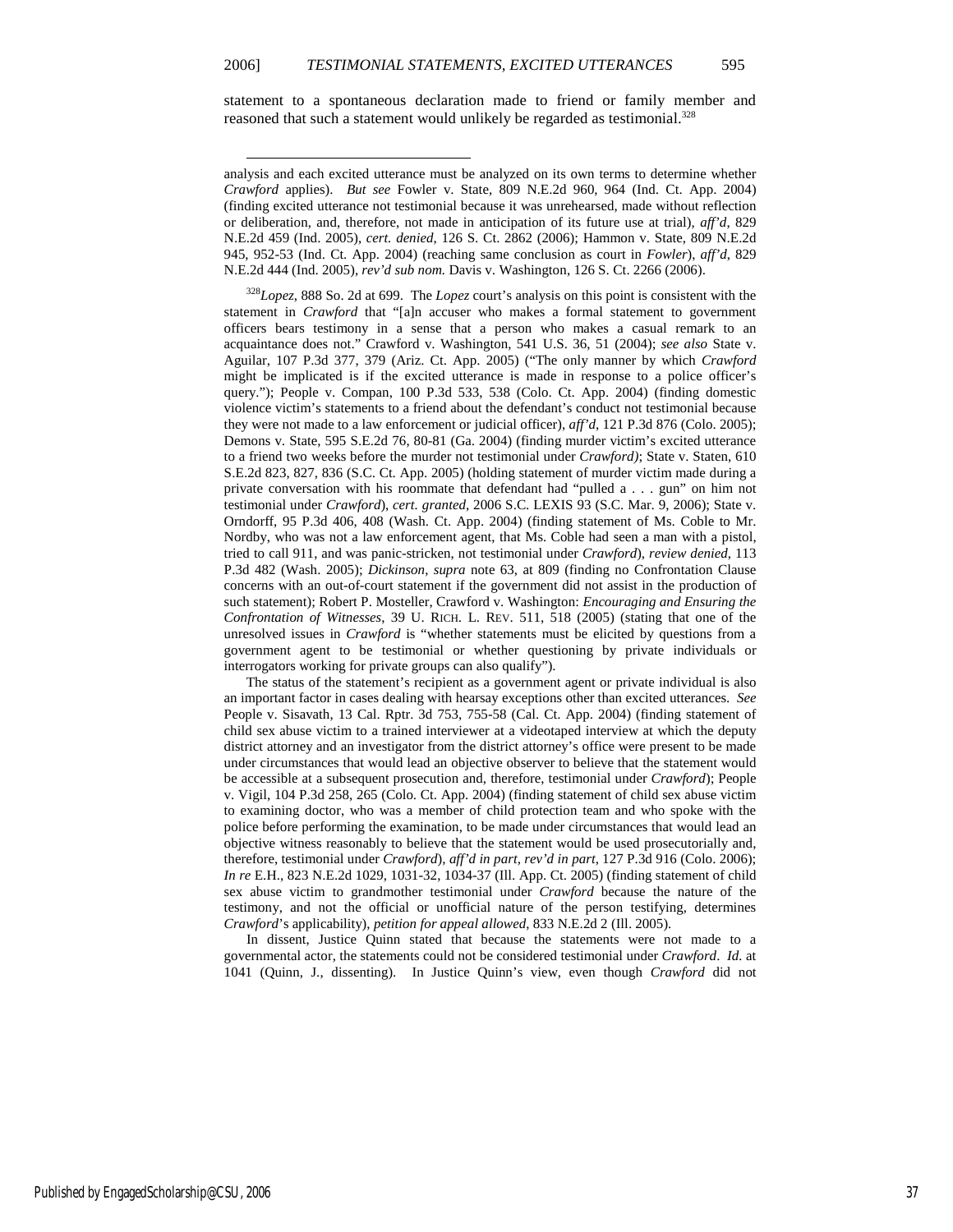In *People v. Cortes*,<sup>329</sup> the defendant was charged with various crimes in connection with the shooting of the victim. At trial, the prosecution sought to introduce two separate 911 calls made by two different individuals who reported seeing the shooting.<sup>330</sup> The trial court excluded one of the tapes because the statement on it was obtained through interrogation and was, therefore, testimonial.<sup>331</sup> The court admitted a redacted version of the other tape because the declarant was present at trial and subject to cross-examination.<sup>332</sup>

On the excluded tape, the record revealed that the 911 operator had asked the caller a series of questions about the shooter's location, description and direction of movement.<sup>333</sup> The court reasoned that the circumstances of some 911 calls, specifically those calls that report a crime, come within the definition of interrogation.<sup>334</sup> Because the procedures for 911 calls were established and had rules and recognized patterns for the collection of information, they constituted formal statements as that term is used in *Crawford*. 335

The *Cortes* court read *Crawford* as requiring a "reexamination of the basis for treating spontaneous declarations as admissible hearsay, including statements in a 911 call reporting a crime."<sup>336</sup> In concluding that 911 calls to report a crime are testimonial, the court reasoned as follows:

When a 911 call is made to report a crime and supply information about the circumstances and the people involved, the purpose of the information is for investigation, prosecution, and potential use at a judicial proceeding; it makes no difference what the caller believes.

. . . .

The 911 call reporting a crime preserved on tape is the modern equivalent, made possible by technology, to the [pretrial] depositions taken by magistrates or [justices of the peace] under the Marian committal [act of 1555, which required preliminary examinations of prosecution witnesses to determine if the evidence was sufficient to hold the accused for trial]. Like the victims and witnesses before the King's courts an objective reasonable person knows that when he or she reports a crime the

<sup>330</sup>*Id.* at 402.

-

*Id.* at 402-03. <sup>332</sup>*Id. Id.* at 404. *Id.* at 404-05. *Id.* at 406. *Id.* at 415.

completely define "testimonial," the *Crawford* Court's formulation of the core class of testimonial statements would exclude the child's statement to her grandmother. *Id.*

<sup>329</sup>People v. Cortes, 781 N.Y.S.2d 401 (N.Y. Sup. Ct. 2004).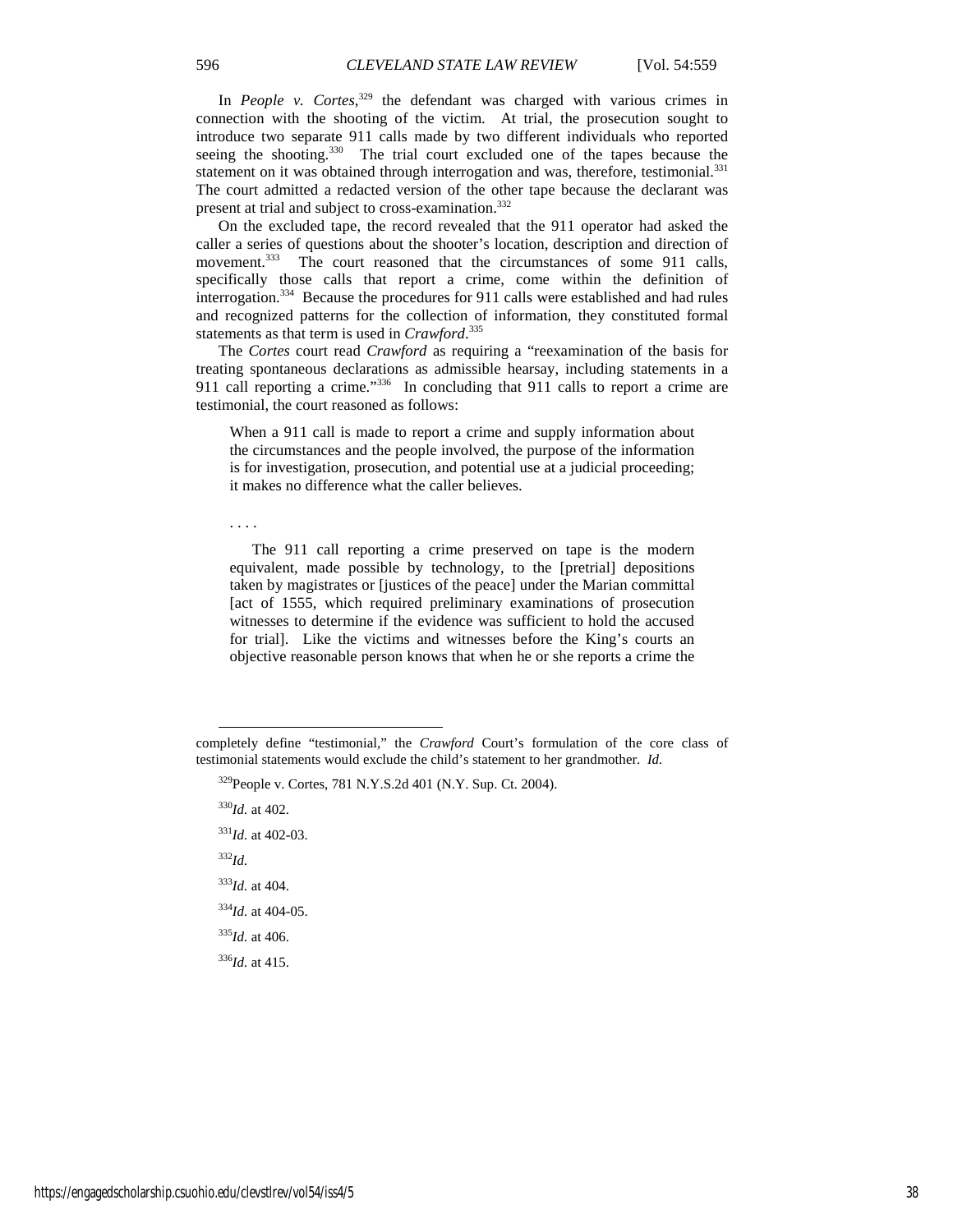statement will be used in an investigation and at proceedings relating to a prosecution.<sup>337</sup>

The *Cortes* court put forth a "testimonial per se" rule with respect to 911 calls. The court stated that such calls are testimonial regardless of the caller's beliefs.<sup>338</sup> There is debate as to whose perspective must be considered, the caller or the listener, in the determination of whether any statement, including a 911 call, is testimonial.<sup>339</sup> A bright line rule is somewhat easier for courts to apply because it allows them to avoid making distinctions that are, at times, difficult to decipher. Ease of application, however, is no justification for excluding statements made by a victim in a 911 call who sought rescue or protection.<sup>340</sup>

The *Watson* case illustrates that law enforcement agents can procure both testimonial and nontestimonial statements within a short period of time. The analysis becomes more complicated when the court determines that a single statement serves more than one purpose. In *Davis*, the court excluded a dual-purpose statement.

Whether law enforcement agents obtained the statement at issue is significant but not always determinative. In *Lopez*, the court placed great importance on the fact that the victim made the statement to the police. In *Powers*, the court relied on the victim's awareness of the protective order to conclude that the victim's statement was primarily to provide evidence for a prosecution. It is unclear whether the result would have been the same in the absence of such awareness.

#### IV. TOWARDS A MORE PRECISE STANDARD

In order to assess the *Crawford* decision's impact on the admissibility of excited utterances, the various factors discussed in Part III must be analyzed according to the three definitions of "testimonial" set forth in the opinion. The goal will be to produce a clear delineation of those excited utterances that are admissible even after *Crawford* and those that would result in a Confrontation Clause violation if admitted. This Article will then propose a composite definition that will take into account the three definitions from *Crawford* and the application of those definitions in the cases. Lastly, the Article will offer a slightly revised version of the composite definition that will take into account the Supreme Court's decision in *Davis v. Washington*.

<sup>338</sup>*Cortes*, 781 N.Y.S.2d at 415.

1

<sup>340</sup>*See* United States v. Brito, 427 F.3d 53, 62 (1st Cir. 2005) (cautioning "against the use of an 'all or nothing' approach to the admission or exclusion of 911 calls"), *cert. denied*, 126 S. Ct. 2983 (2006); People v. West, 823 N.E.2d 82, 91 (Ill. App. Ct. 2005) (declining to adopt a bright line rule on whether 911 calls are testimonial or nontestimonial); People v. Conyers, 777 N.Y.S.2d 274, 276-77 (N.Y. Sup. Ct. 2004) (admitting 911 call where caller's intention in placing the call was to stop an assault), *aff'd*, 824 N.Y.S.2d 301 (N.Y. App. Div. 2006).

<sup>337</sup>*Id.* at 415; *see also* Friedman & McCormack, *supra* note 245, at 1193-1200.

<sup>339</sup>*See* White v. Illinois, 502 U.S. 346, 364 (1992) (Thomas, J., concurring in part and concurring in the judgment) (stating that the flaw in the definition of "testimonial" put forth by the United States in its amicus curiae brief, a definition that included the notion of statements "made in contemplation of legal proceedings," was that it was unclear "whether the declarant or the listener (or both) must be contemplating legal proceedings"); Mosteller, *supra* note 328, at 572 (discussing issues related to whose perspective matters in determining whether a statement is testimonial).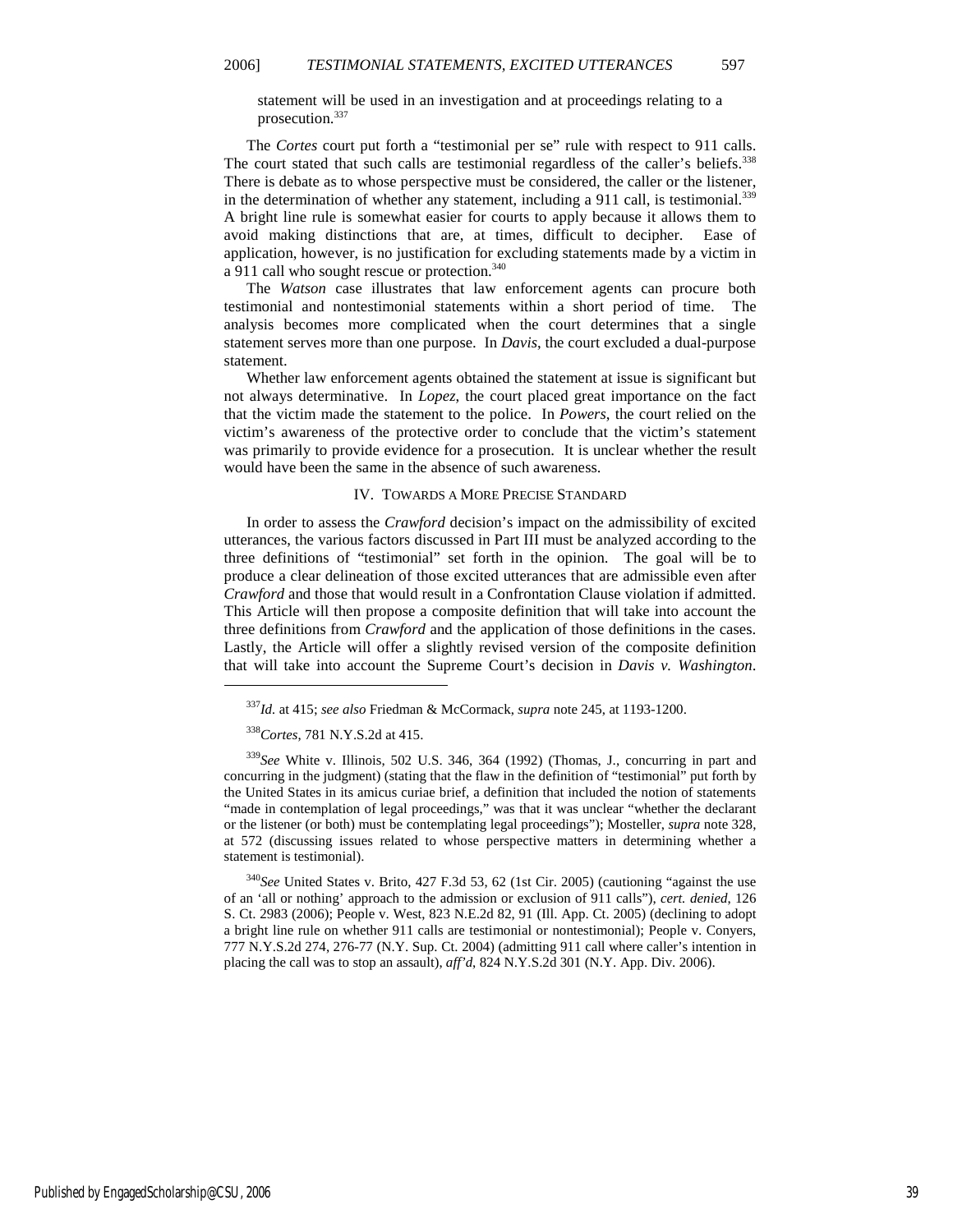The differences between the two definitions indicate that the *Crawford* decision did indeed cause a degree of "interim uncertainty."<sup>341</sup>

#### *A. First Definition: In-Court Testimony or its Functional Equivalent*

The Court in *Crawford* described the "core class of 'testimonial' statements" as "'*ex parte* in-court testimony or its functional equivalent—that is, material such as affidavits, custodial examinations, prior testimony that the defendant was unable to cross examine [such as a deposition], or similar pretrial statements that declarants would reasonably expect to be used prosecutorially."<sup>342</sup> The first part of this definition would not apply to excited utterances at all because statements in affidavits, depositions or custodial examinations would not typically qualify as excited utterances. Declarants who provide statements in these formats usually provide them at some interval after any startling event or condition.

The last portion of the *Crawford* definition, however, includes statements that a declarant would reasonably expect to be used prosecutorially. This might include an extremely broad class of statements, but the qualifier—"similar pretrial statements"—requires the statements to be similar to the statements set forth in affidavits, depositions or custodial examinations. These statements, in turn, are defined as the "functional equivalent" of *ex parte* in-court testimony. Therefore, in order to qualify as a "testimonial statement" under the first definition in *Crawford*, it is insufficient for the declarant to reasonably expect the statement to be used prosecutorially. Even if the declarant possesses this expectation, the statement must still be "similar" to a statement that is the "functional equivalent" of in-court testimony. Stated another way, the statement must be only two steps removed from in-court testimony.

Therefore, statements made to law enforcement agents where the declarant initiates the contact<sup>343</sup> are not "testimonial statements" under this definition, and the cases that have addressed this scenario have reached the same conclusion. To conclude that the statement is not testimonial simply because it is an excited utterance, as some of the cases do, does not take the analysis sufficiently  $\text{far}^{344}$ . The

<sup>343</sup>*See supra* notes 86-111 and accompanying text.

<sup>344</sup>The Court in *Crawford* sought to separate the protections provided by the Sixth Amendment from evidentiary rules regarding admissibility. *See Crawford*, 541 U.S. at 61; *see also* Richard D. Friedman, *Adjusting to* Crawford: *High Court Decision Restores Confrontation Clause Protection*, 19 CRIM. JUST. 4, 7 (2004) (describing *Crawford* as confirmation that rule against hearsay and the Confrontation Clause are separate legal authorities); Thomas J. Reed, Crawford v. Washington *and the Irretrievable Breakdown of a Union: Separating the Confrontation Clause from the Hearsay Rule*, 56 S.C. L. REV. 185, 185-86 (2004) (describing *Crawford* decision as a divorce between the Confrontation Clause and the hearsay rule). *But see* Commonwealth v. Gonsalves, 833 N.E.2d 549, 572-73 (Mass. 2005) (Sosman, J., concurring in part) (stating that prerequisites for excited utterance exception are incompatible with characteristics that make a statement testimonial), *cert. denied*, 126 S. Ct. 2982 (2006); State v. Anderson, No. E2004-00694-CCA-R3-CD, 2005 WL 171441, at \*4 (Tenn. Crim. App. Jan. 27, 2005) (stating that the essential characteristics that cause a statement to be an excited utterance render the statement nontestimonial), *aff'd*, 183 S.W.3d 335 (Tenn. 2006), *cert. denied*, 127 S. Ct. 47 (2006).

<sup>341</sup>Crawford v. Washington, 541 U.S. 36, 68 n.10 (2004).

<sup>342</sup>*Id.* at 51 (quoting Brief of Petitioner, *supra* note 14, at 23).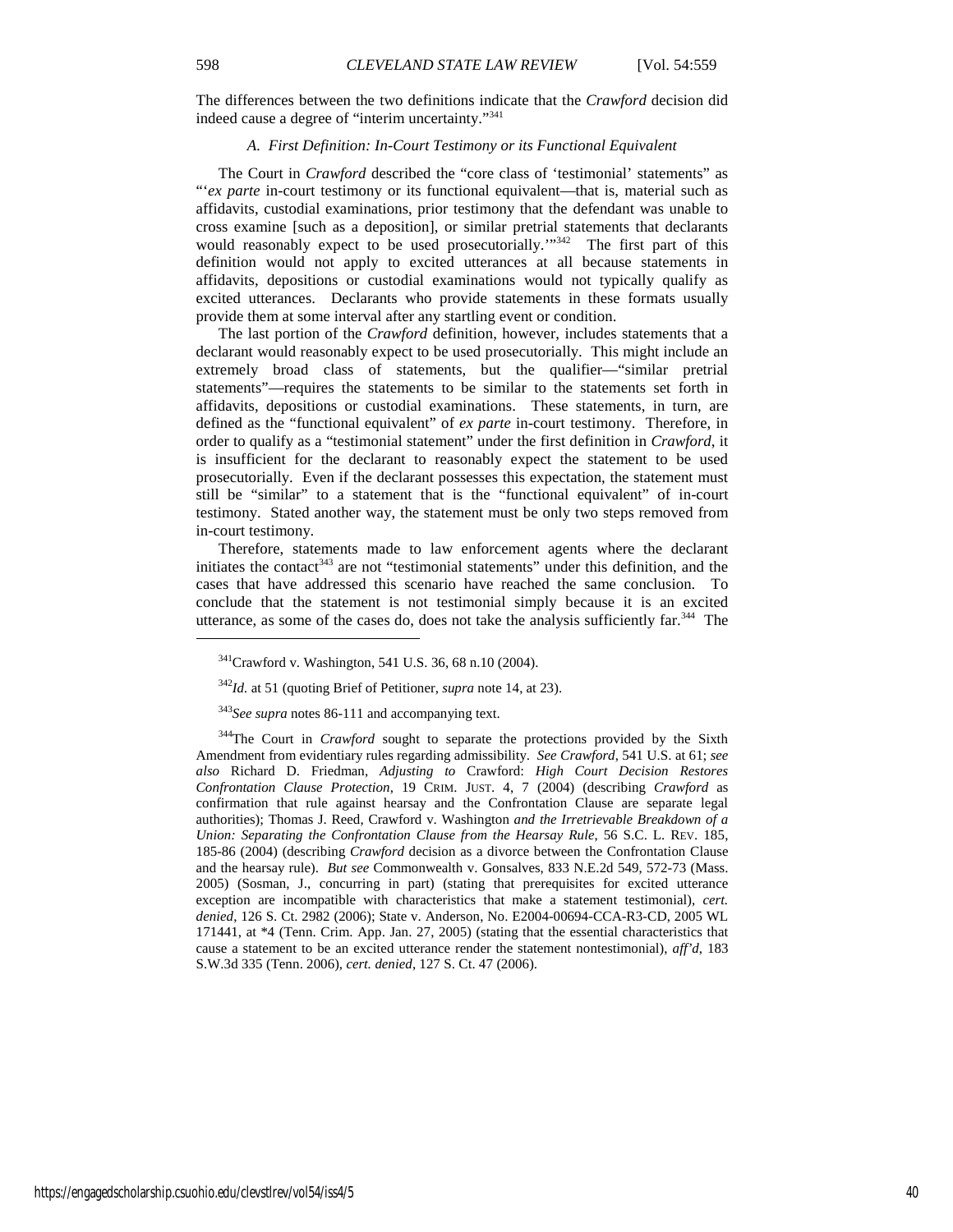more accurate formulation is that the statement is not testimonial because an excited utterance made by the declarant through the initiation of contact with law enforcement agents does not bear any similarity to pretrial statements such as affidavits, custodial examinations or testimony.

Similarly, if the declarant's purpose in making the statement is to obtain aid or to be protected from a dangerous situation, the statement is not testimonial under this definition.<sup>345</sup> The courts have declined to characterize a statement as testimonial when the sole purpose of the statement is to obtain protection or to be rescued. Even if the declarant is partially motivated by the desire to provide evidence for a future prosecution, such statements still fail to satisfy this definition of testimonial because the statements are neither the functional equivalent of in-court testimony nor are they similar to statements that qualify as the functional equivalent of in-court testimony. In addition, excluding these statements from the class of statements that qualify as "testimonial" allows the police to perform one of their essential functions: aiding those in danger and providing protection to them.

In many situations, statements that are produced as a result of questioning by law enforcement agents still qualify as excited utterances.<sup>346</sup> Under *Crawford*, however, those statements are not admissible against a defendant at trial if they qualify as testimonial.<sup>347</sup> The courts' analysis in these instances is whether the questioning was structured or formal. The precise focus in these instances is whether the questioning is sufficiently analogous to a "police interrogation" such that the resulting statement is testimonial.<sup>348</sup>

The cases do not use the concept of "structured questioning" with any degree of consistency, which makes it difficult to draw solid conclusions about its meaning. It is clear that the questioning does not constitute a "custodial examination" or "police interrogation" if the police are asking questions in the very early stage of the investigation in order to assess the situation and determine exactly what happened.<sup>349</sup>

<sup>346</sup>*See* People v. Cage, 15 Cal. Rptr. 3d 846, 848-50 (Cal. Ct. App.), *petition for review granted*, 99 P.3d 2 (Cal. 2004); Wall v. State, 143 S.W.3d 846, 848 (Tex. App. 2004), *aff'd*, 184 S.W.3d 730 (Tex. Crim. App. 2006).

<sup>347</sup>*E.g.*, *Wall*, 143 S.W.3d at 849-51.

1

<sup>348</sup>Crawford was unequivocal in its assertion that statements procured by the police during an interrogation are testimonial. *Crawford*, 541 U.S. at 52, 68. Even though the Court in *Crawford* declined to adopt a comprehensive definition of testimonial, it stated that the term "applies at a minimum to prior testimony at a preliminary hearing, before a grand jury, or at a former trial; and *to police interrogations*." *Id.* (emphasis added).

Of course, with the Supreme Court's decision in *Davis*, the courts must now discern the "primary purpose of the interrogation." *Davis*, 126 S. Ct. at 2273-74. It is not entirely clear whether this will facilitate compliance with the rule. *Id.* at 2283 (Thomas, J., concurring in the judgment in part and dissenting in part) (arguing that the standard in *Davis* "yields no predictable results to police officers and prosecutors attempting to comply with the law").

<sup>349</sup>Cassidy v. State, 149 S.W.3d 712, 714-716 (Tex. App. 2004), *cert. denied*, 544 U.S. 925 (2005); *Cage*, 15 Cal. Rptr. 3d at 855-57; Fowler v. State, 809 N.E.2d 960, 964 (Ind. Ct. App. 2004), *aff'd*, 829 N.E.2d 459 (Ind. 2005), *cert. denied*, 126 S. Ct. 2862 (2006); Hammon v. State, 809 N.E.2d 945, 952 (Ind. Ct. App. 2004), *aff'd*, 829 N.E.2d 444 (Ind. 2005), *rev'd* 

<sup>345</sup>*See supra* notes 114-224 and accompanying text. This view is consistent with the Supreme Court's decision in Davis v. Washington, 126 S. Ct. 2266, 2273-74 (2006) (declaring that a statement is nontestimonial when made in the context of an ongoing emergency).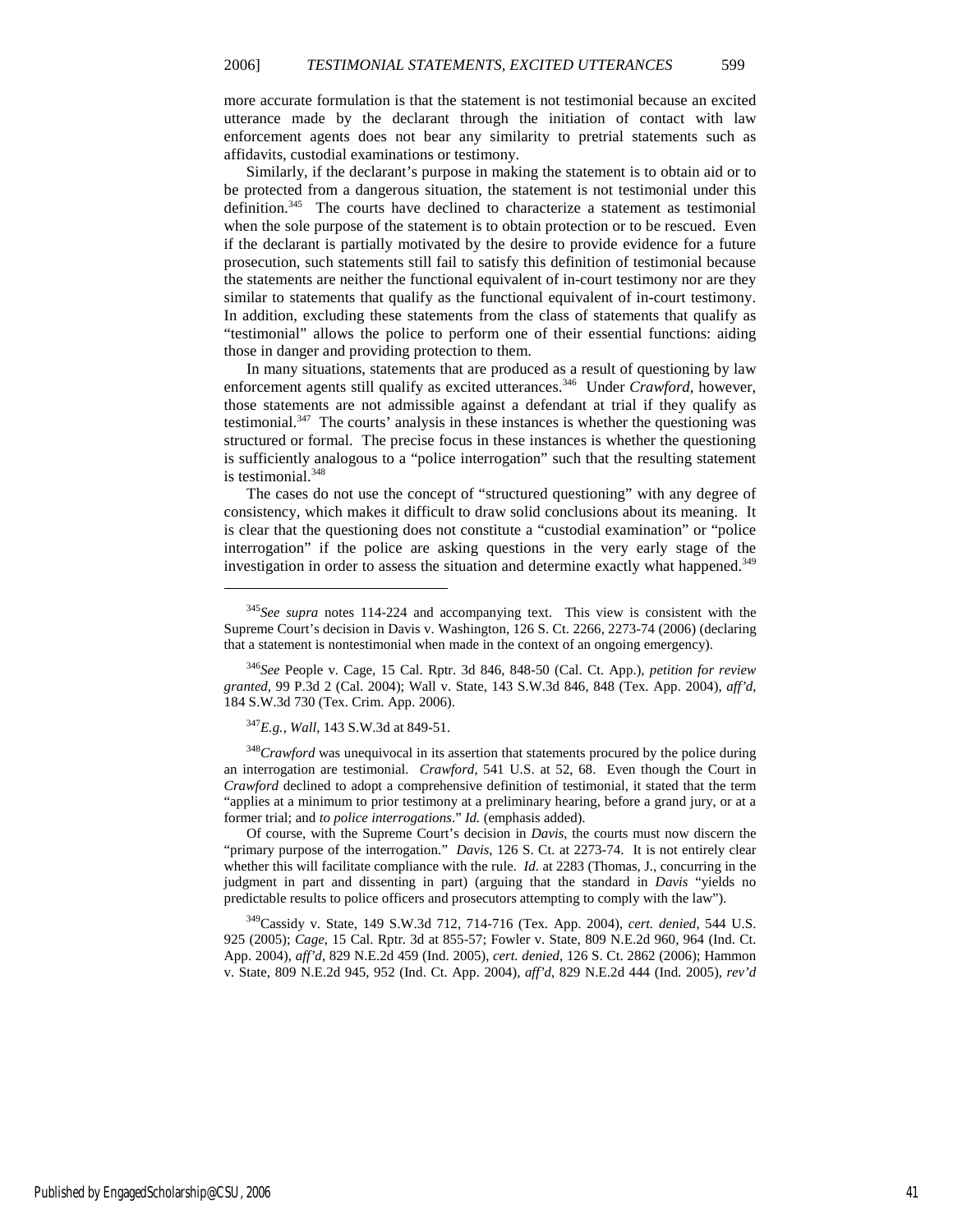When the police investigation has progressed to the point where it has begun to focus on a suspect, and the questions seek incriminating evidence about that particular suspect, the questioning is sufficiently structured to be a custodial examination or interrogation.<sup>350</sup>

Even if the investigation has begun to focus on a suspect about whom the police are asking questions, statements given in response to such questions hardly seem to qualify as the functional equivalent of in-court testimony. The statement at issue in *Crawford* was a formal, tape-recorded statement given at the police station some time after the incident itself.<sup>351</sup> The statement was procured through police interrogation and bore a similarity to in-court testimony in a way that a statement given at the scene of the incident, or even at the hospital following the incident, does not.

The courts that have applied *Crawford* are in agreement that when a declarant makes a statement for the purpose of producing evidence against an accused for use in a possible future prosecution, the statement is testimonial.<sup>352</sup> The difficulty lies in moving from this abstract principle to its practical application.<sup>353</sup> Part of the difficulty is that any statement provided to law enforcement agents who are investigating a criminal incident could presumably be used in a future prosecution if the perpetrator is apprehended and brought to trial. The *Crawford* definition focuses on whether the declarant reasonably expects the statement to be used in a future prosecution. The proposed composite definition will alleviate some of the uncertainty in this standard.

If the statement constitutes a formal accusation of a criminal act, the statement is testimonial because the declarant can reasonably expect that it will be used in a subsequent prosecution.<sup>354</sup> Because such formal accusations would likely qualify as pretrial statements that bear a close similarity to in-court testimony, the statements

<sup>351</sup>*Crawford*, 541 U.S. at 38-39. In addition, the defendant's wife had received *Miranda* warnings prior to giving the statement. *Id.* at 38. Professor Friedman characterized the fact pattern in *Crawford* as one involving "station house testimony." Friedman, *supra* note 344, at 6. Moreover, the Washington Court of Appeals noted that Sylvia Crawford made the majority of her statement in response to questions from the police. State v. Crawford, No. 25307-1-II, 2001 WL 850119, at \*3 (Wash. Ct. App. July 30, 2001). Because the questioning of Sylvia Crawford clearly qualified as "police interrogation," the Court in *Crawford* never had to address the less obvious forms of such police activity. Commonwealth v. Gonsalves, 833 N.E.2d 549, 564 n.2 (Mass. 2005) (Sosman, J., concurring in part), *cert. denied*, 126 S. Ct. 2982 (2006).

<sup>352</sup>*See supra* notes 292-340 and accompanying text.

<sup>353</sup>See White v. Illinois, 502 U.S. 346, 364 (1992) (Thomas, J., concurring in part and concurring in the judgment) ("Attempts to draw a line between statements made in contemplation of legal proceedings and those not so made would entangle the courts in a multitude of difficulties.").

<sup>354</sup>Lopez v. State, 888 So. 2d 693, 698-99 (Fla. Dist. Ct. App. 2004).

l

*sub nom.* Davis v. Washington, 126 S. Ct. 2266 (2006); United States v. Webb, No. DV-339- 04, 2004 WL 2726100 (D.C. Super. Ct. Nov. 9, 2004).

<sup>350</sup>*Wall*, 143 S.W.3d at 851. There is little dispute about the difficulty of distinguishing between testimonial and nontestimonial hearsay under *Crawford*. *See* Davis v. State, 169 S.W.3d 660, 672 (Tex. App. 2005), *aff'd*, 203 S.W.3d 845 (Tex. Crim. App. 2006).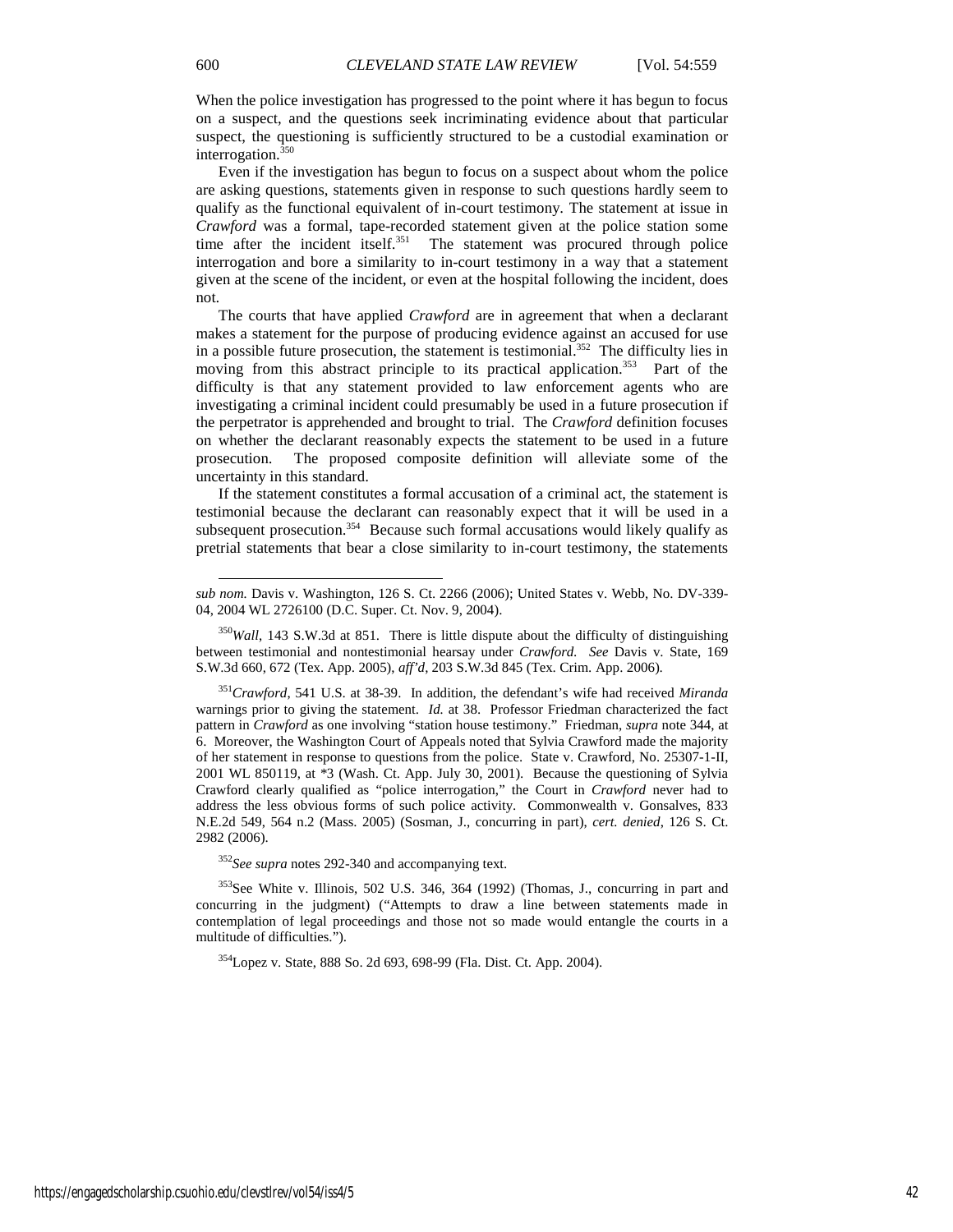are testimonial according to the first definition in *Crawford*. If the declarant has some special knowledge about the criminal history of the alleged perpetrator,<sup>355</sup> or accuses the alleged perpetrator of a particularly serious or violent crime,  $356$  the statement is more likely to be characterized as testimonial. As the cases illustrate, the focus on the declarant's subjective expectations in making the statement may lead to results that are not entirely consistent with the specific holding of *Crawford*. 357

#### *B. Second Definition: Extrajudicial Statements in Formalized Testimonial Materials*

The *Crawford* Court took the second definition of testimonial statement directly from Justice Thomas's concurring opinion in *White v. Illinois*. <sup>358</sup> The Court defined these materials as "'extrajudicial statements . . . contained in formalized testimonial materials, such as affidavits, depositions, prior testimony, or confessions.'"<sup>359</sup> This definition is strikingly similar to the first part of the initial definition set forth in *Crawford*. The emphasis is on the formalized nature of the materials. Therefore, the analysis of the factors under the first part of the initial definition would also apply here. In addition, statements in the formalized materials described in the second definition are unlikely to qualify as excited utterances.

#### *C. Third Definition: Reasonable Belief that Statement Will be Used at Trial*

The final, and perhaps most general, definition of testimonial from *Crawford* would include "'statements that were made under circumstances which would lead an objective witness reasonably to believe that the statement would be available for use at a later trial.'"<sup>360</sup> This definition is similar to the last portion of the first definition from *Crawford*, which talks about "'pretrial statements that declarants would reasonably expect to be used'" in a future prosecution.<sup>361</sup> The difference is that the first definition talks about the declarant's expectation of the use of the statement at trial. The third definition states the standard in terms of an "objective witness." It goes beyond the beliefs and expectations of the particular declarant and establishes an objective standard.<sup>362</sup>

<sup>356</sup>People v. Ruiz, No. B169642, 2004 WL 2383676 (Cal. Ct. App. 2004).

<sup>357</sup>This inconsistency may explain why the Court in *Davis* articulated an objective standard for evaluating the circumstances surrounding the police interrogation and the resulting statements. *See* Davis v. Washington, 126 S. Ct. 2266, 2273-74 (2006).

<sup>358</sup>*White*, 502 U.S. at 365 (Thomas, J., concurring in part and concurring in the judgment).

<sup>359</sup>Crawford v. Washington, 541 U.S. 36, 51-52 (2004) (quoting *White*, 502 U.S. at 365 (Thomas, J., concurring in part and concurring in the judgment)).

<sup>360</sup>*Id.* at 52 (quoting Brief for National Association of Criminal Defense Lawyers et al. as Amici Curiae Supporting Petitioner, *supra* note 16, at 3).

<sup>361</sup>*Id.* at 51 (quoting Brief of Petitioner, *supra* note 14, at 23). The Court in *Davis* took the objective standard one step further, stating it in terms of the circumstances involved in the police interrogation and the resulting statements and not in terms of the declarant. *See Davis*, 126 S. Ct. at 2273-74.

<sup>362</sup>*See* United States v. Hinton, 423 F.3d 355, 359-60 (3d Cir. 2005) (reiterating that the objective standard contemplates a reasonable person in the declarant's position); Wall v. State,

<sup>355</sup>State v. Powers, 99 P.3d 1262, 1264-66 (Wash. Ct. App. 2004).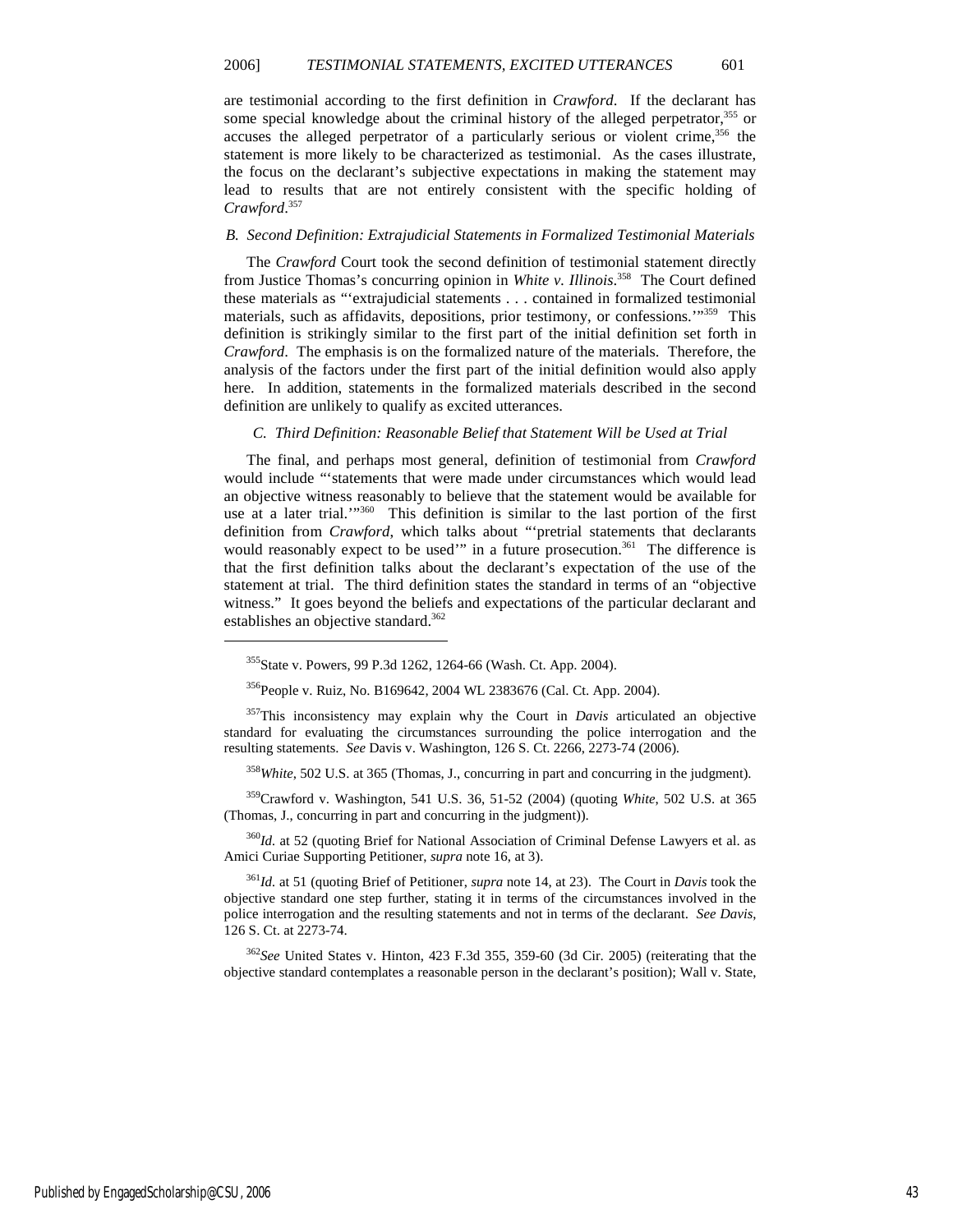Moreover, this third definition is primarily responsible for the inconsistent results in the cases. One of the important factors in the application of this definition is the status of the person to whom the statement was made.<sup>363</sup> It also provides the lower courts applying *Crawford* with a level of discretion that perhaps the Supreme Court did not contemplate when it decided *Crawford*. 364

Statements made to law enforcement agents for the purpose of obtaining aid or protection are not testimonial under this definition. Under this objective standard, such statements would not be available for use at a later trial because their purpose is to neutralize a dangerous situation. Statements made at the police station or in a similar investigative environment, especially when made in response to structured police questioning, are testimonial. Such statements are testimonial even if they qualify as excited utterances under state evidentiary law because an objective witness would expect the statements to be available for later use at trial. Even though this standard is phrased in terms of an "objective witness," a particular declarant's knowledge that a statement will be used in a future prosecution is a factor to consider in the determination of whether the statement is testimonial.<sup>365</sup>

#### *D. Composite Definition*

 A final, composite definition of testimonial, which would be based on the formulations in the *Crawford* decision and refined through an examination of the cases dealing with excited utterances, would read as follows:

Testimonial evidence means

-

(a) *Ex parte* in-court testimony, including prior testimony during a court proceeding such as a preliminary hearing, grand jury proceeding, motion hearing or trial;

- (b) statements set forth in sworn affidavits;
- (c) statements set forth in depositions;
- (d) statements that constitute formal confessions; or

<sup>363</sup>*See* Lopez v. State, 888 So. 2d 693, 699-700 (Fla. Dist. Ct. App. 2004) (holding that a statement to a friend or family member is not made for the purpose of accusing someone in the same way as a statement to a person of authority).

<sup>364</sup>*See* United States v. Brito, 427 F.3d 53, 67 (1st Cir. 2005) (Howard, J., concurring in part and concurring in judgment) ("Many courts have resolved [the] uncertainty [created by *Crawford*] by seizing on the most general formulation [of testimonial, which is the third definition], and applying it, without sufficient attention to *Crawford's* textual and historical rationale."), *cert. denied*, 126 S. Ct. 2983 (2006); People v. Cage, 15 Cal. Rptr. 3d 846, 855 (Cal. Ct. App.) (holding narrowly that despite three different definitions set out in *Crawford*, statements made in response to police interrogation are testimonial), *petition for review granted*, 99 P.3d 2 (Cal. 2004).

<sup>365</sup>*See* People v. Watson, No. 7715/90, 2004 WL 2567124, at \*15 (N.Y. Sup. Ct. Nov. 8, 2004) (finding that interrogation occurs where declarant is aware that law enforcement agent's purpose in asking questions is to gather information to aid in suspect's prosecution).

<sup>184</sup> S.W.3d 730, 742-43 (Tex. Crim. App. 2006) ("[T]he legal ruling of whether a statement is testimonial under *Crawford* is determined by the standard of an objectively reasonable declarant standing in the shoes of the actual declarant.").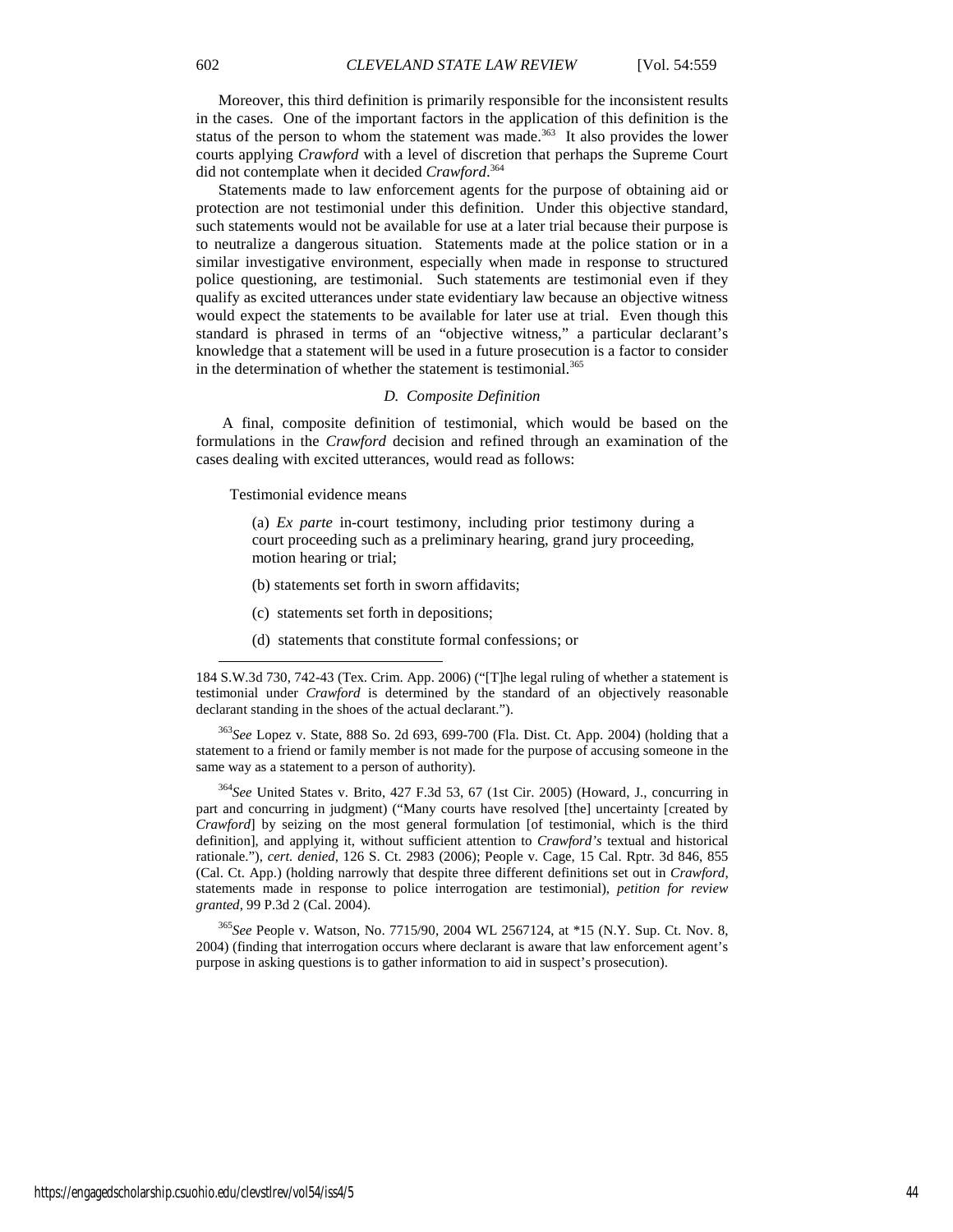(e) other pretrial statements that are substantially similar to those items listed in subsections (a)-(d) that:

(i) are provided in response to questions from law enforcement agents when the agents have thoroughly assessed a situation or incident and have begun to focus their investigation on a particular suspect or suspects;

(ii) are provided in response to questions from law enforcement agents when such questions are detailed, structured, formal and logically organized in a way that seeks specific, incriminating evidence about a suspect or suspects;

(iii) are provided in response to questions from someone other than a law enforcement agent when the questioning is conducted in the presence of a law enforcement agent, at the behest and direction of a law enforcement agent, or by a person directly associated with the government's investigation, and has the characteristics of the questions in subsection (e)(ii); or

(iv) formally accuse a suspect of a specific crime when the declarant has some particular knowledge of the suspect or the nature of the crime.

Subsection (e) of this definition incorporates the concept of "statements that were made under circumstances which would lead an objective witness reasonably to believe that the statement would be available for use at a later trial." It sets forth the general standard with a level of specificity that will make the standard more readily applicable to new fact situations involving excited utterances. As illustrated by the cases, the general standard is unpredictable and difficult to apply. The Court in *Crawford* abandoned the *Roberts* test for the same reason. Subsection (e) attempts to specify the "circumstances" that would cause a statement to qualify as testimonial, and most of the situations in subsection (e) are a variation of police interrogation.<sup>366</sup>

An analysis of whether a particular manner of questioning by law enforcement agents constitutes a custodial examination or interrogation must begin with the *Crawford* case itself. Sylvia Crawford's statement to the police was not an excited utterance, but it is the appropriate starting point for a determination of the limitations on questioning by law enforcement agents. The manner in which Sylvia Crawford provided her statement to the police was completely different from a situation in which the declarant makes a statement at the scene of an incident to law enforcement agents, even if that statement is made in response to some degree of questioning.<sup>367</sup>

<sup>366</sup>*See* Andrew King-Ries, Crawford v. Washington: *The End of Victimless Prosecution?*, 28 SEATTLE U. L. REV. 301, 321-22 (2005) ("At a minimum, . . . the Confrontation Clause appears to apply to statements knowingly made to police in response to police-initiated questions seeking incriminating information.").

<sup>367</sup>*See* Robert William Best, *To be or Not to be Testimonial? That is the Question: 2004 Developments in the Sixth Amendment*, ARMY LAW., Apr. 2005, at 65, 79. ("Whatever else can be said about the *Crawford* opinion, the issue of Sylvia's statement given during a police interrogation was the issue of the case; everything else the Court addressed served as background for the question before it.").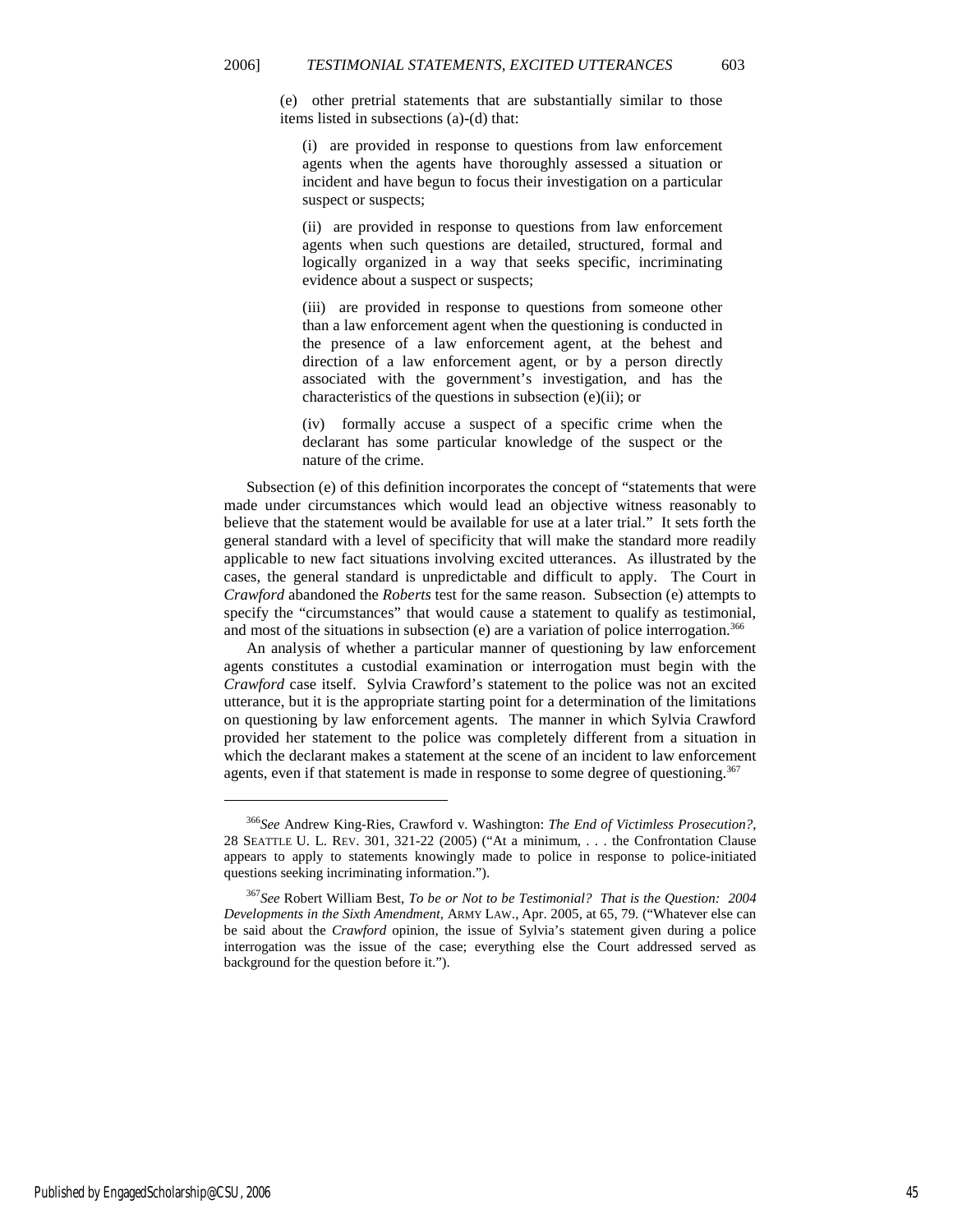It is more likely that an excited utterance will implicate *Crawford* under one of the situations in subsection (e) of the definition. A statement that meets the standard in subsection (e) of the definition must still be "substantially similar" to the formalized materials listed in subsections (a)-(d) in order to qualify as a testimonial statement. Establishing a direct link between the statement in subsection (e) and the specific examples of formalized materials in subsections (a)-(d) will provide courts with more guidance in their application of the *Crawford* decision.<sup>368</sup>

Moreover, this connection finds support in the *Crawford* decision. After setting out the various formulations of testimonial statements, the Court stated that "[t]hese formulations all share a common nucleus and then define the [Confrontation] Clause's coverage at various levels of abstraction around it."<sup>369</sup> Perhaps the "common nucleus" was that the statement must contain a degree of formality or structure similar to those listed by the Court, and the belief in its availability for use at a later trial was simply a "level of abstraction around" this requirement. The formulation in subsection (e) of the composite definition transforms the abstract notion of "belief in availability for use at a later trial" into readily identifiable and specific examples. An excited utterance that fails to satisfy one of the formulations in subsection (e) is unlikely to qualify as a testimonial statement. Thus, its admissibility at trial would be determined according to state evidentiary law.

Prior to the Supreme Court's decision in *Davis*, lower courts tested the parameters of the third definition from *Crawford*. In such cases, courts examined the level of accuracy and precision in the declarant's accusation and the seriousness of the crime. A victim who simply points out the perpetrator to the police upon their arrival on the scene (That's the man who hit me) cannot be said to have met the standard in subsection (e) of the definition. It is most likely that the victim is either initiating the contact, seeking protection or both. In addition, a victim or witness who provides information to the police in response to general, informal questions (What's going on here? or What happened?) is not providing testimonial evidence in accordance with subsection (e). $370$  The focus under this definition must be on the statement's nature and purpose and not on the declarant's emotional state.<sup>371</sup>

Similarly, a declarant who provides a statement to the police in response to formal and direct questioning is more likely to produce a statement that meets the standard in subsection (e). The circumstances surrounding such a statement would lead an objective witness reasonably to believe that the statement would be available for use at a subsequent criminal prosecution. This is the point at which state evidentiary law and the Confrontation Clause part ways. The statement may qualify

<sup>368</sup>*See* Commonwealth v. Gonsalves, 833 N.E.2d 549, 570-71 (Mass. 2005) (Sosman, J., concurring in part) (emphasizing the importance of articulating a definition of "testimonial" that harmonizes all three formulations from *Crawford*), *cert. denied*, 126 S. Ct. 2982 (2006).

<sup>369</sup>Crawford v. Washington, 541 U.S. 36, 52 (2004).

<sup>370</sup>*See, e.g*., Anderson v. State, 111 P.3d 350, 351, 353-54 (Alaska Ct. App. 2005), *cert. granted*, 126 S. Ct. 2983 (2006) (vacating judgment and remanding case to the Court of Appeals of Alaska for further consideration in light of *Davis*); United States v. Webb, No. DV-339-04, 2004 WL 2726100, at \*3-5 (D.C. Super. Ct. Nov. 9, 2004). *See also supra* note 88.

<sup>371</sup>Lopez v. State, 888 So. 2d 693, 699 (Fla. Dist. Ct. App. 2004).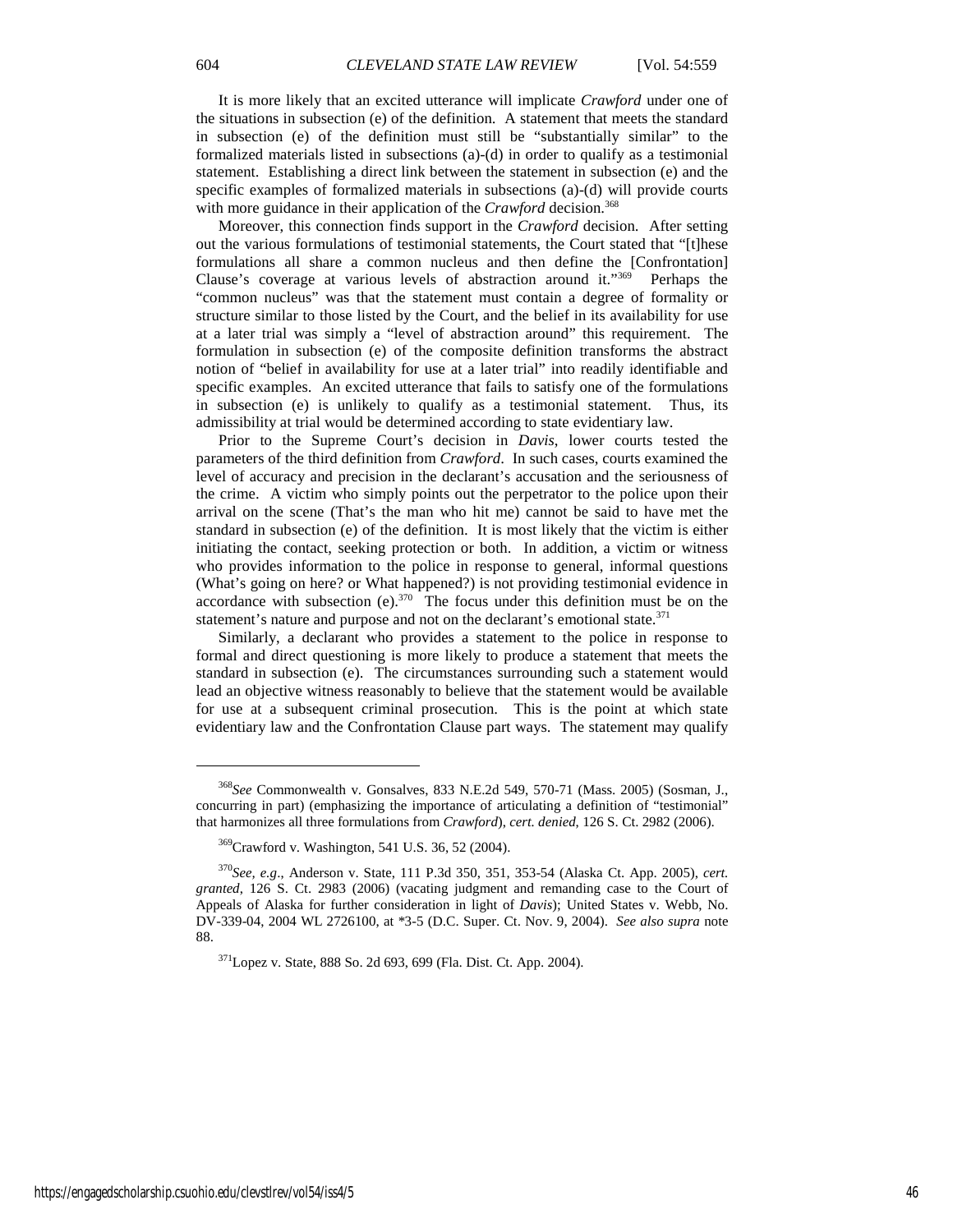as an excited utterance, but as a testimonial statement, it can be admitted at trial only if the defendant has had an opportunity to cross-examine the statement.<sup>372</sup>

It is clear that the *Crawford* decision presents new challenges in the area of domestic violence crimes because the prosecution of such cases relies heavily on statements made at the scene to law enforcement authorities and in 911 calls. $373$ Placing the emphasis on the statement itself and not on whether the person to whom it was made is a government agent has the potential to expand the class of statements that will be inadmissible under *Crawford*.

One of the unresolved issues in *Crawford* is "whether statements must be elicited by questions from a government agent to be testimonial or whether questioning by private individuals or interrogators working for private groups can also qualify."<sup>374</sup> Under the appropriate circumstances, a statement made to a private citizen would lead an objective witness reasonably to believe that the statement would be available for use at a subsequent criminal prosecution.<sup>375</sup> The standard in subsection (e)(iii) of the definition contemplates such circumstances and attempts to bring some clarity to this point. On the other hand, the absence of government officials from the interaction negates the potential for abuse that concerned the Court in *Crawford*. 376

It is important to be cognizant of two other aspects of the *Crawford* decision in this context. The first is the statement in the majority opinion that "[a]n accuser who makes a formal statement to government officers bears testimony in a sense that a person who makes a casual remark to an acquaintance does not."377 On the other hand, the cases illustrate that accusers sometimes make formal statements to acquaintances $378$  and casual remarks to government officers. $379$  The lower courts

Both of the cases before the Supreme Court in *Davis* were domestic violence cases. Davis v. Washington, 126 S. Ct. 2266, 2279-80 (2006). The respondents in those cases, the states of Washington and Indiana, argued that such cases "require[] greater flexibility in the use of testimonial evidence." *Id.* at 2279. The Court acknowledged that victims of domestic violence are particularly susceptible to intimidation or coercion and that they often decline to testify at trial. *Id.* at 2279-80. The constitutional guarantees, however, must still be the primary concern. *Id.* at 2280.

<sup>374</sup>Mosteller, *supra* note 328, at 518. The issue remains unresolved. *See Davis*, 126 S. Ct. at 2274 n.2 ("[O]ur holding today makes it unnecessary to consider whether and when statements made to someone other than law enforcement personnel are 'testimonial.'").

<sup>375</sup>*See supra* note 328.

<sup>376</sup>Crawford v. Washington, 541 U.S. 36, 56 n.7 (2004).

<sup>377</sup>*Id.* at 51.

1

<sup>378</sup>*See In re* E.H., 823 N.E.2d 1029, 1031-32, 1034-37 (Ill. App. Ct. 2005), *petition for appeal allowed*, 833 N.E.2d 2 (Ill. 2005).

<sup>372</sup>*See, e.g*., State v. Siler, 843 N.E.2d 863, 868 (Ohio Ct. App. 2005) (finding statement both an admissible excited utterance under Ohio law and an inadmissible testimonial statement under *Crawford*), *appeal allowed*, 847 N.E.2d 5 (Ohio 2006).

<sup>373</sup>*See* Jaros, *supra* note 245, at 1000-03; King-Ries, *supra* note 366, at 305, 318; Lininger, *supra* note 61, at 768-83, 816; Donna D. Bloom, Comment, *"Utter Excitement" About Nothing: Why Domestic Violence Evidence-Based Prosecution Will Survive* Crawford v. Washington, 36 ST. MARY'S L.J. 717 (2005); Celeste E. Byrom, Note, *The Use of the Excited Utterance Hearsay Exception in the Prosecution of Domestic Violence Cases after* Crawford v. Washington, 24 REV. LITIG. 409 (2005).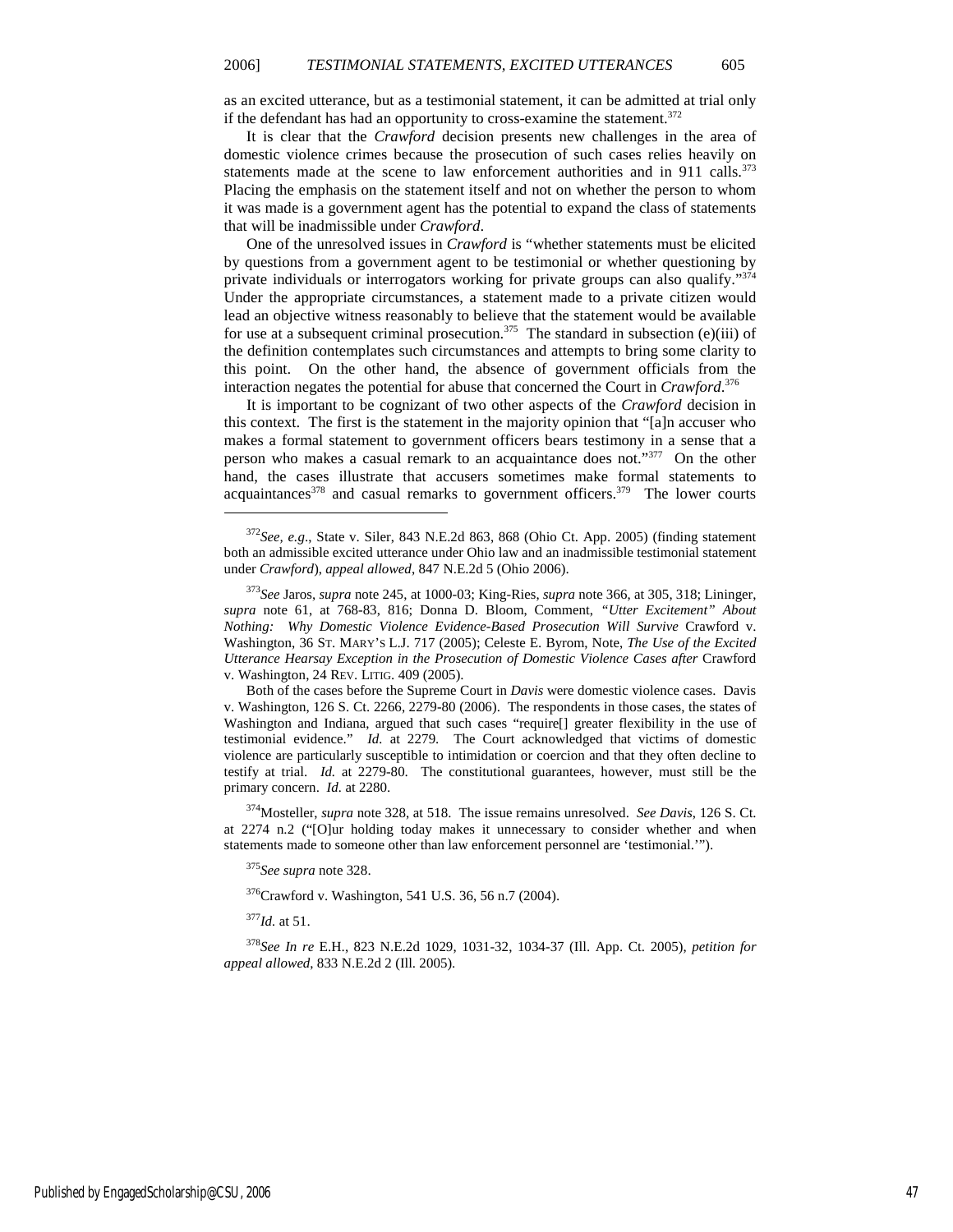need guidance on whether the admission of such statements against defendants violates their rights under the Confrontation Clause.<sup>380</sup> Subsection (e) of the composite definition provides this guidance.

The second aspect of the decision is the concern expressed by Chief Justice Rehnquist in his concurring opinion that "any classification of statements as testimonial beyond that of sworn affidavits and depositions will be somewhat arbitrary."<sup>381</sup> Certainly sworn affidavits and depositions are part of the core class of testimonial statements. A classification of other statements as testimonial, including certain excited utterances, need not be arbitrary. If the basis of that classification is an objective belief in that statement's availability for use at a later trial, the statement must be in a format that is substantially similar to a sworn affidavit or deposition and must meet one of the standards set forth in subsection (e) of the proposed composite definition. In this way, the appropriate balance will be struck between an accused's rights under the Confrontation Clause and the government's ability to prosecute its cases.

Application of the proposed composite definition would be consistent with *Crawford*. The definition must be slightly altered, however, in light of the *Davis*  decision. The most significant difference after *Davis* is that the statements described in subsection (e) of the definition need not be "substantially similar" to the statements listed in subsections (a)-(d). As illustrated by *Hammon v. Indiana*, the companion case to *Davis v. Washington*, the statement can qualify as testimonial

<sup>381</sup>Crawford, 541 U.S. at 71 (Rehnquist, C.J., concurring). This view is reflected in three United States Circuit Court decisions issued after *Crawford* involving hearsay exceptions other than excited utterances in which the courts held that statements, which did not involve police or government agents, were not testimonial. *See* Evans v. Luebbers, 371 F.3d 438, 444- 45 (8th Cir. 2004) (finding victim's statements to numerous witnesses prior to the victim's murder by her husband not to fit the definition of "testimonial" under *Crawford*), *cert. denied*, 543 U.S. 1067 (2005); Horton v. Allen, 370 F.3d 75, 83-84 (1st Cir. 2004) (declining to find as testimonial statements to a third party witness, made by person who had accompanied accused on the day of murder, that accused needed money and that victim had refused to give him drugs on credit), *cert. denied*, 543 U.S. 1093 (2005); United States v. Manfre, 368 F.3d 832, 837-38, 838 n.1 (8th Cir. 2004) (testimony of victim's half brother regarding victim's statements to him implicating the defendant properly admitted because statements were "not the kind of memorialized, judicial-process-created evidence of which *Crawford* speaks").

One case that admitted a testimonial statement was People v. Ko, 789 N.Y.S.2d 43 (N.Y. App. Div. 2005), *cert. denied*, 126 S. Ct. 1051 (2006). At trial, a detective who had investigated the murder testified to statements made by the defendant's girlfriend about bloody clothing found at the murder scene. *Id.* at 44. Even though the statements were testimonial, they were not barred by *Crawford* because the defendant opened the door to the admission of the entire statement concerning clothing found at the murder scene. *Id.* at 44-45. The court was concerned that "[a] contrary holding would allow a defendant to mislead the jury by selectively revealing only those details of a testimonial statement that are potentially helpful to the defense, while concealing from the jury other details that would tend to explain the portions introduced and place them in context." *Id.* at 45.

-

<sup>379</sup>*See* United States v. Webb, No. DV-339-04, 2004 WL 2726100, at \*1-3 (D.C. Super. Ct. Nov. 9, 2004); Fowler v. State, 809 N.E.2d 960, 964 (Ind. Ct. App. 2004), *aff'd*, 829 N.E.2d 459 (Ind. 2005), *cert. denied*, 126 S. Ct. 2862 (2006).

<sup>380</sup>*See* Friedman, *supra* note 344, at 9 (stating that participation by government officials is not the essence of what makes a statement testimonial).